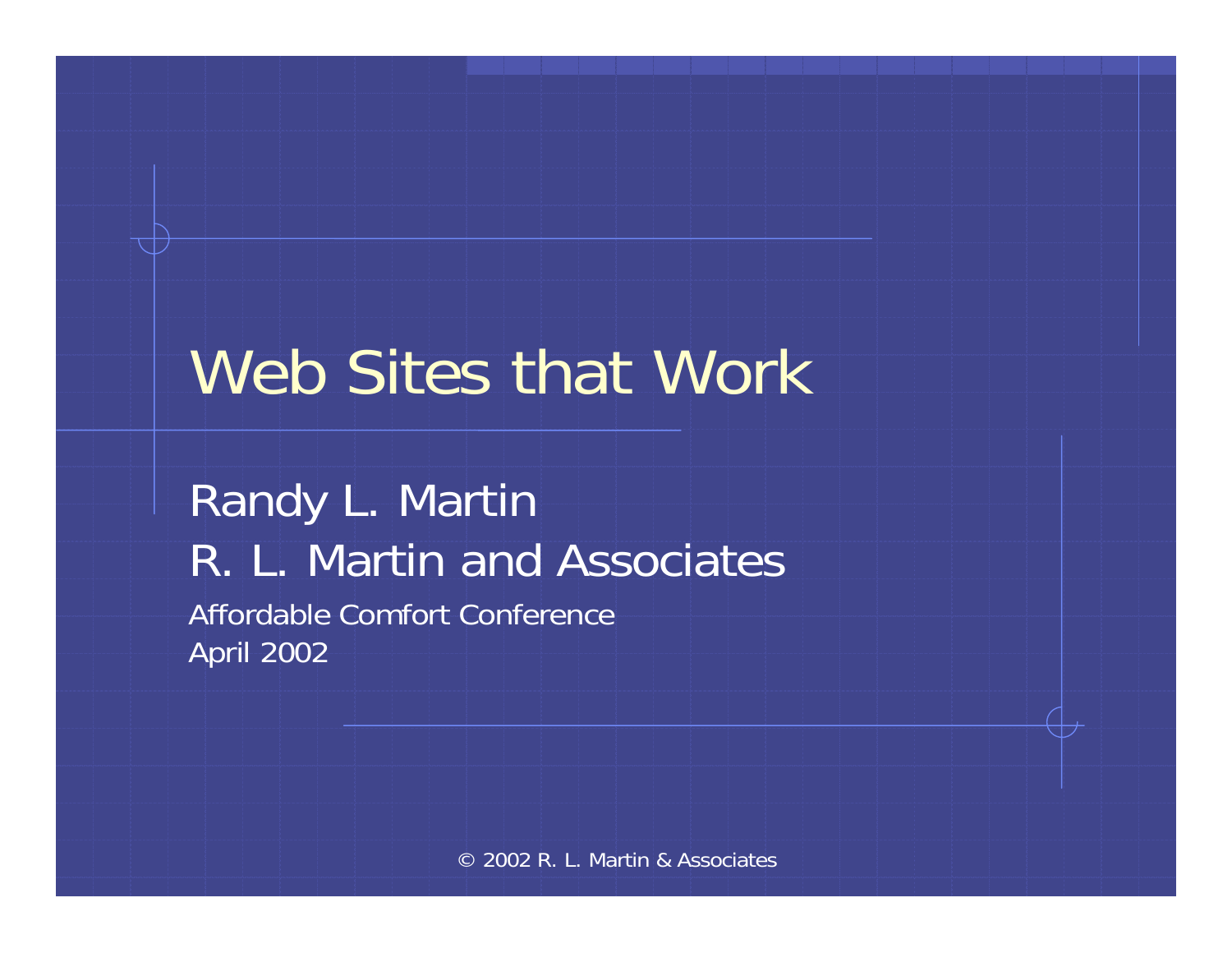### Web Sites that Work

♦ Domain Registration  $\diamond$  Email Setup  $\circ$  Target Audience **↓** Content **◇ Navigation ↓ Outline ◆ Design ↓** Hosting Web Site Promotion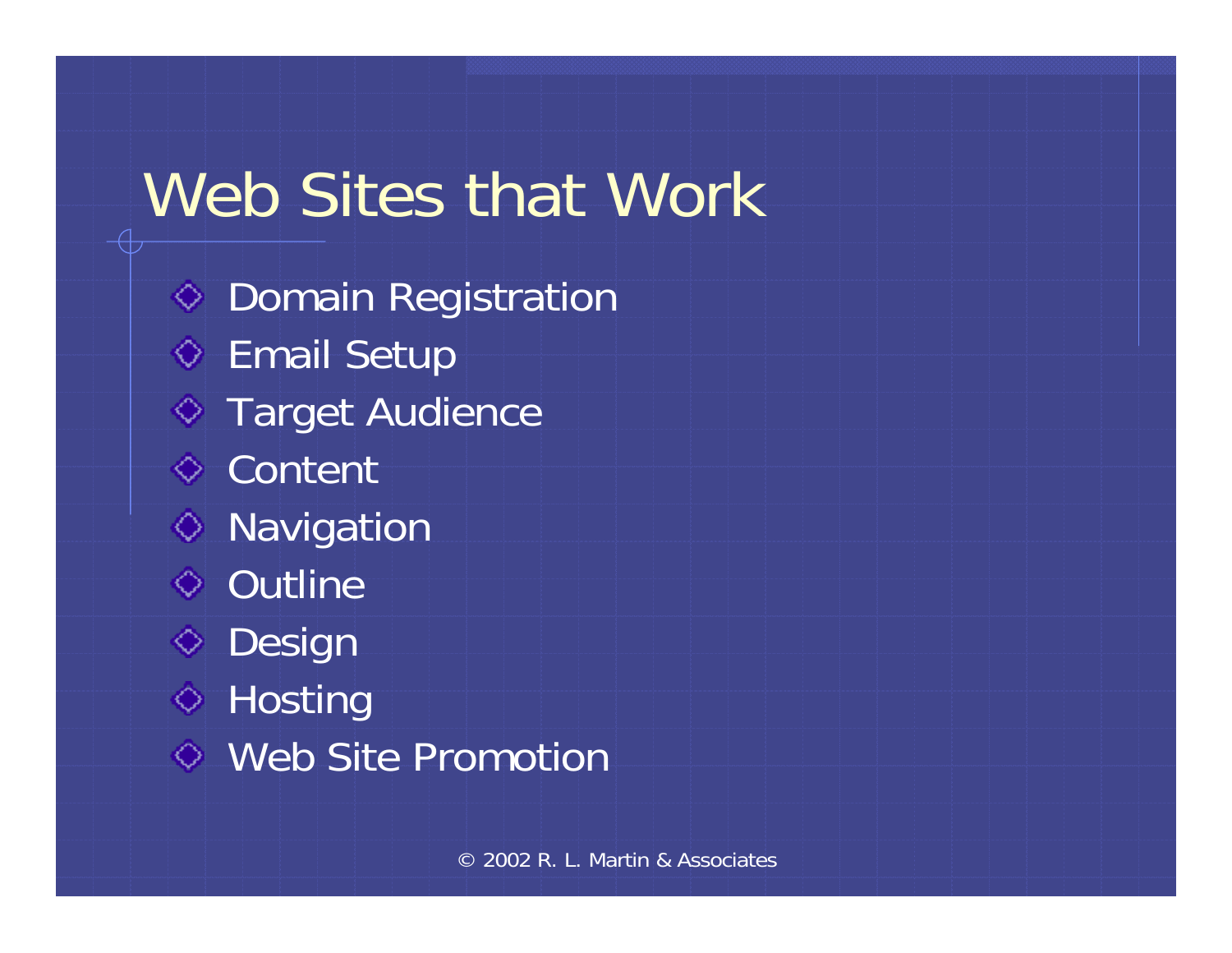# Domain Registration

The First Step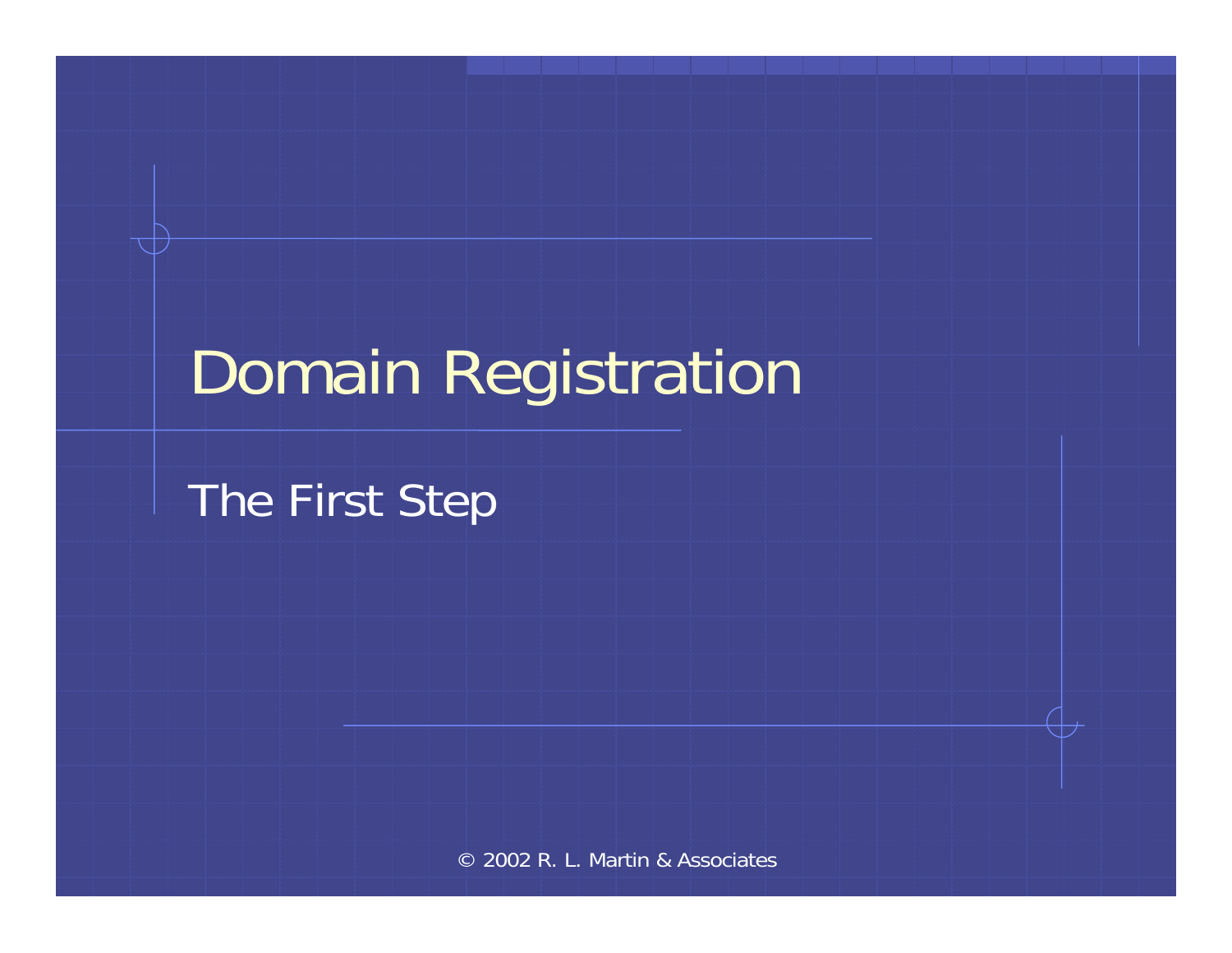### Register a Domain Name

 $\Diamond$  Pick something that people can associate with your company ♦ Pick something easy to remember BuyDomains.com (\$16/year) & Others Main choices .com .net .org New choices .info .biz .cc .ws .bz .pro .us  $\Diamond$  If name is taken, try adding a dash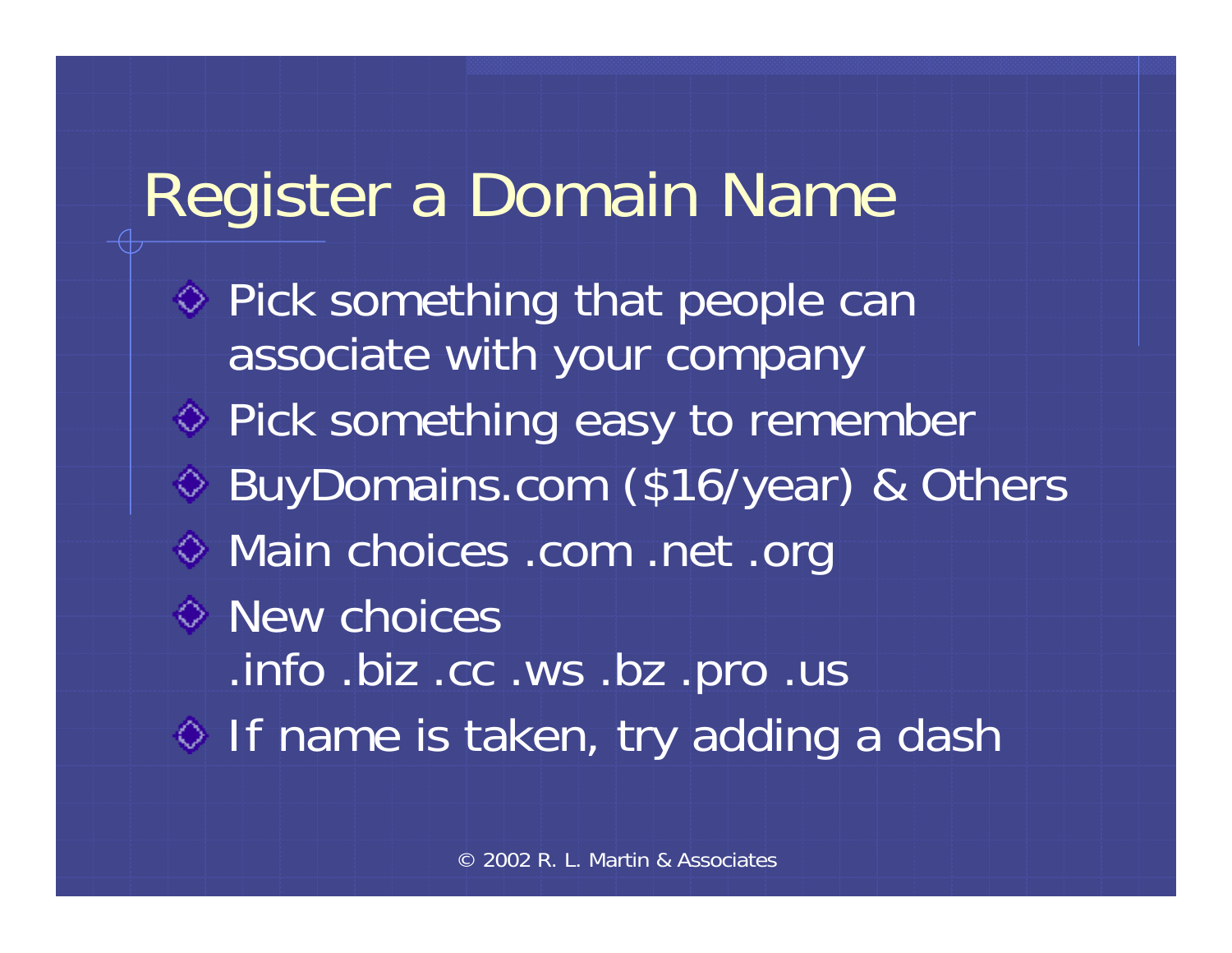# Domain Examples Buildingscience.com Erha.com◆ Natresnet.org Ideal-homes.com◆ Buildersintegritygroup.com Environmentalbldgprod.com ♦ Eacctsys.com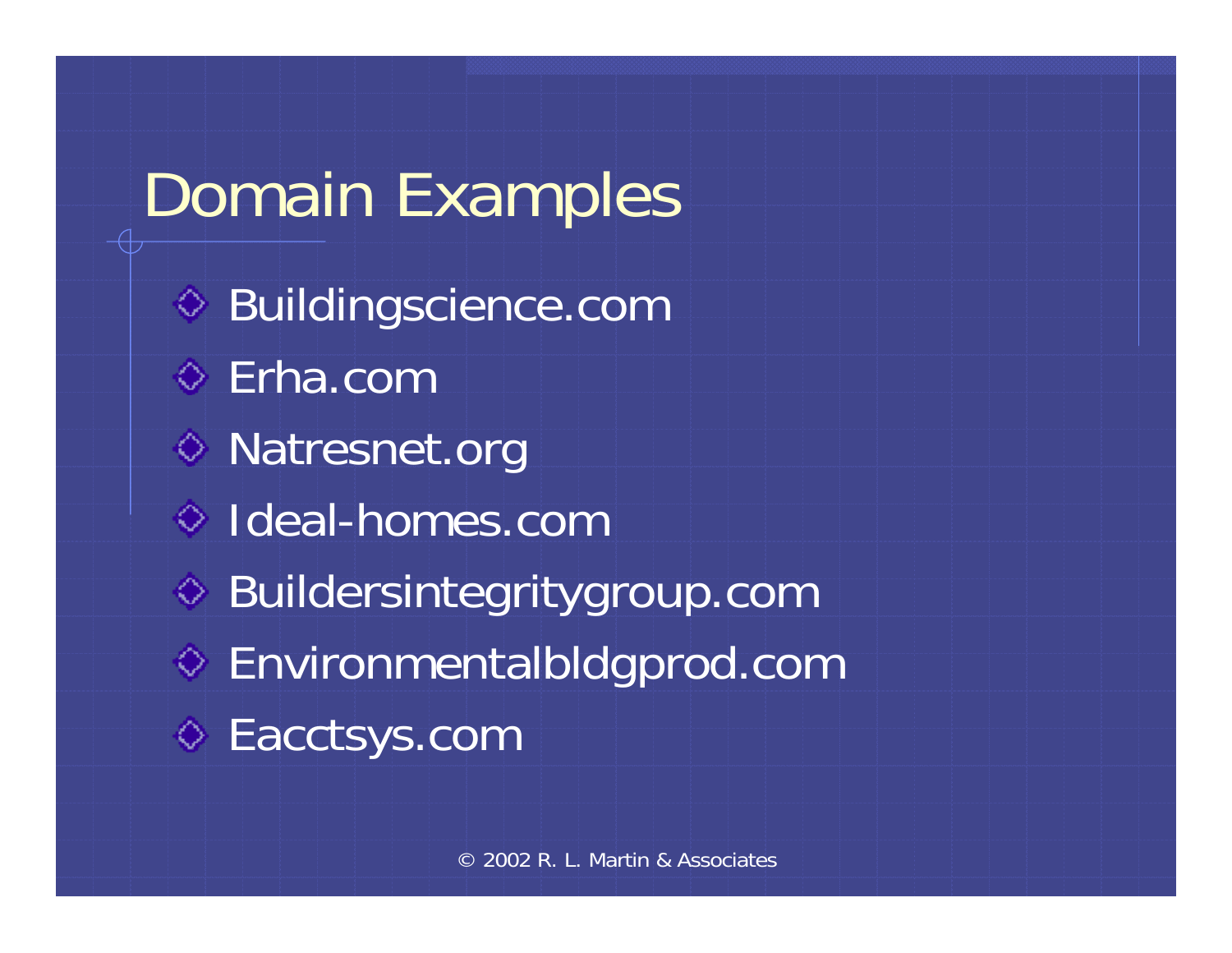# Email Setup

#### Use Your Domain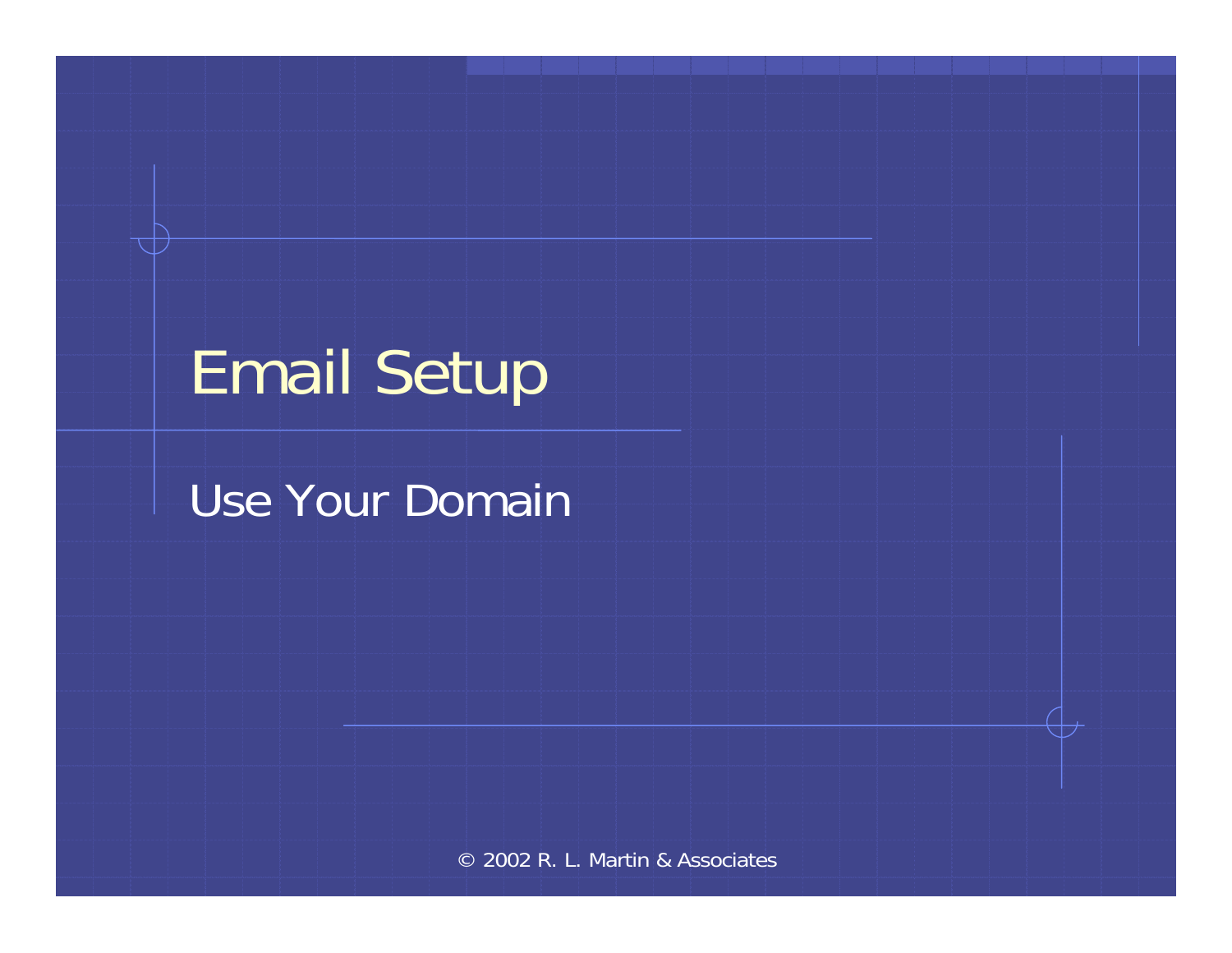## Email Setup

- Nothing looks less professional than using an AOL address for your business
- $\Diamond$  Setup email addresses for all your staff: rlmartin@rlmartin.com
- ♦ Setup a general email address for your web site (e.g. info@yourdomain.com)

Make sure your email address is on your business card and all other information you give out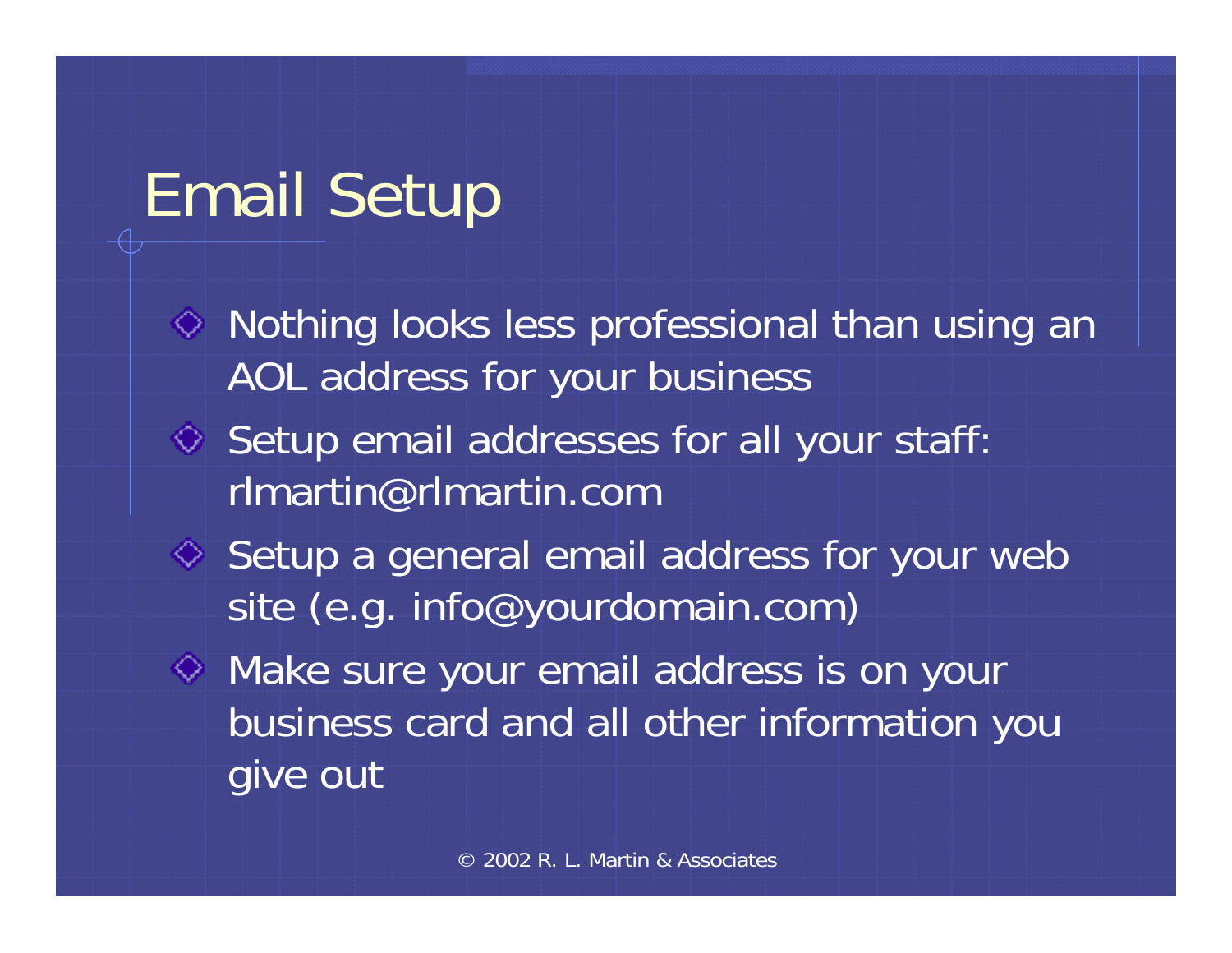#### Web Sites that Work

The Planning Phase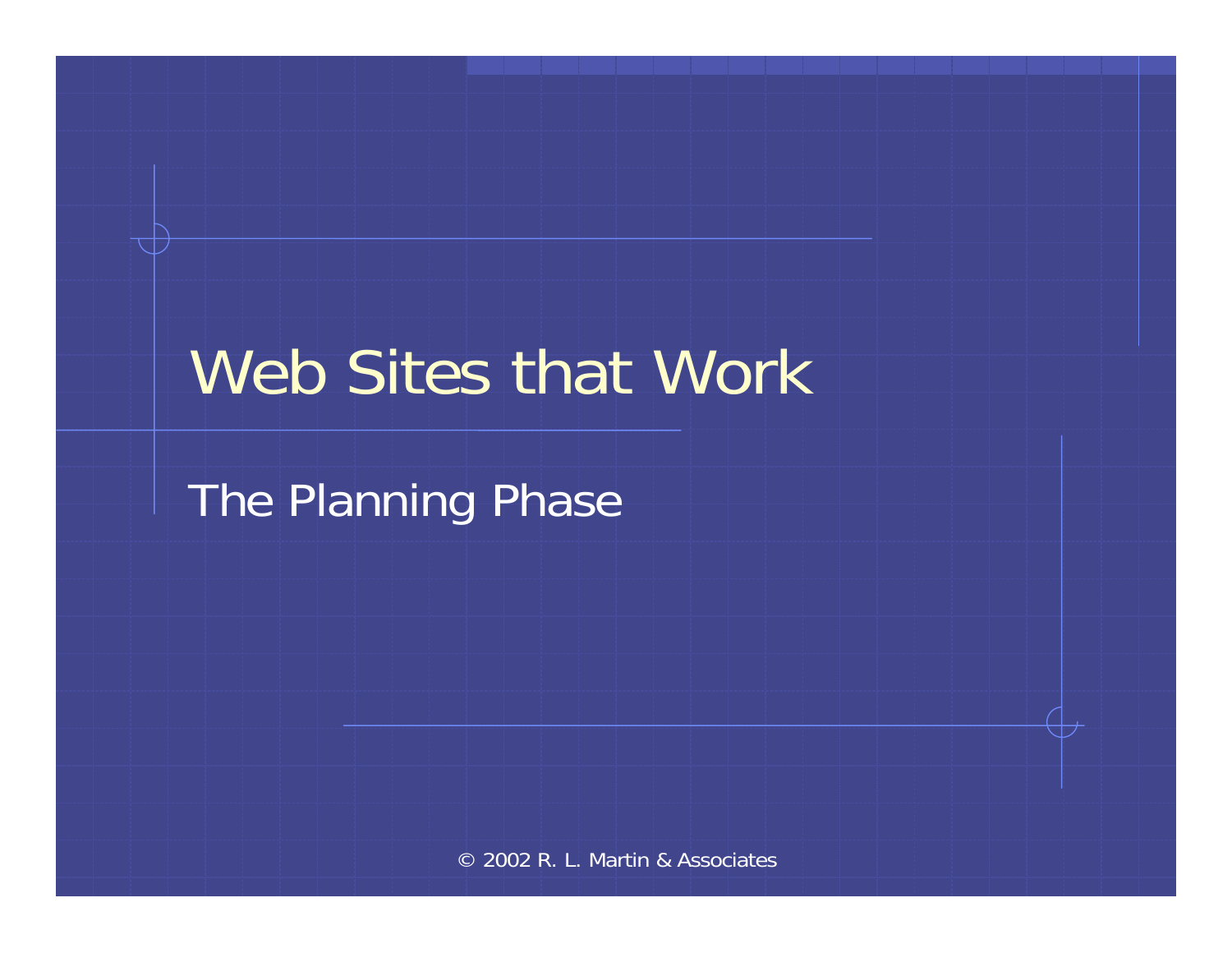# Keys to a Successful Web Site ◆ Good, useful content Well organized, easily accessible contentWell written, easily read content A consistent and attractive appearance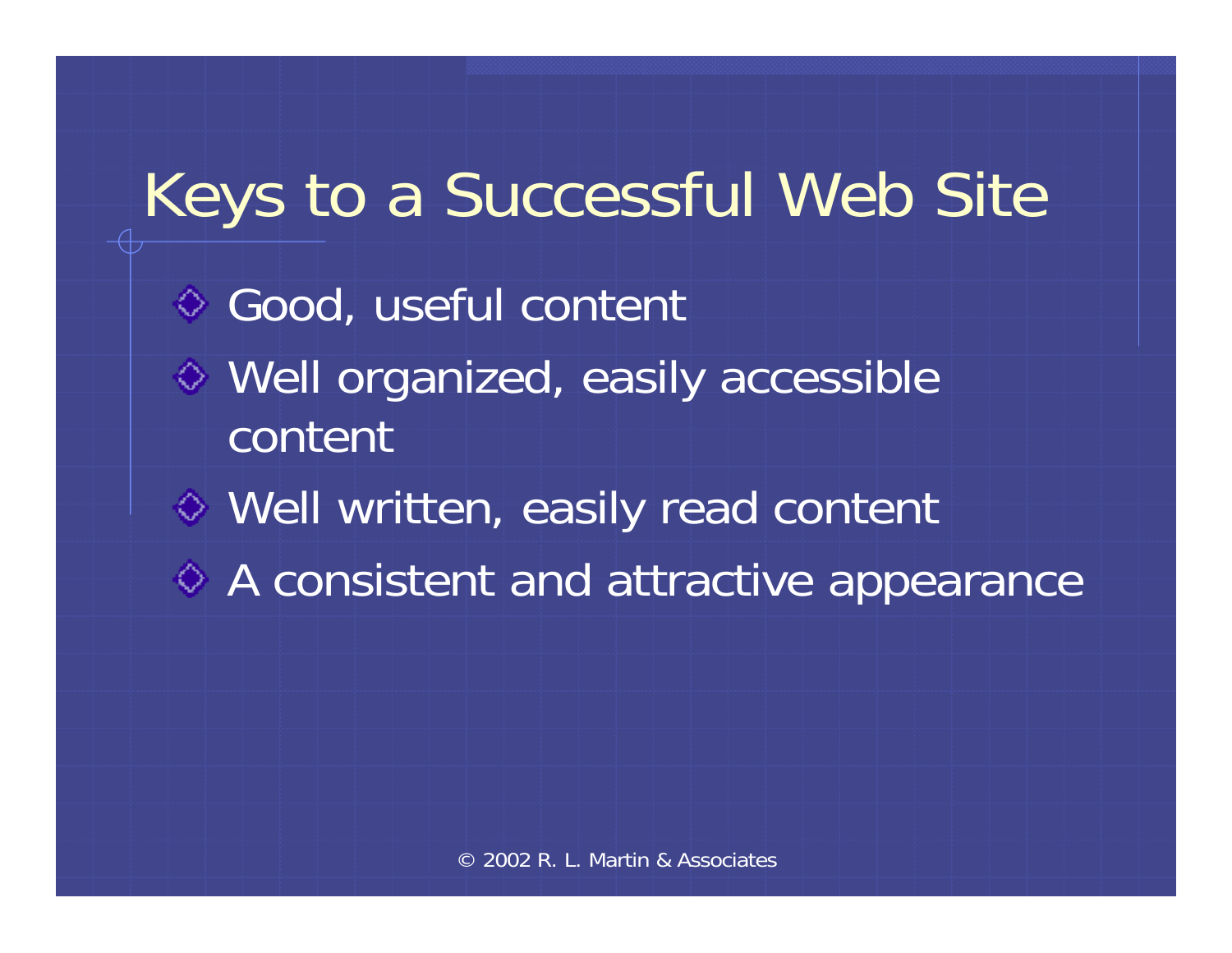The most important factors in creating a good site are having good content, planning its presentation well and understanding and responding to the needs of your audience. The bells and whistles are nice and may add to the user experience but they will not compensate if the basics are wrong.

> -- Katherine NolanWeb Design Author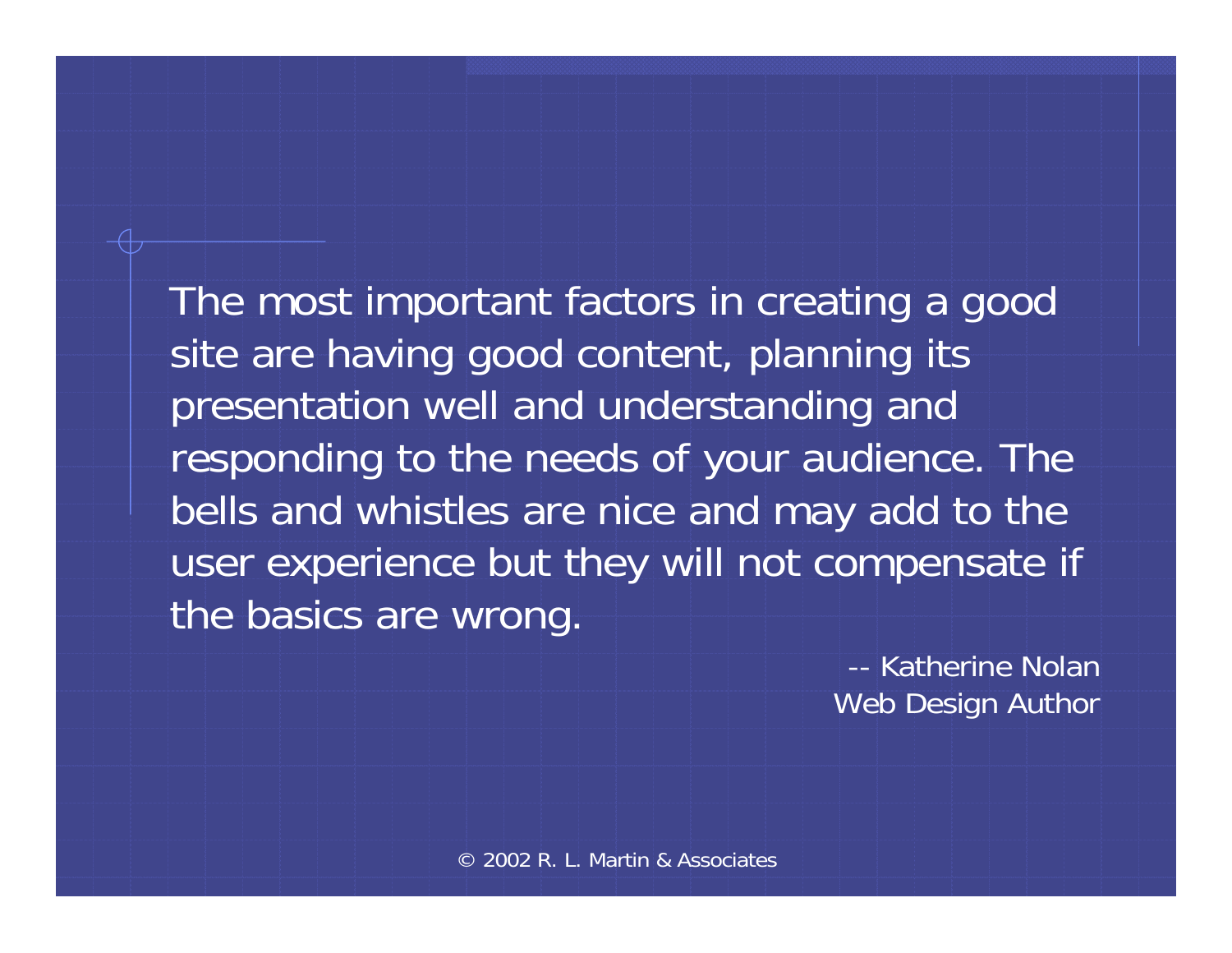### Target Audience

#### Who's going to visit your site?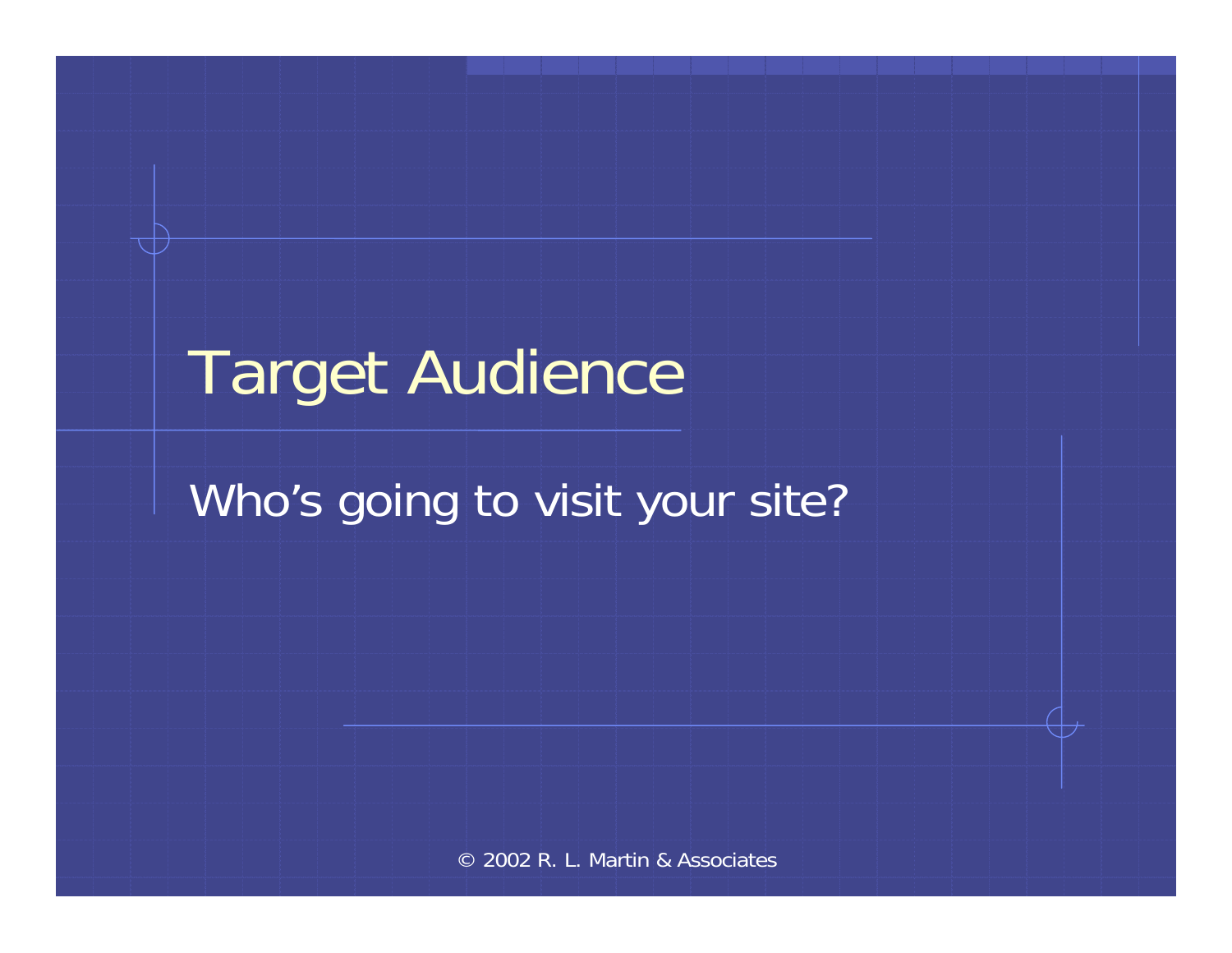#### Determine Your Target Audience

**♦ Homeowners**  $\Diamond$  Homebuilders Government Officials◆ Real Estate Agents Building Code Officials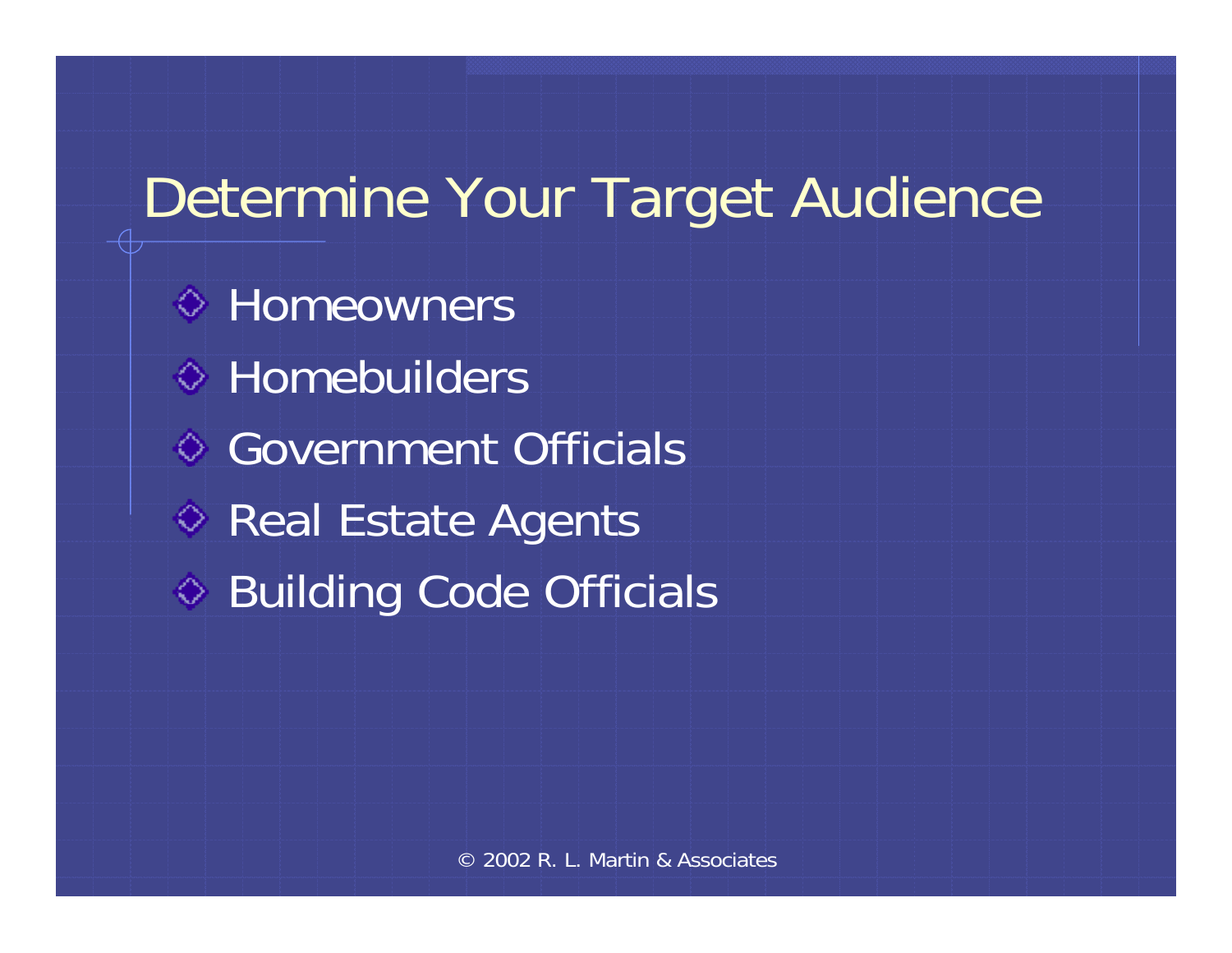## Content

#### What are you going to include?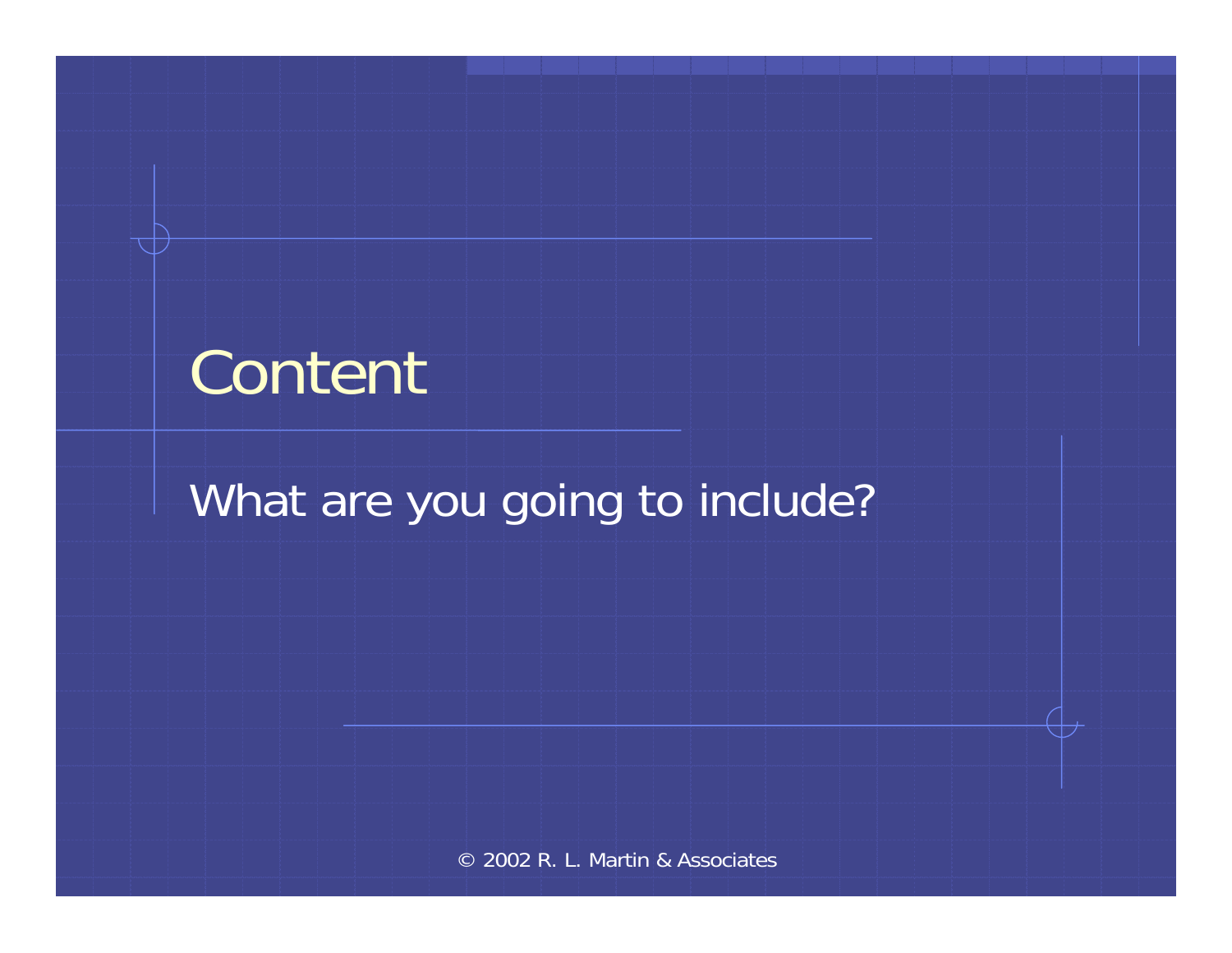#### Make a List

List everything you want to include on your site

- $\diamond$  Information about your company
- Information about your product(s) or service(s).
- FAQ
- **↓ Other Sites to Link**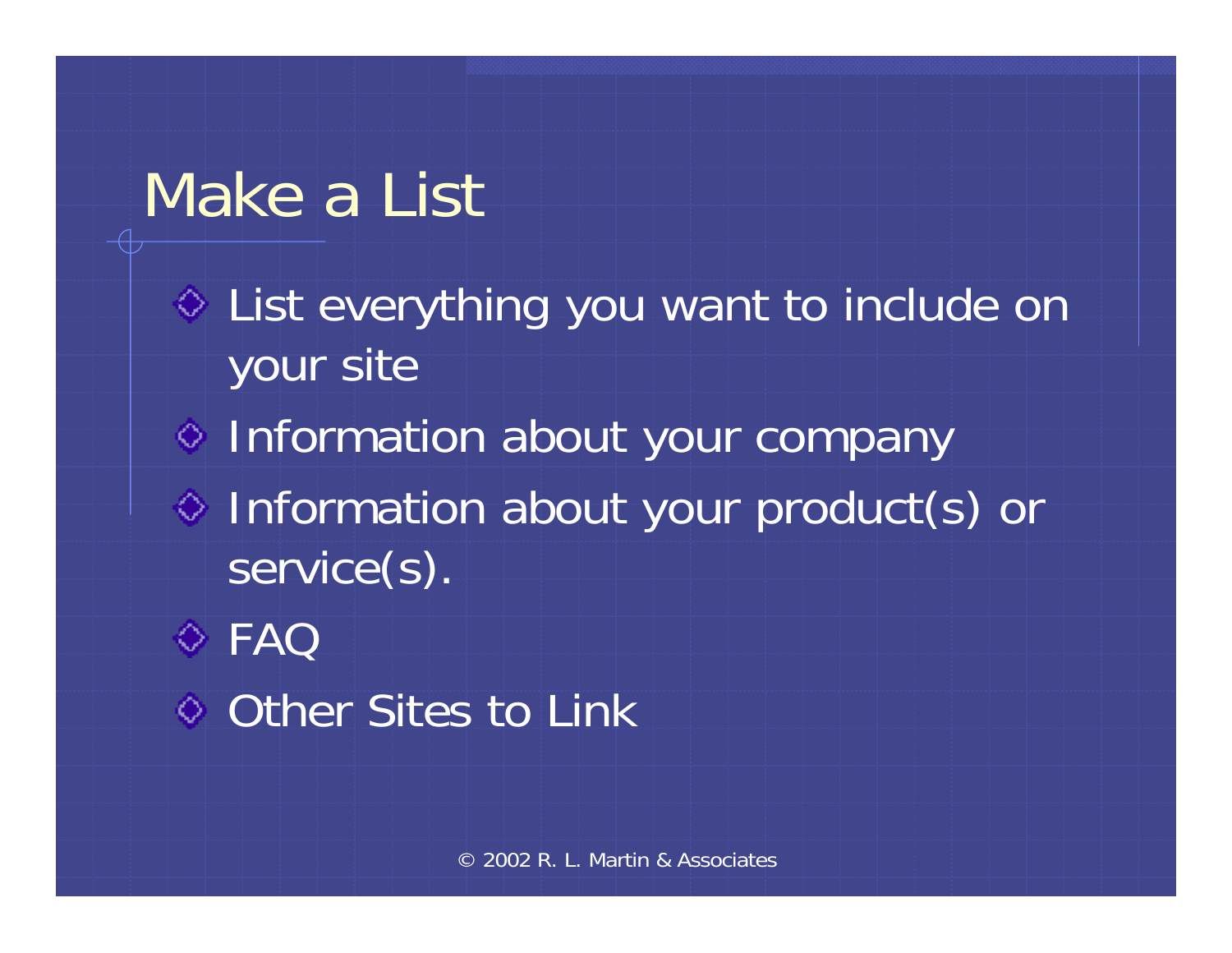#### What Does Your Target Audience Want?

- You need to determine what each target audience would be looking for on your site
- Want content can you include in your site for each of your targets Arrange your list for each target Arrange it as content for now and
	- content to add later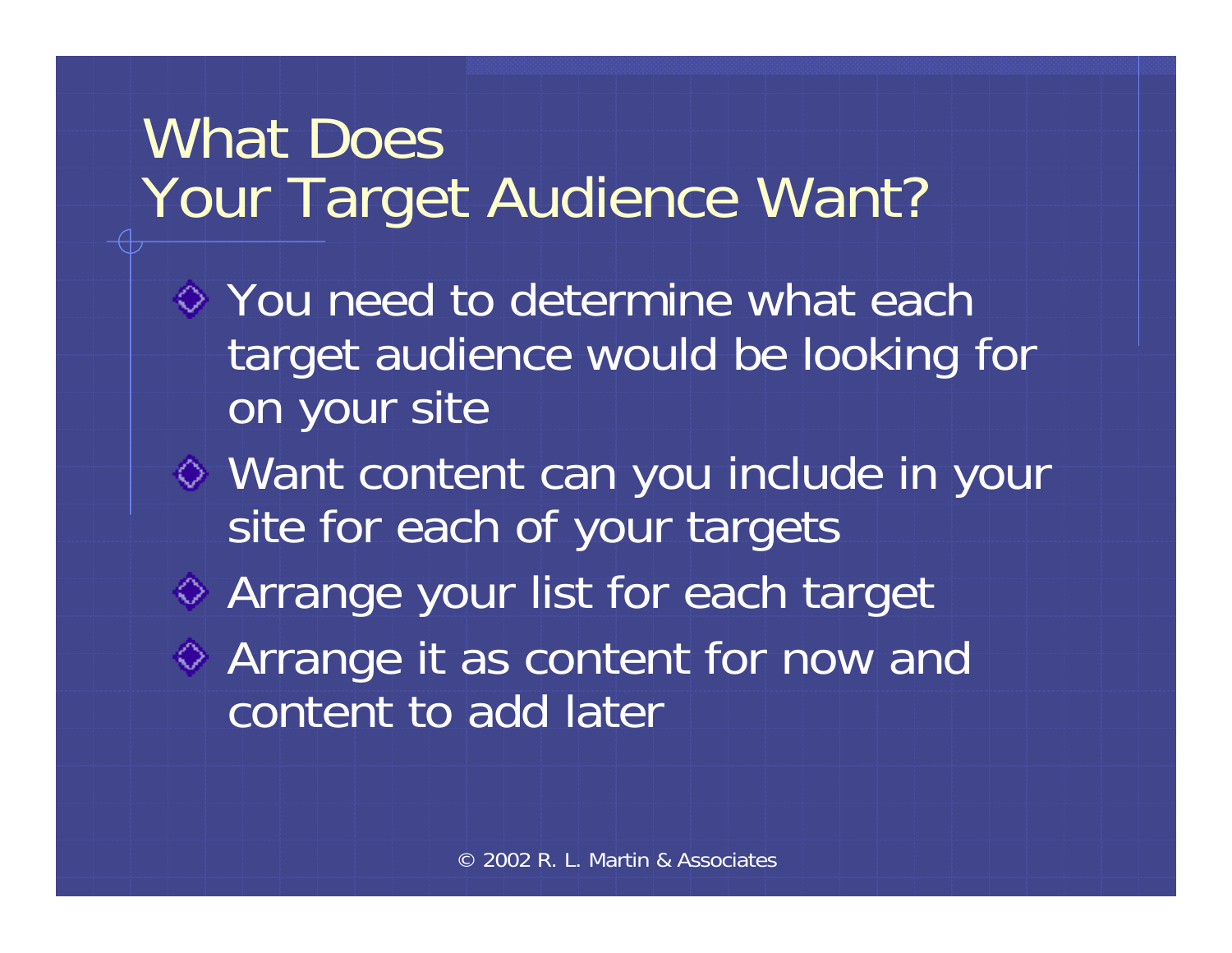#### Content Questions?

- ◆ Do you have content relevant to your users? Will they be able to understand it as it currently exists? ◆ Do you want to cater for these users at all?  $\Diamond$  Is there content that is, honestly, of no great interest to anyone?  $\Diamond$  Is there content you had not planned but
	- might now aim to include at a later date?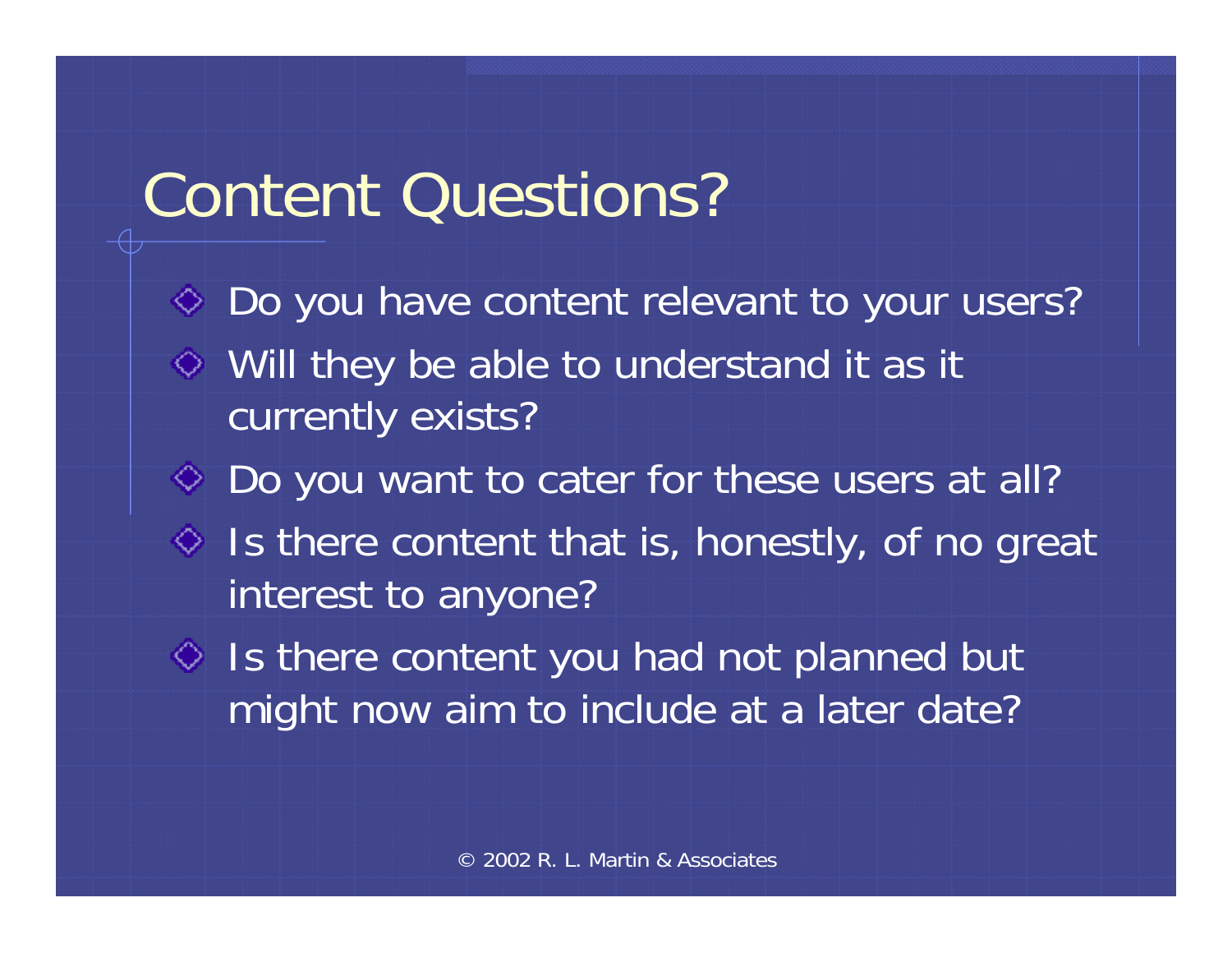## Site Navigation

- $\Diamond$  Is clear -- it looks like navigation
- $\circ$  Leads to obvious content users have a good idea what they will find if they click a particular link
- $\Diamond$  Is consistent with other navigation controls
- $\Diamond$  Is predictable in its style and location on the page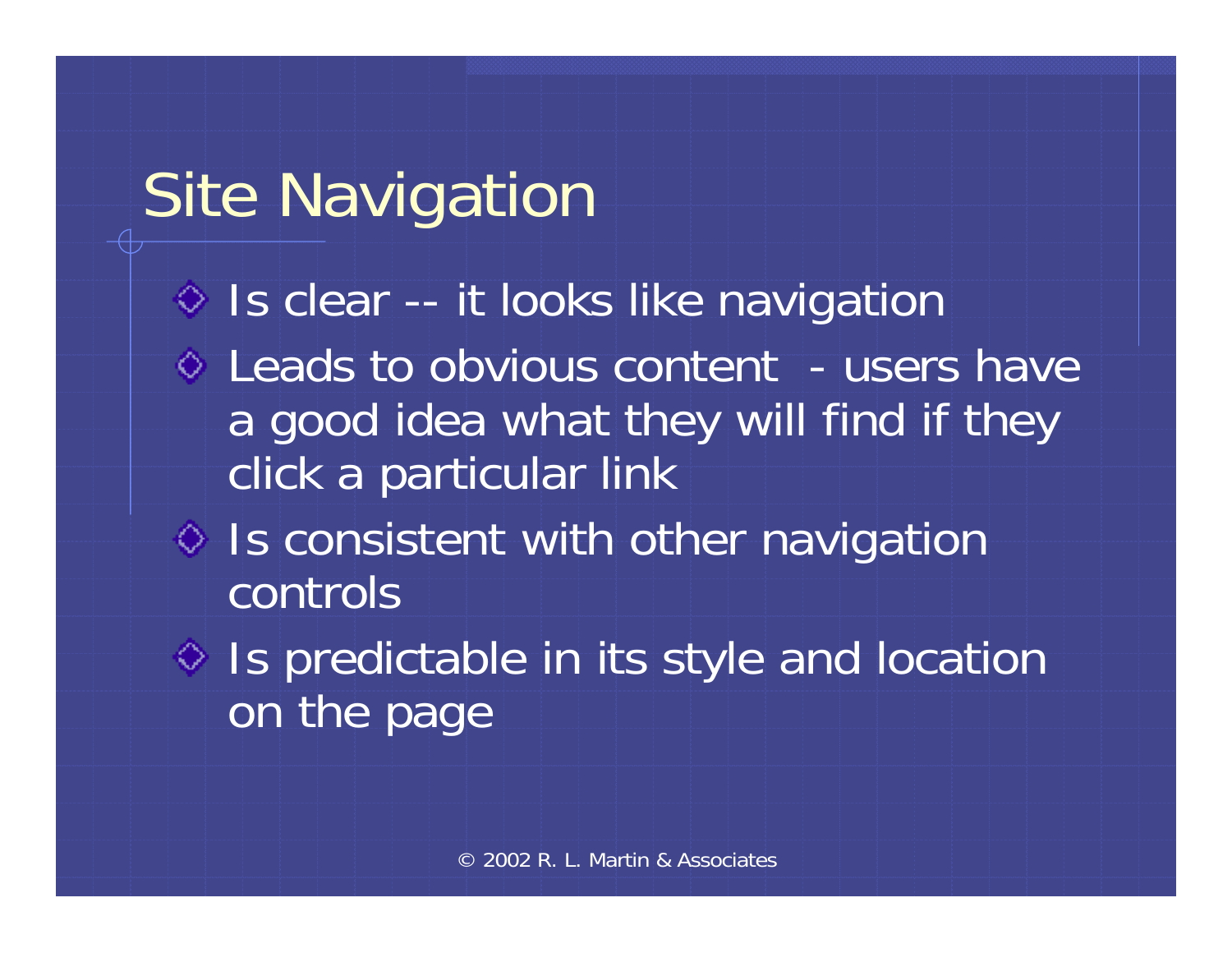# Navigation Categories

**♦ Main Navigation** ♦ Subsidiary Navigation **◆ Secondary Navigation**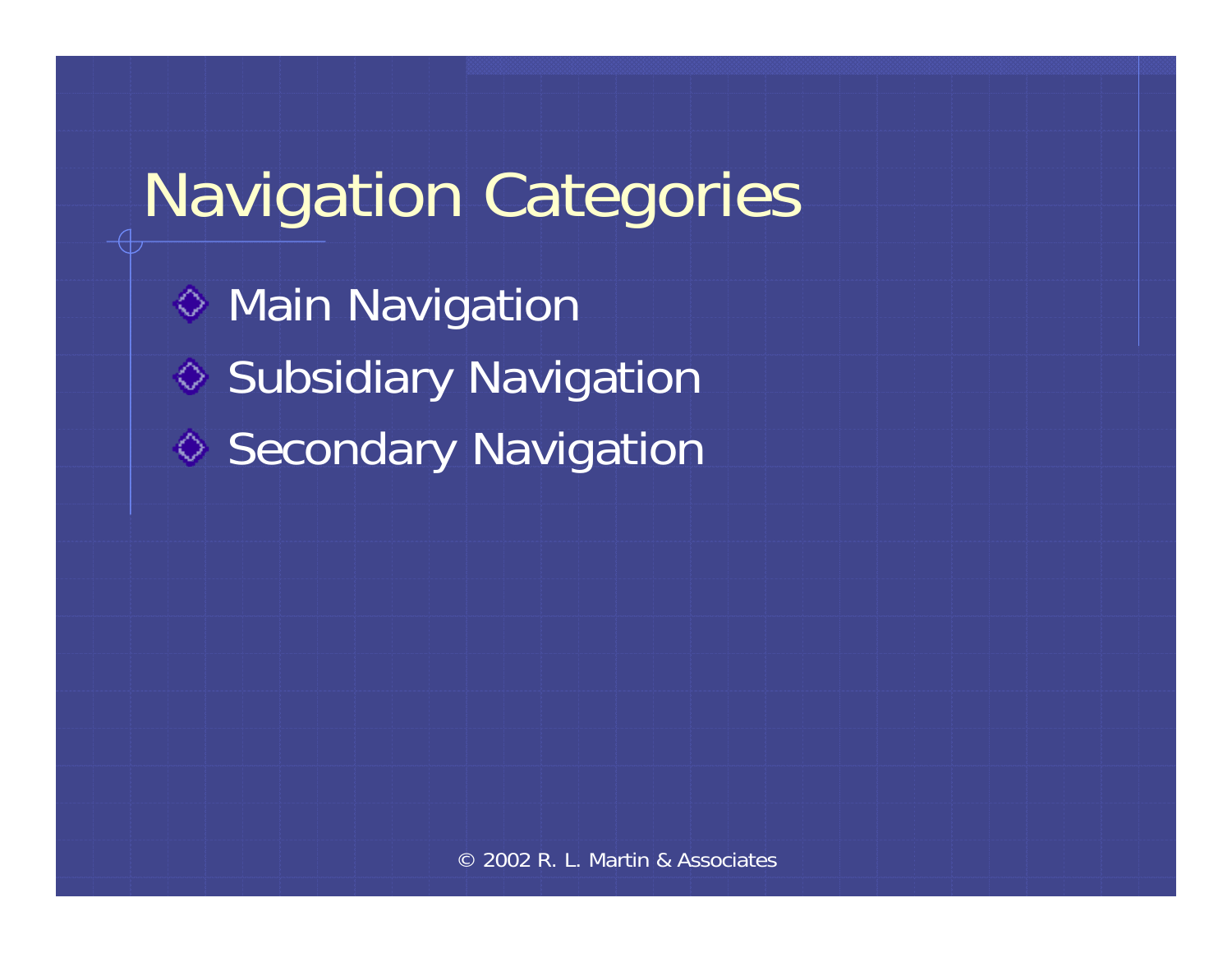#### Main Navigation

♦ Should appear on ALL pages in the same style and in the same place.

◆ Placing it on the left or the top is generally a good idea since this is where people expect to find it.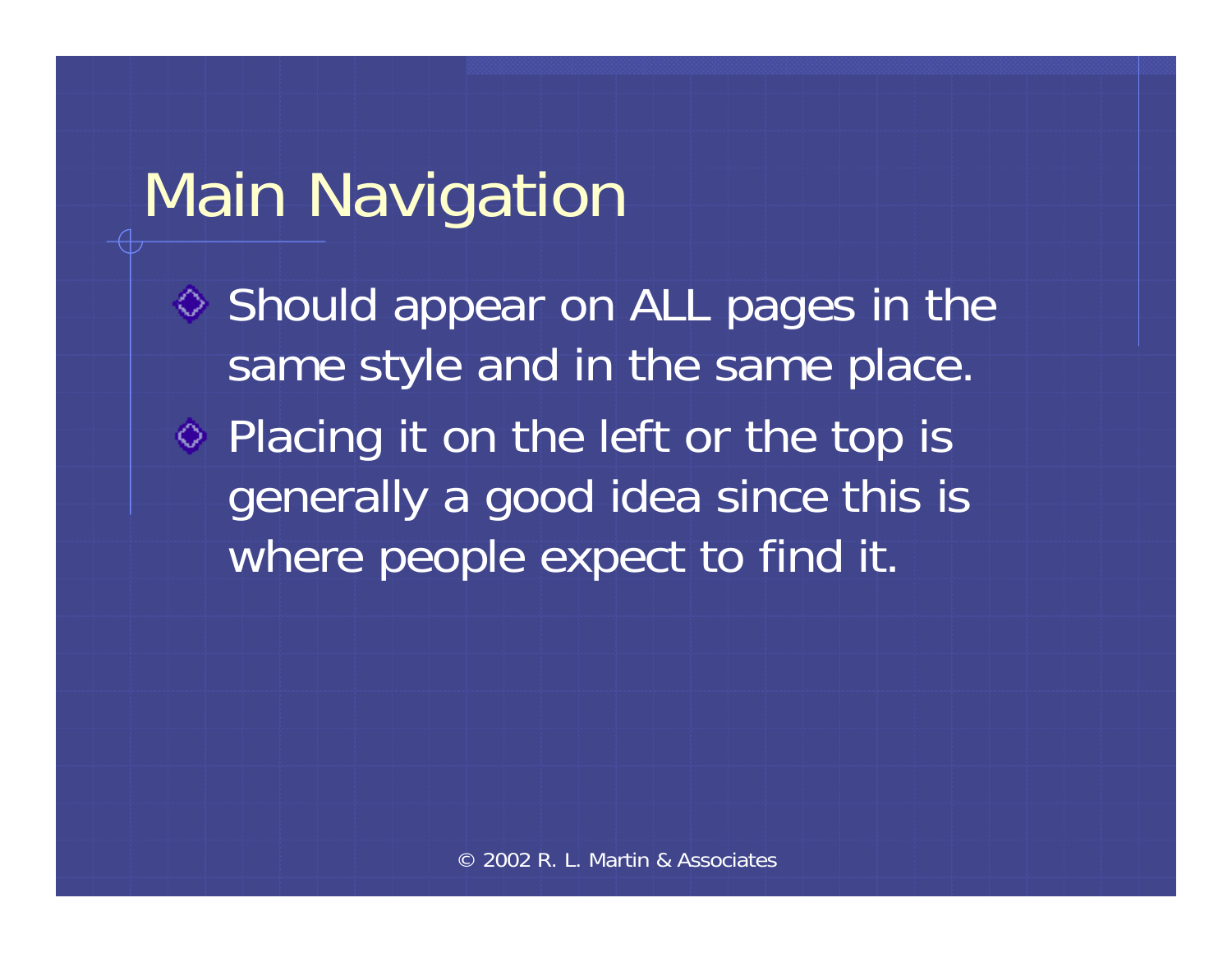# Subsidiary Navigation

- Navigation specific to a particular section
- Can be integrated with Main Navigation like pop-ups, drop downs, etc.
- $\diamond$  Can have intro paragraph and text links within sections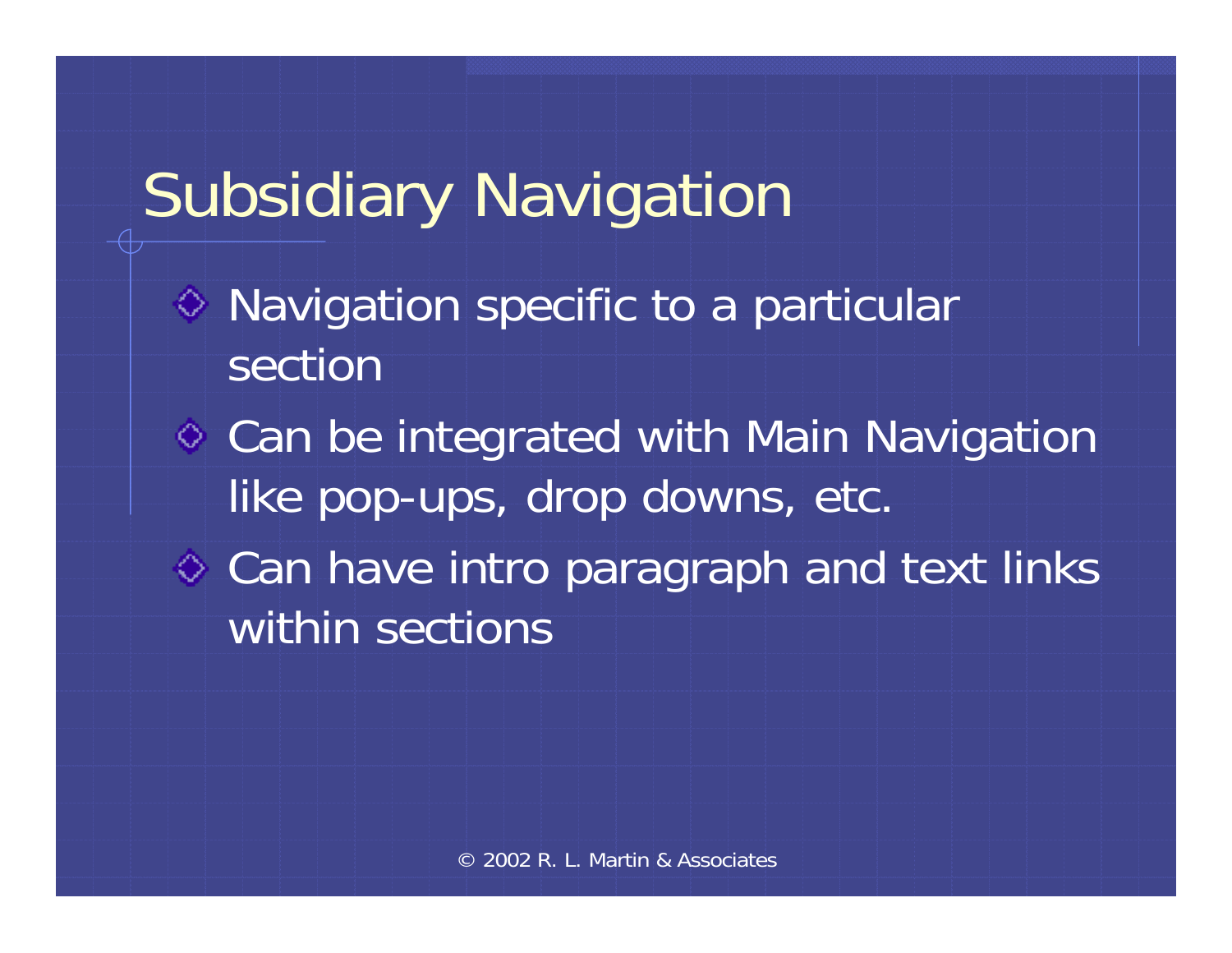# Secondary Navigation

◆ Site maps, search pages, drop-down boxes These may be on special pages or selected pages only or may appear on all pages Links within the page content are NOT navigation; they may be used, and should be, but should not be the main or the only way to reach that content.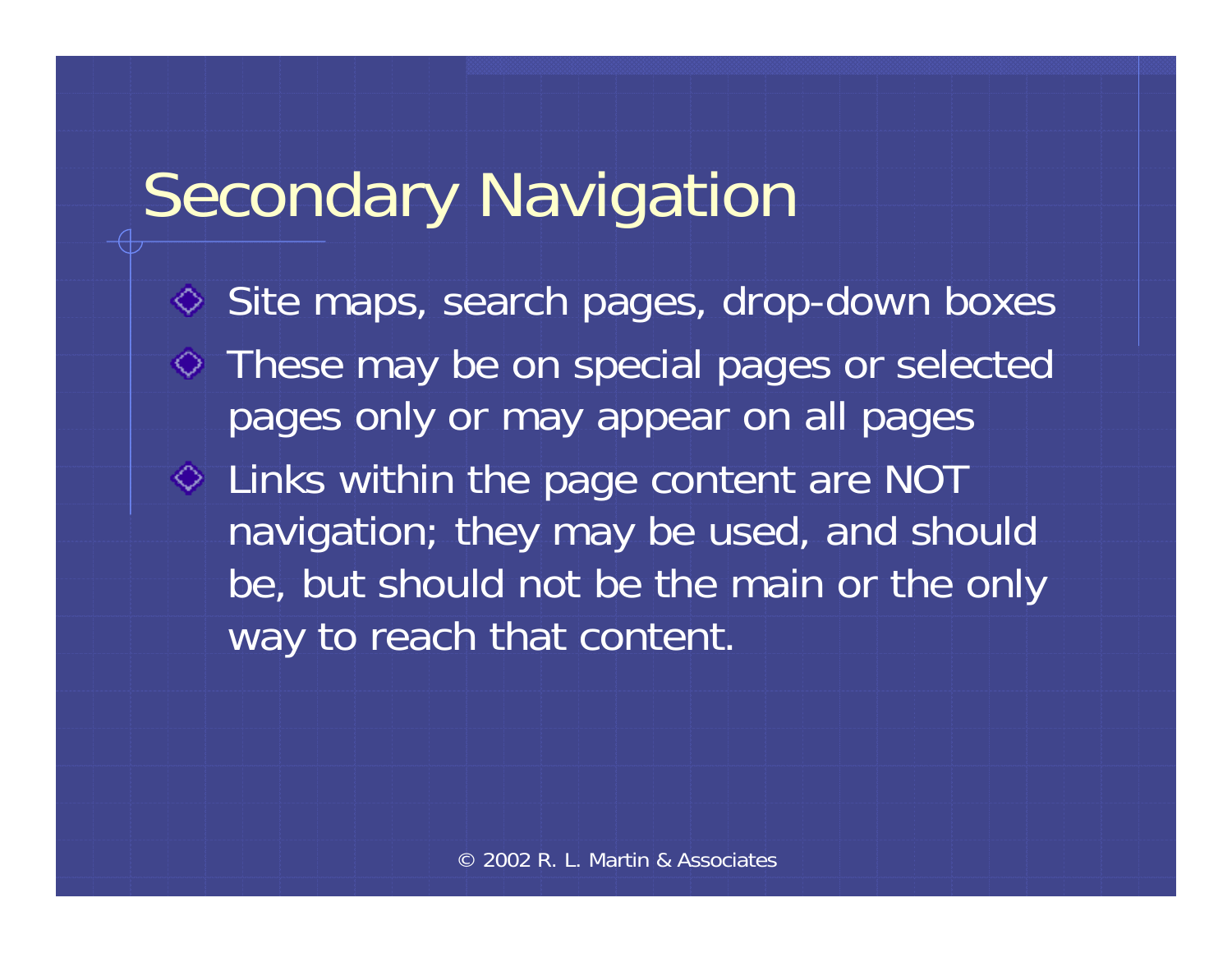# Secondary Navigation

- $\Diamond$  If a user gets lost then a drop down box, search function or a site map provides an opportunity for them to quickly re-orientate themselves or get back to a familiar page
- A site map page can provide more detail about what is in each section of the site than a navigation bar can.

◆ Secondary navigation provides a fast way for users to get to content at a deep level, especially in areas of the site where there is a lot of content.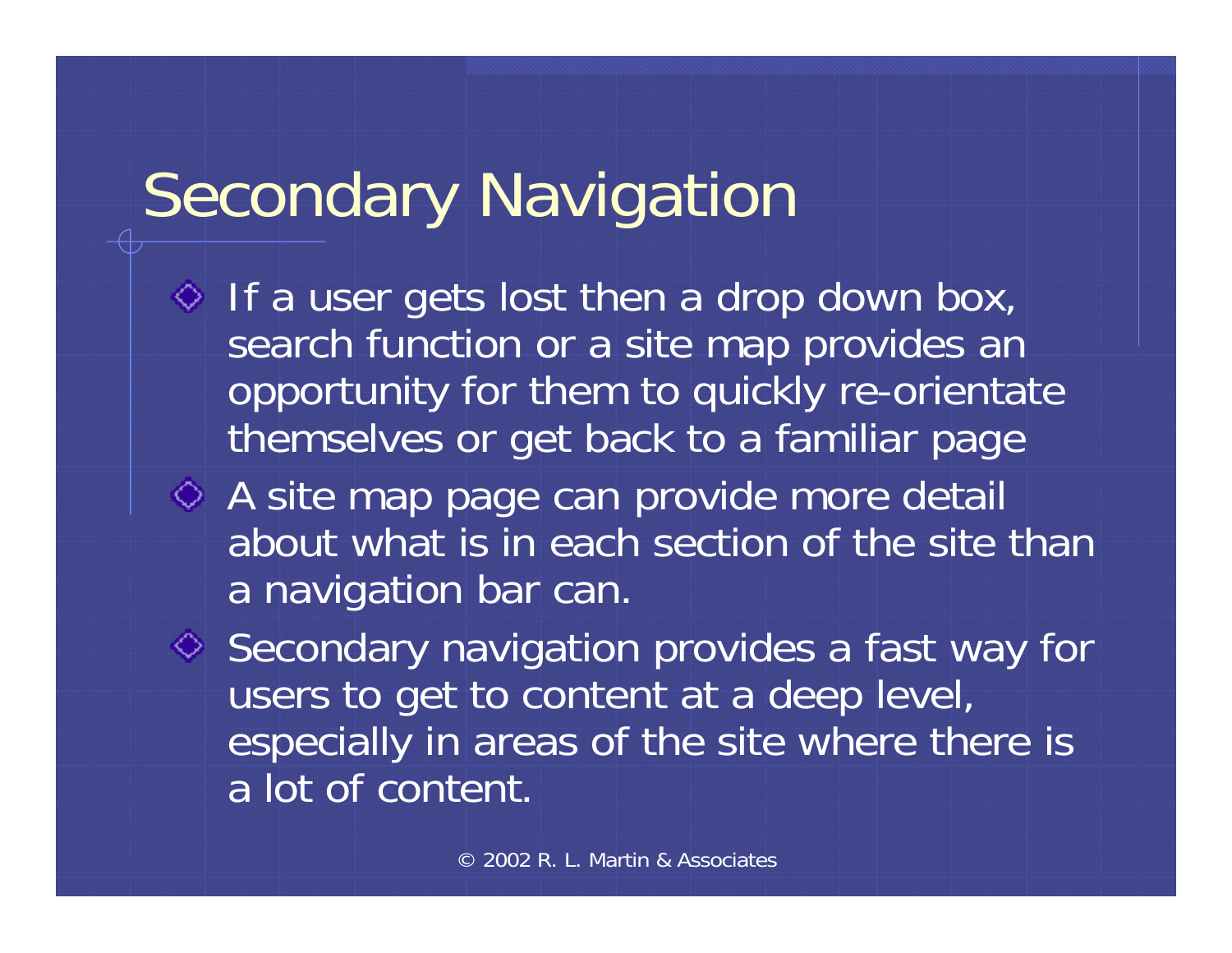### Site Navigation

#### $\Diamond$  Links to other sites should NEVER appear in the main navigation controls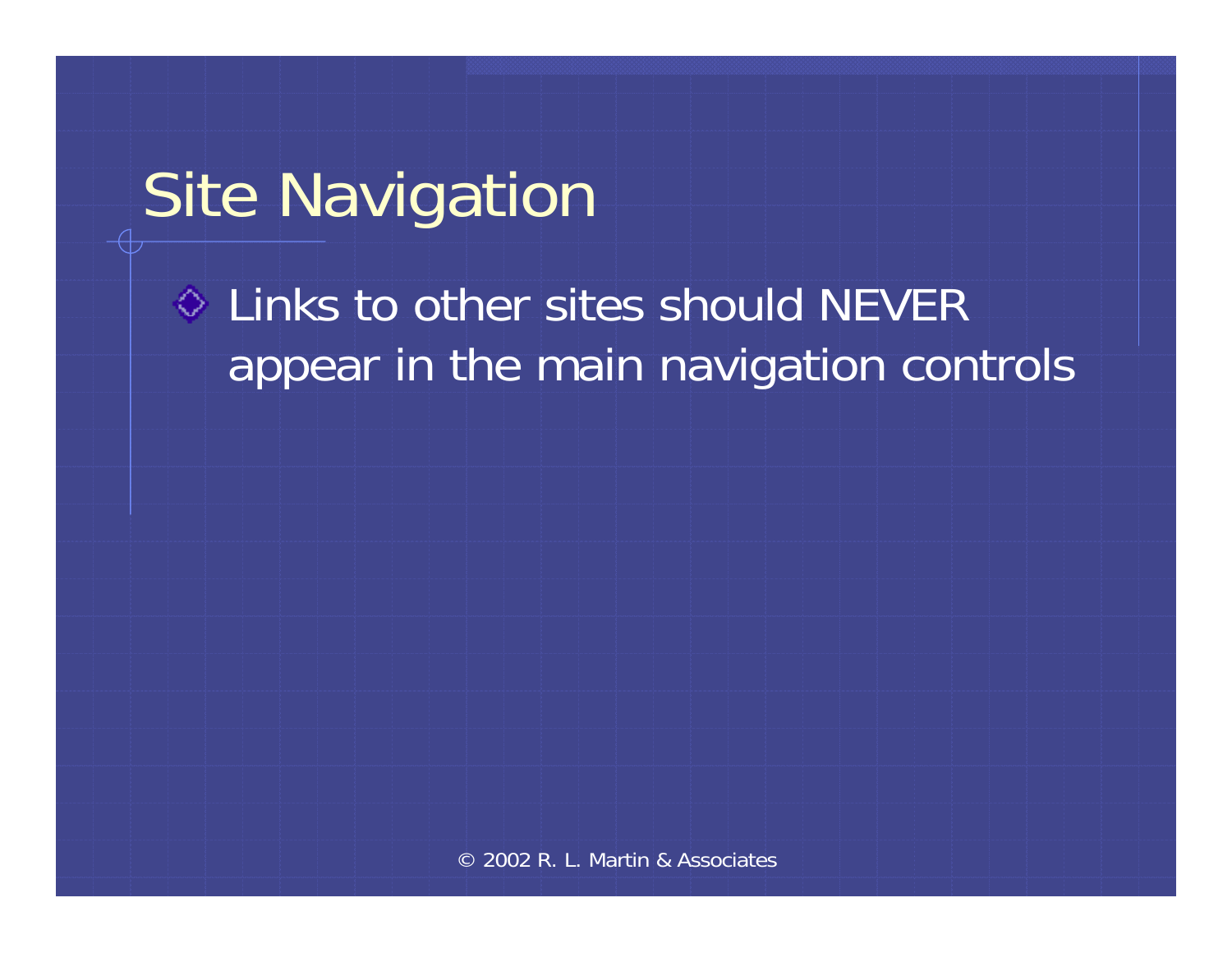#### General Considerations

- $\Diamond$  Keep main navigation as short and simple as possible.
- No more than 10 -12 links in your main navigation.
- $\Diamond$  If the site is large, then you may want prominent links to Search | Site Map | Home, etc.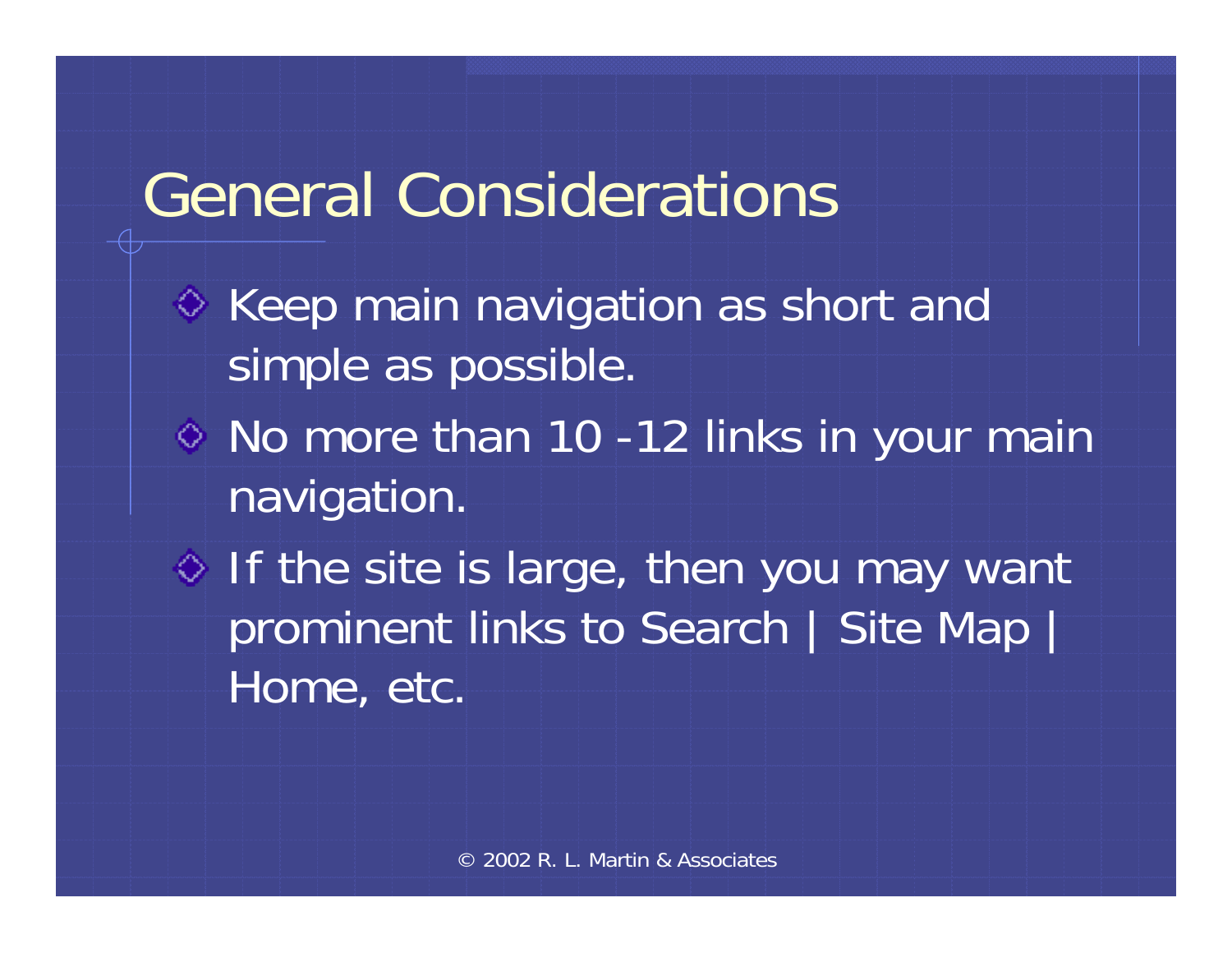#### General Considerations

Always link your main site logo to the home page. Users expect this. o If a different logo or header graphic is used to indicate sections these should link to the main section page. Include a text version of your navigation at the bottom of each page.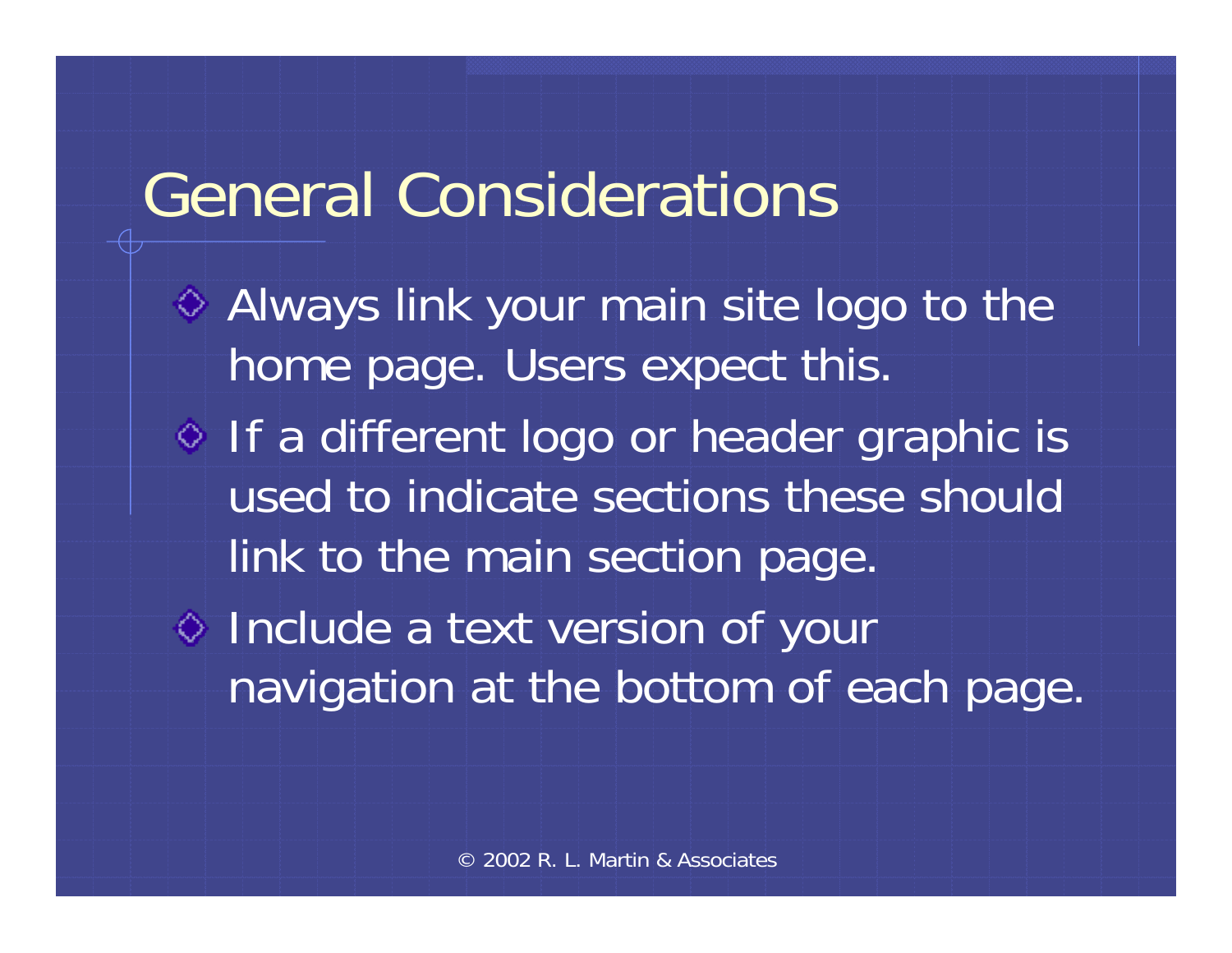#### Focus on the User

- $\Diamond$  Is it clear to the each user the path they need to follow to reach the content they are looking for from the home page?
- $\Diamond$  You should keep the number of clicks to no more than 3 for a user to find the information they want.
- $\Diamond$  If a user enters the site in the middle in the 'wrong' section, can they easily get to where they want to be?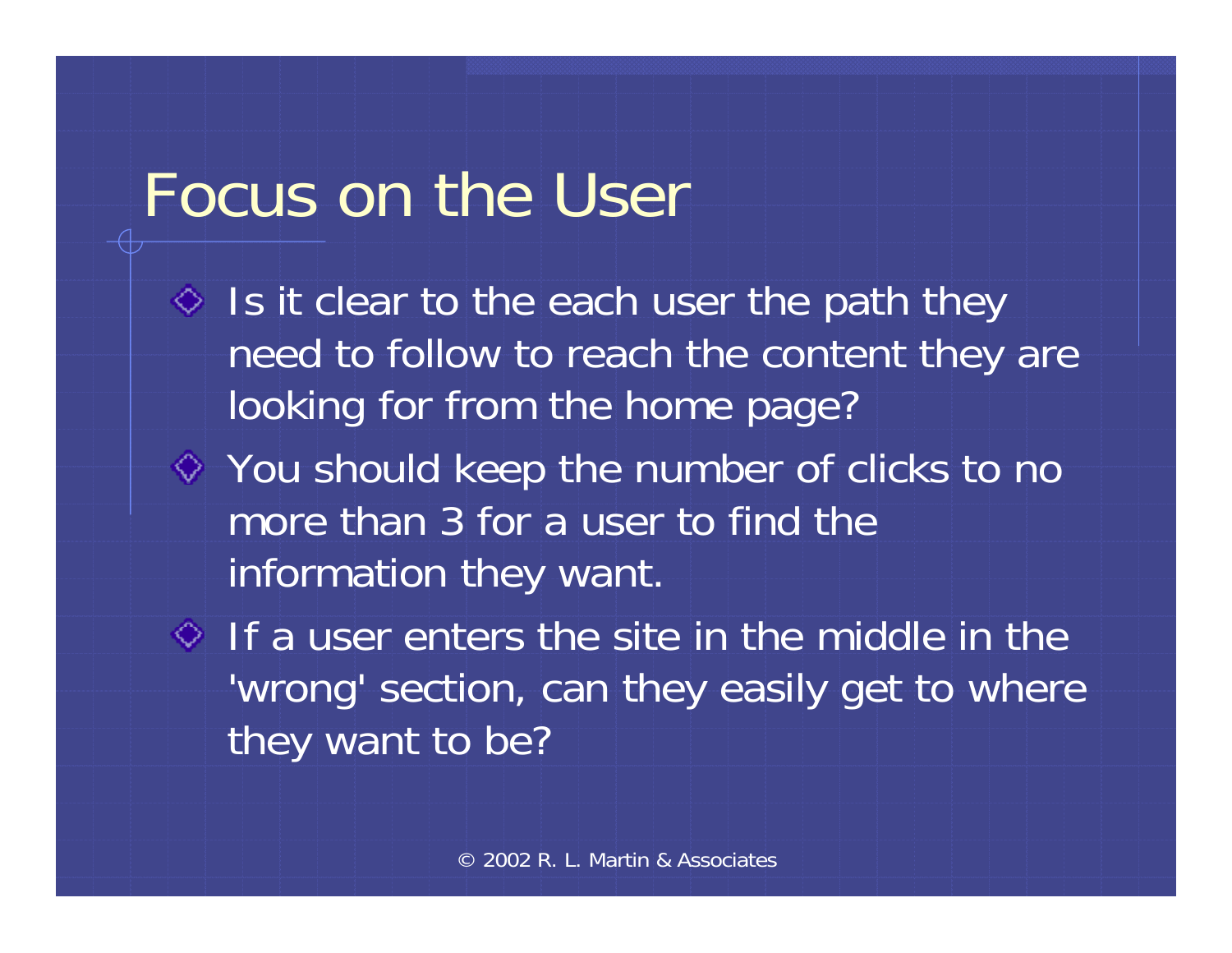### Problems with Frames

- $\Diamond$  Many users find frames annoying and the benefits of having an 'always available' navigation bar are questionable.
- $\Diamond$  If users arrive on a page without the frame, they won't be able to go anywhere.
- Its difficult for users to bookmark a page in frames since the URL in the address bar will always be the same.
- ♦ Some search engines can't navigate a framed site and you won't be indexed.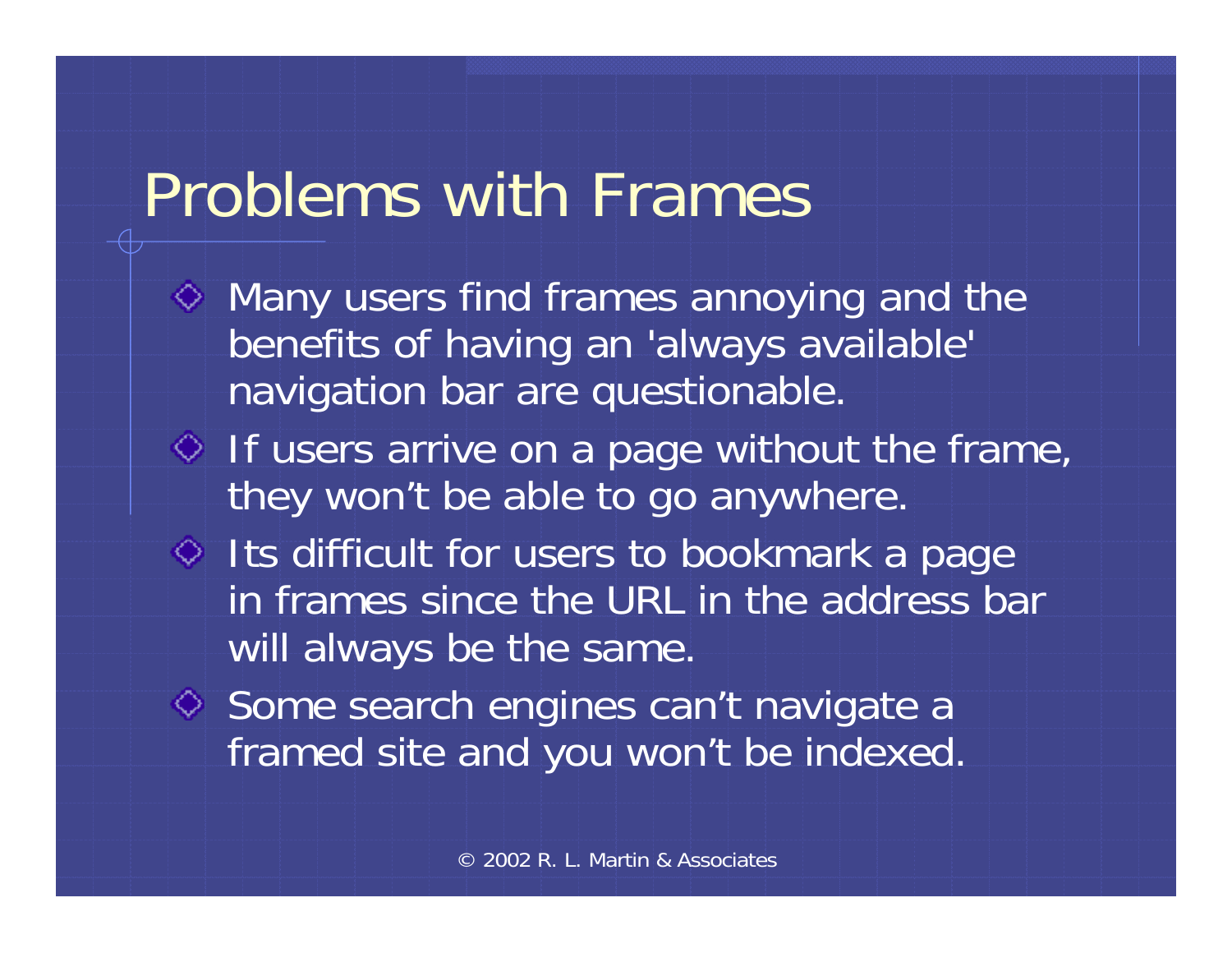# **Outline**

Organizing your content?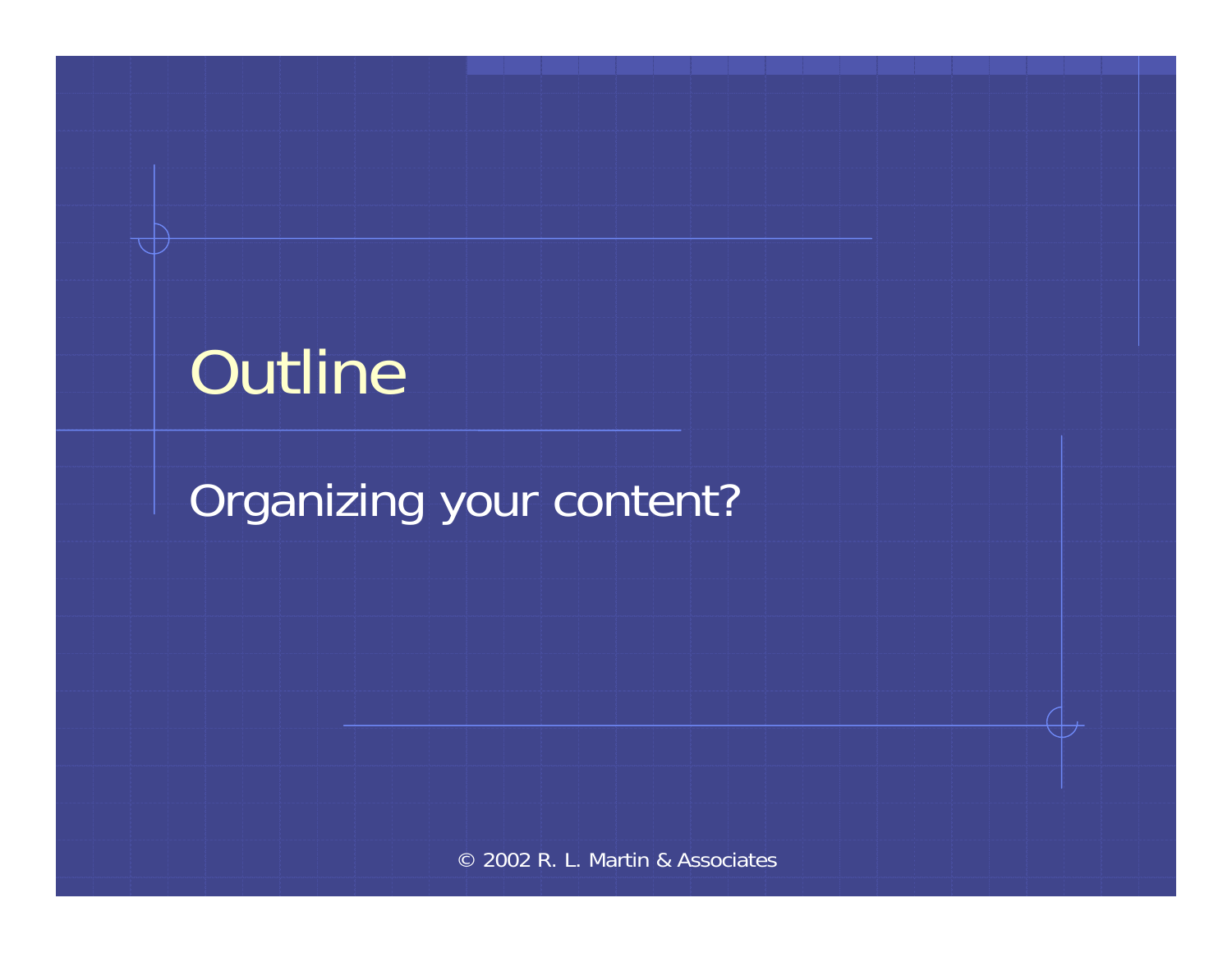#### Develop Outline

Clear to the user and to you **♦ Flexible enough to cope with change**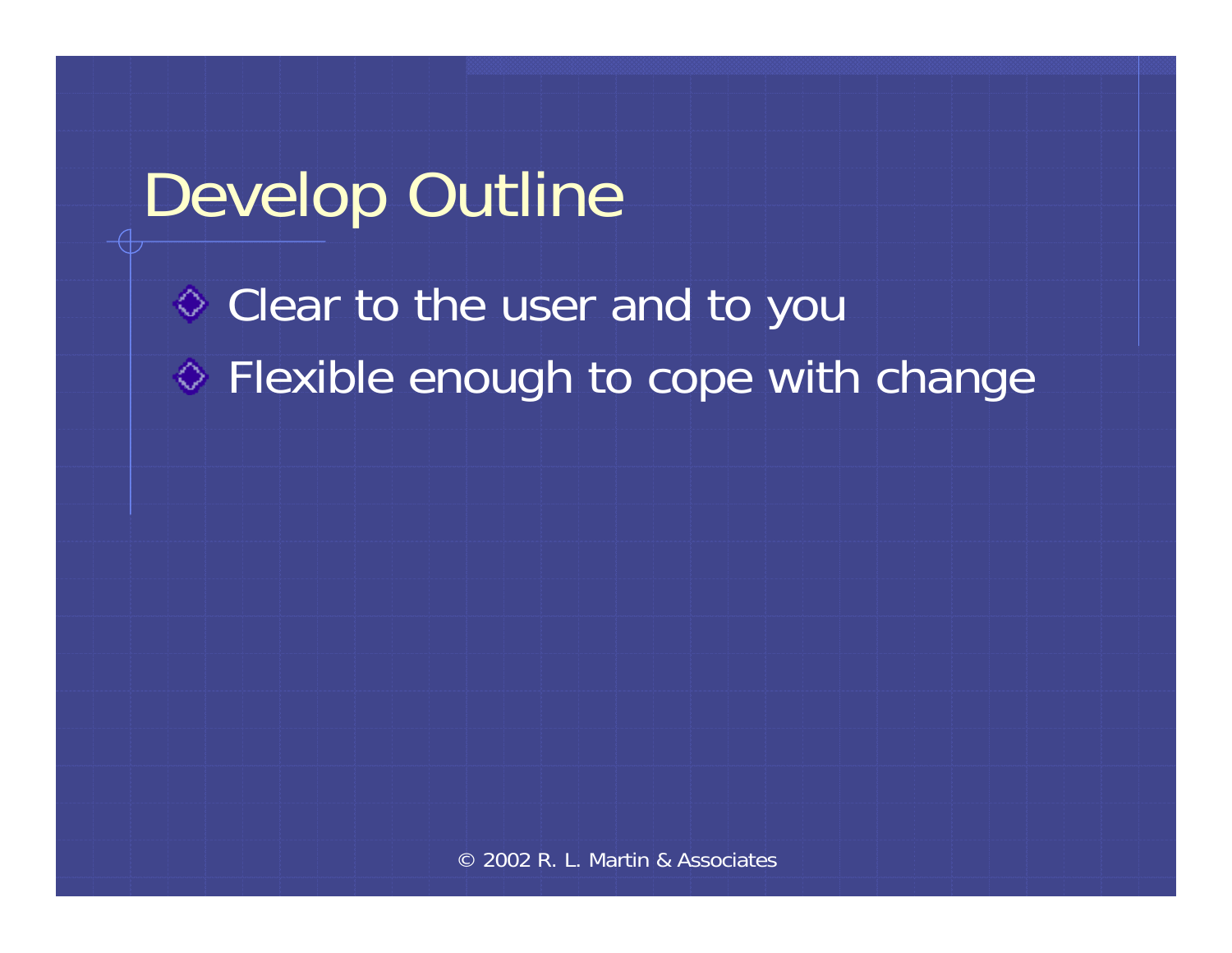# Two Types of Organization **♦ Content based organization** User based organization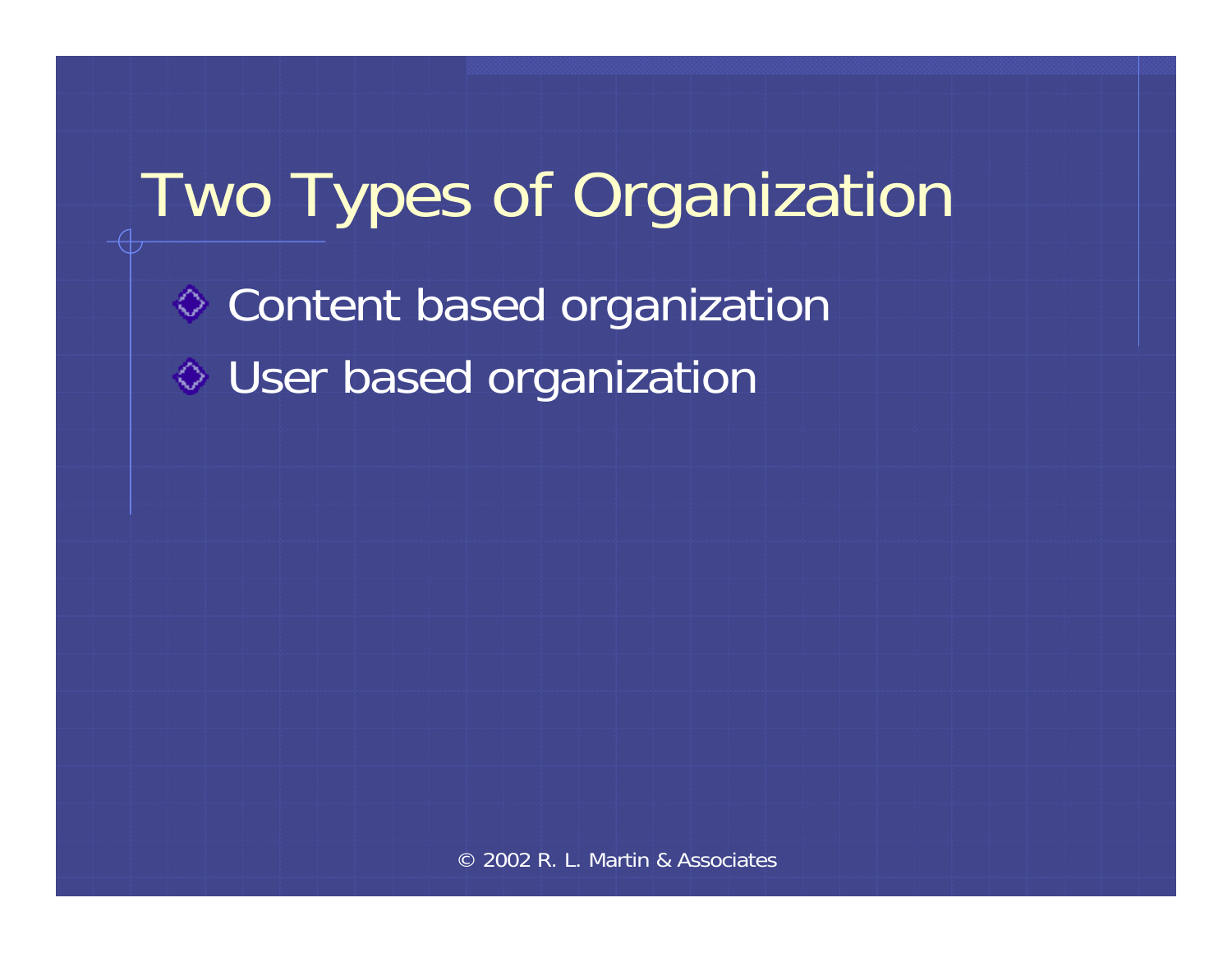#### Content Based Builder Site

**♦ Company Profile ◆ Building Philosophy** Portfolio of Homes **♦ Homes/Sites Available ↓** Partners Related Sites**↓ Contact Us** [www.kurowski.com](http://www.kurowski.com/)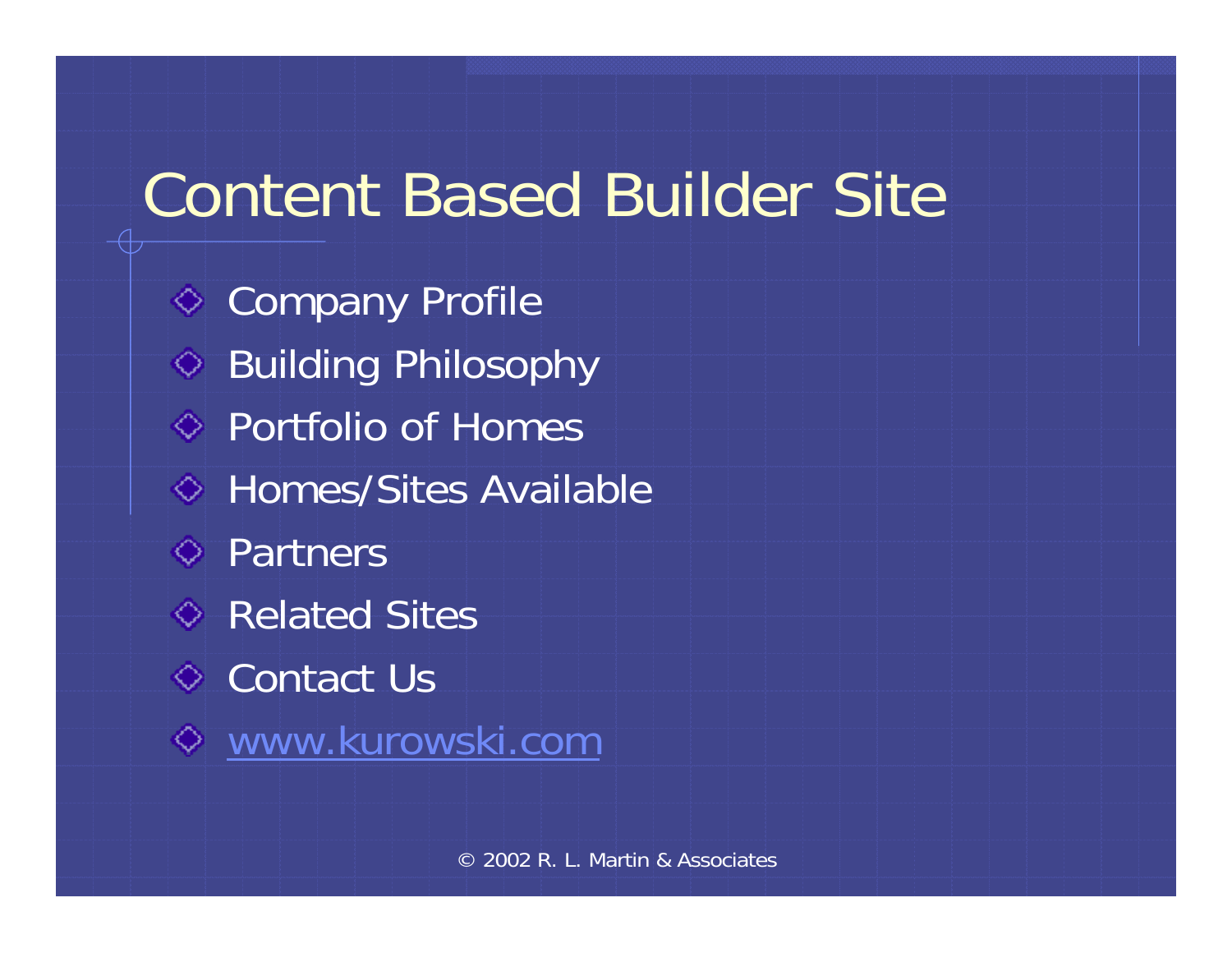# User Based Organization Site

 $\Diamond$  Home Buyer **↓ Home Builder** ◆ Supplier/Subcontractor ◆ Developer Planner **↓** Lender Real Estate / Sales Government Official [www.builtgreen.org](http://www.builtgreen.org/)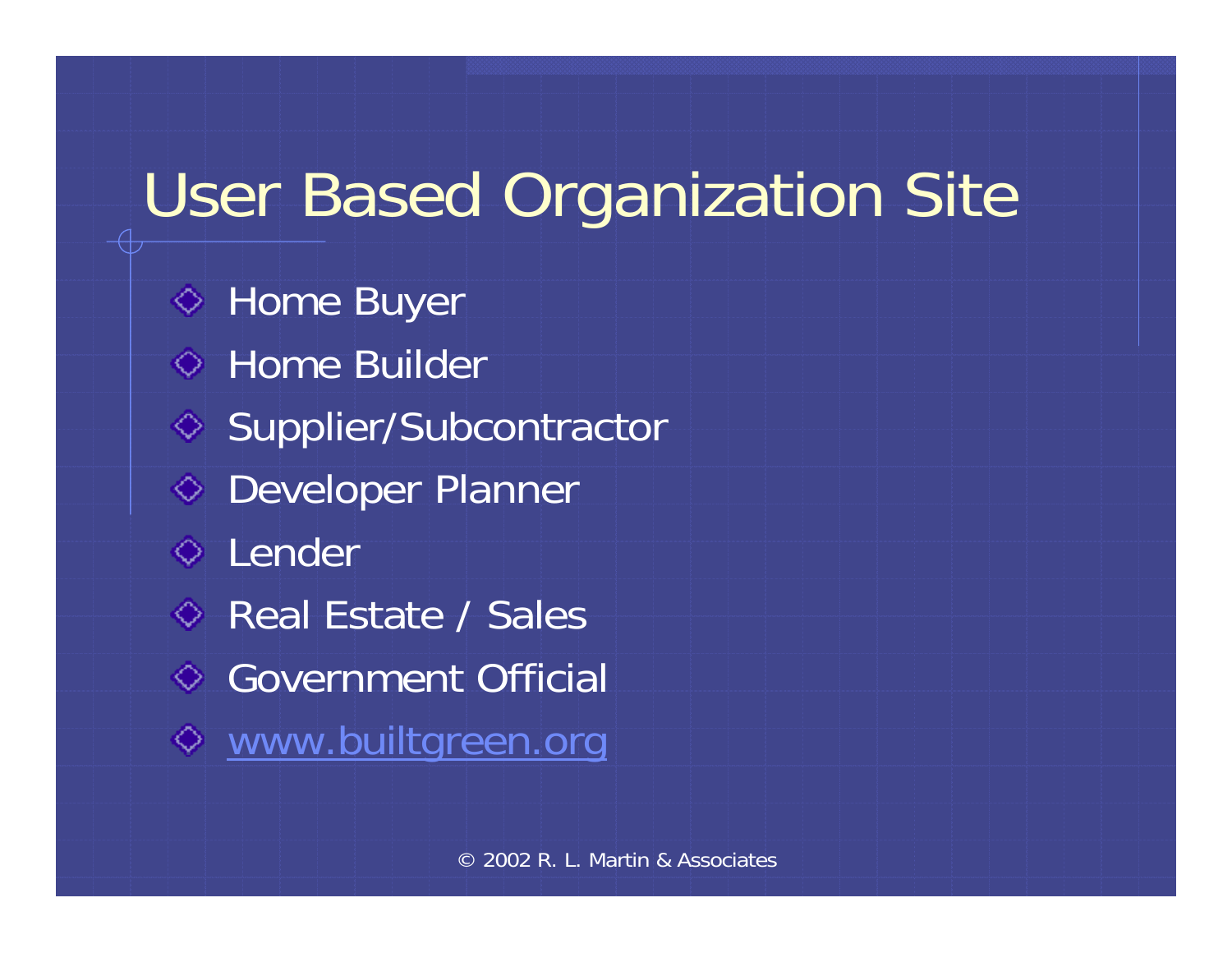# Design Ideas

#### What should your site look like?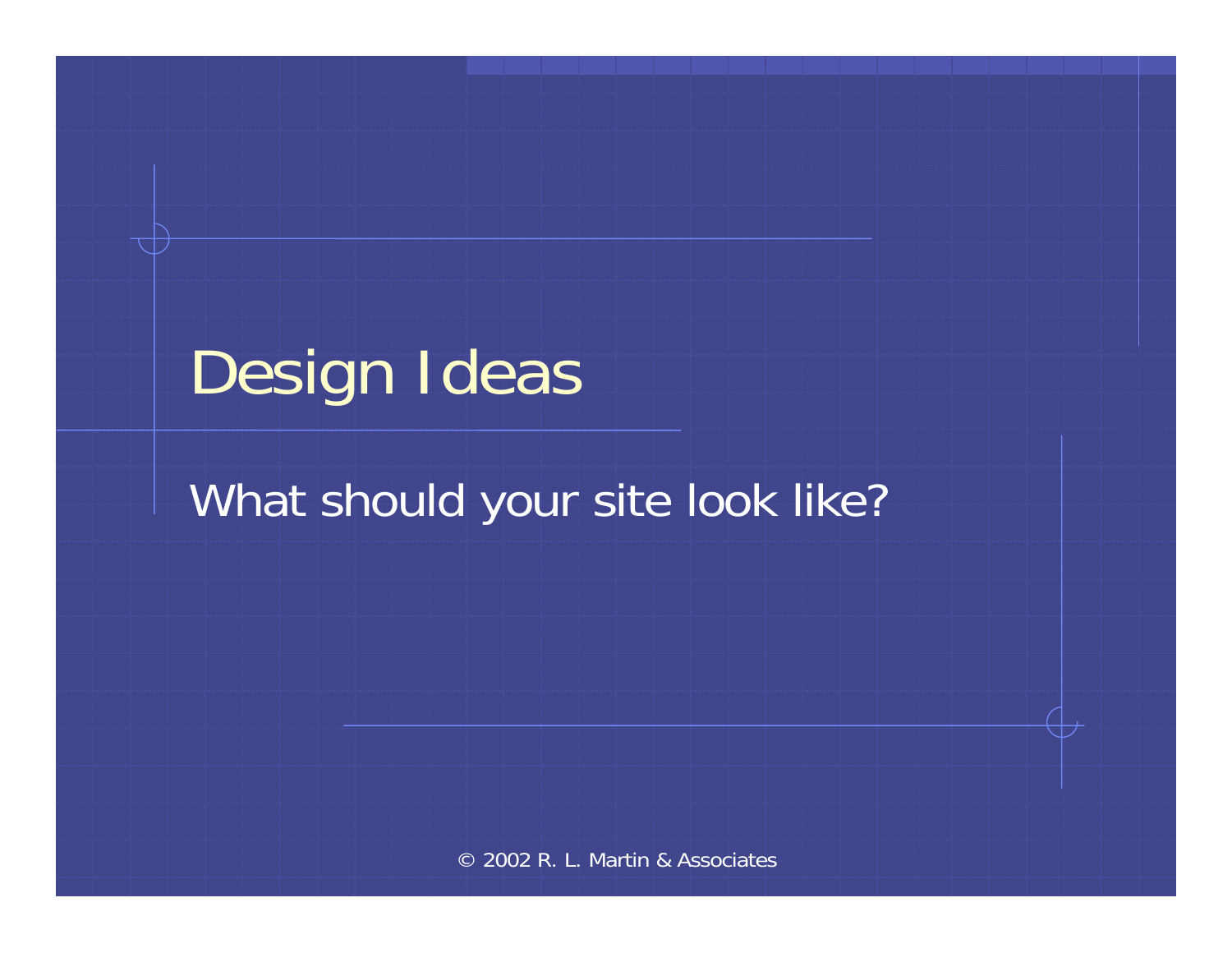### General Design Tips

 $\Diamond$  Ideally, main page and all links should be able to be viewed without scrolling Site should have a consistent look ◆ Design for a screen size of: 640x480 or 800x600Pages need to load quickly **♦ Contact information on every page** Every graphic should have alternative text **♦ Don't use animated gimmicks**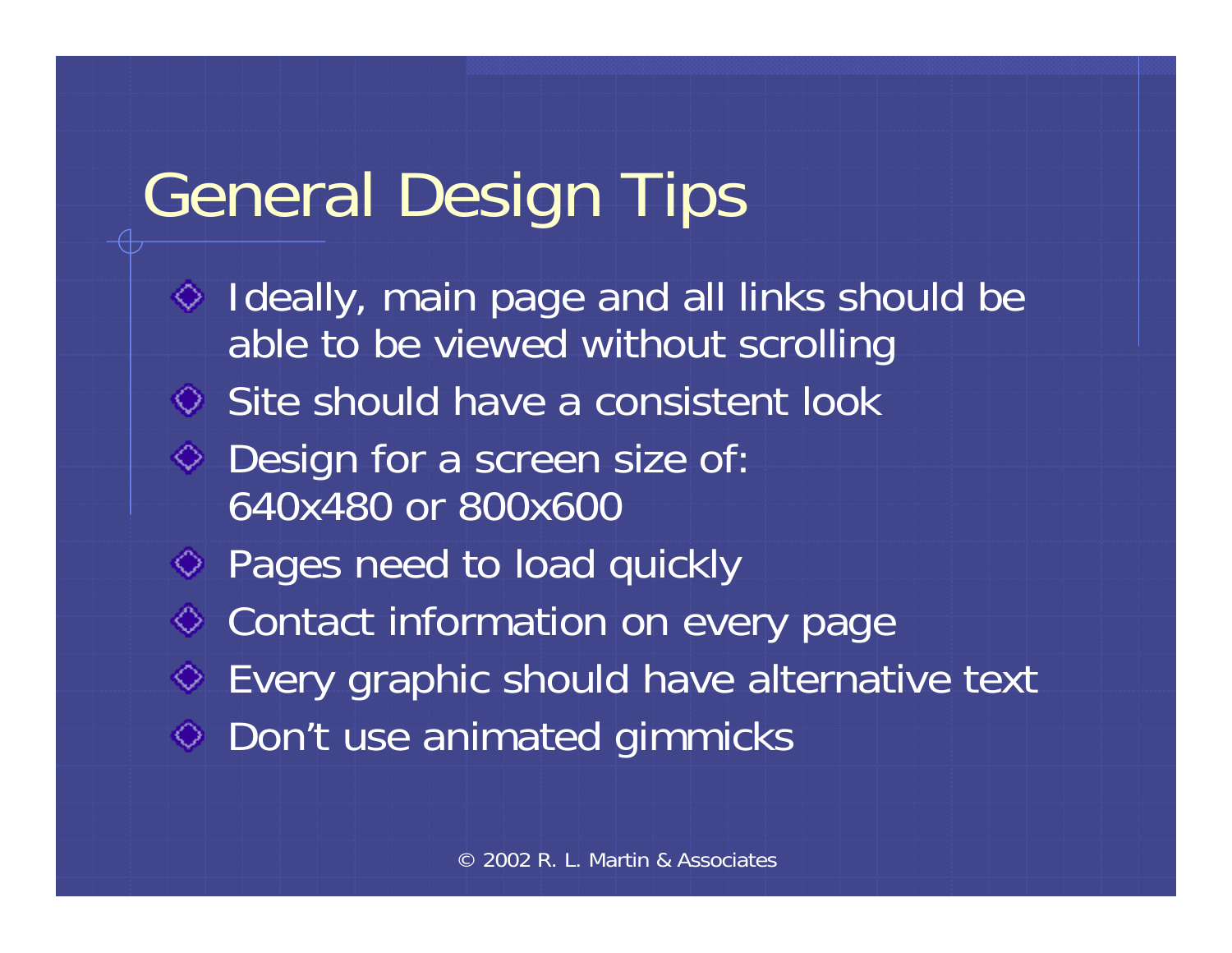# Color and Readability

- $\Diamond$  In most cases areas intended for reading look best with a white background and black text.
- A lot of people are color blind be conscious of this when choosing background and text combinations
- Avoid putting text on any but the most subtle background image
- Reverse text is very hard on the eye.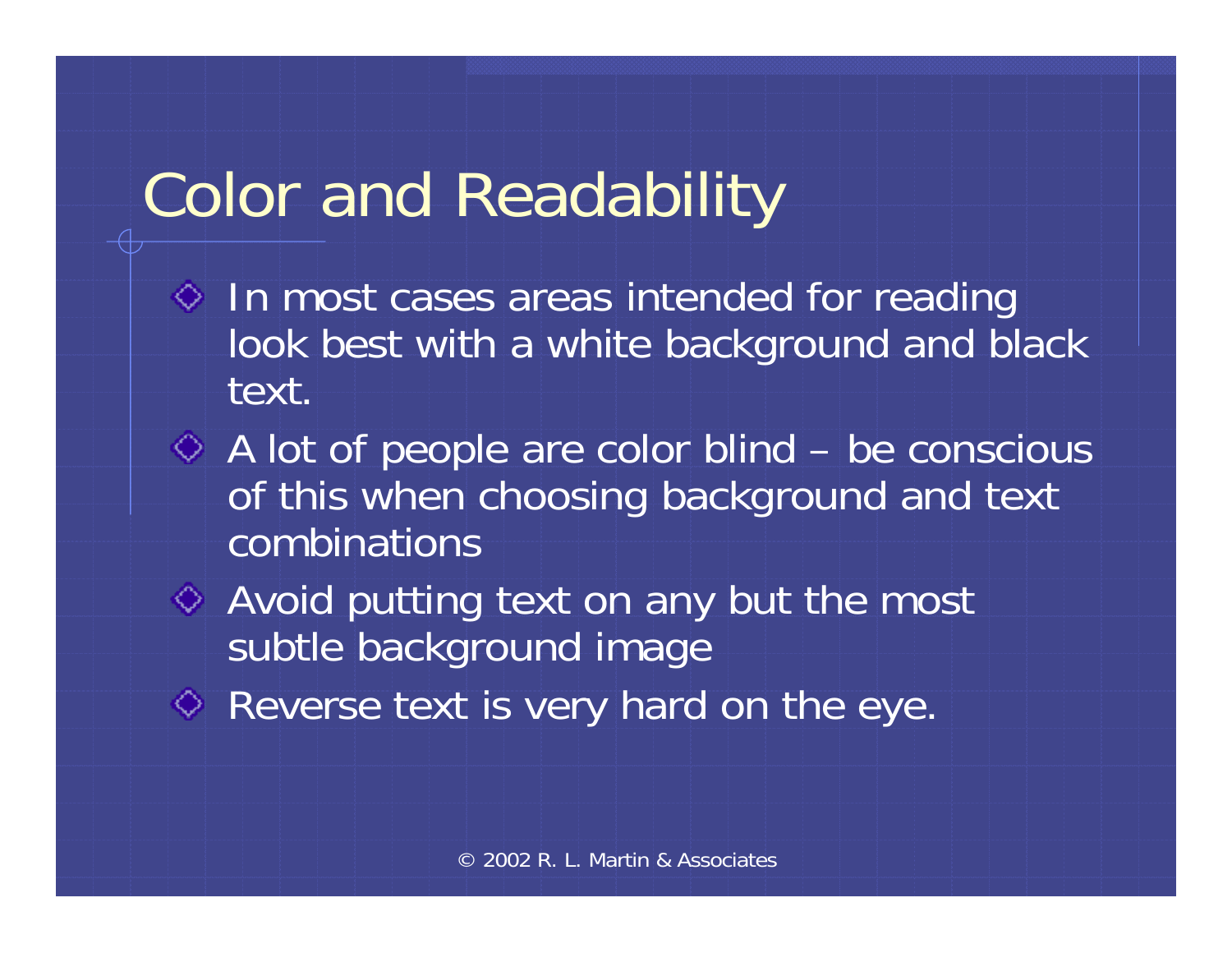### Web Safe Colors

 $\Diamond$  Some older computers can only display 256 colors. If an unavailable color is specified these computers will replace it with the nearest equivalent.

Check your site with your monitor set at 256 colors to see what it would look like. You can do this in Windows by choosing Start / Control Panel / Display Settings and changing your color settings.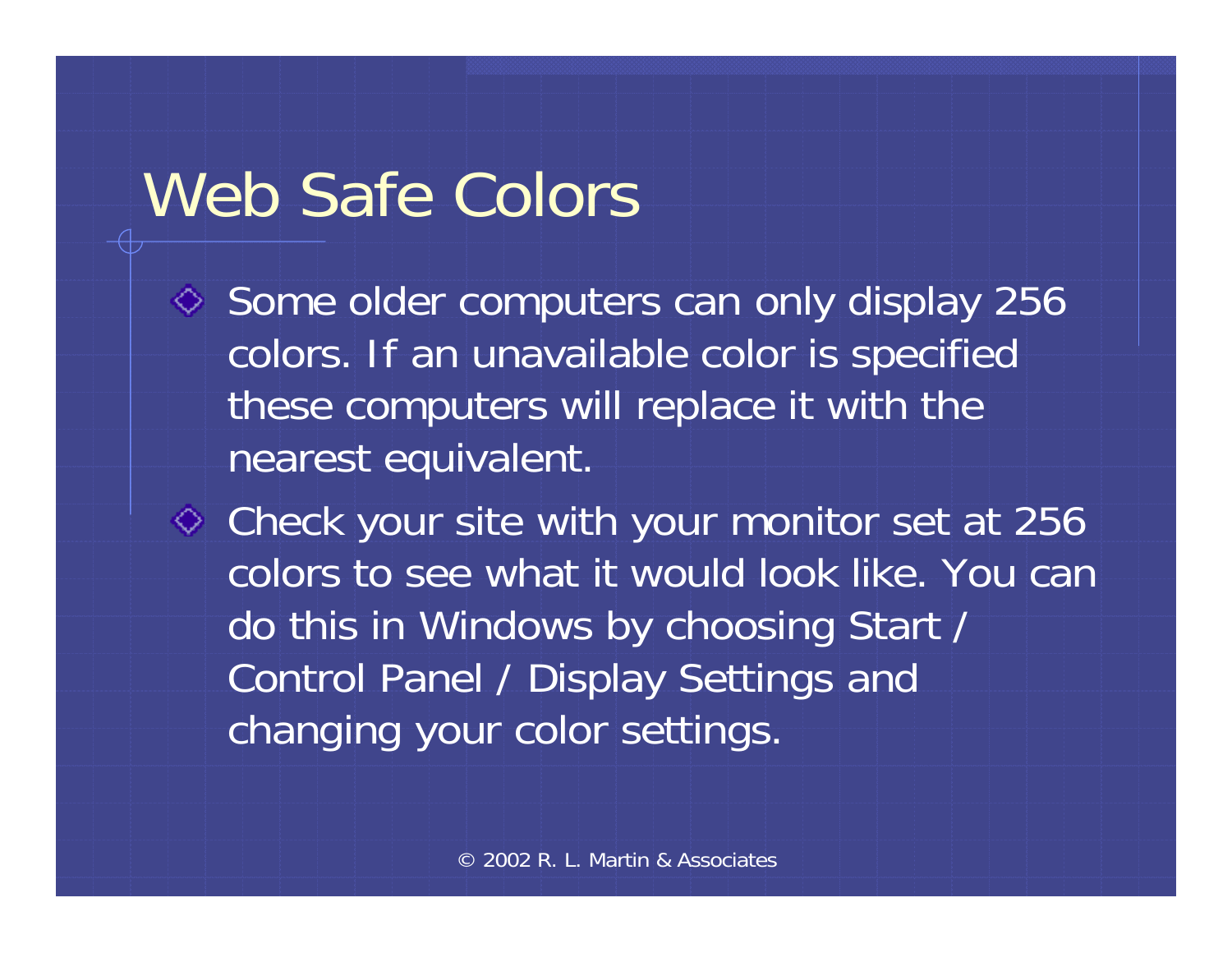# Consistent Design

- Consistency is at the heart of good web design.
- **◇ Color consistency is important.** You can change colors for different sections of your site, but not randomly.
- ◆ Positional consistency is also important. Navigation bars, navigation text, location indicators, logos, footer information and so on should be in the same place on each page.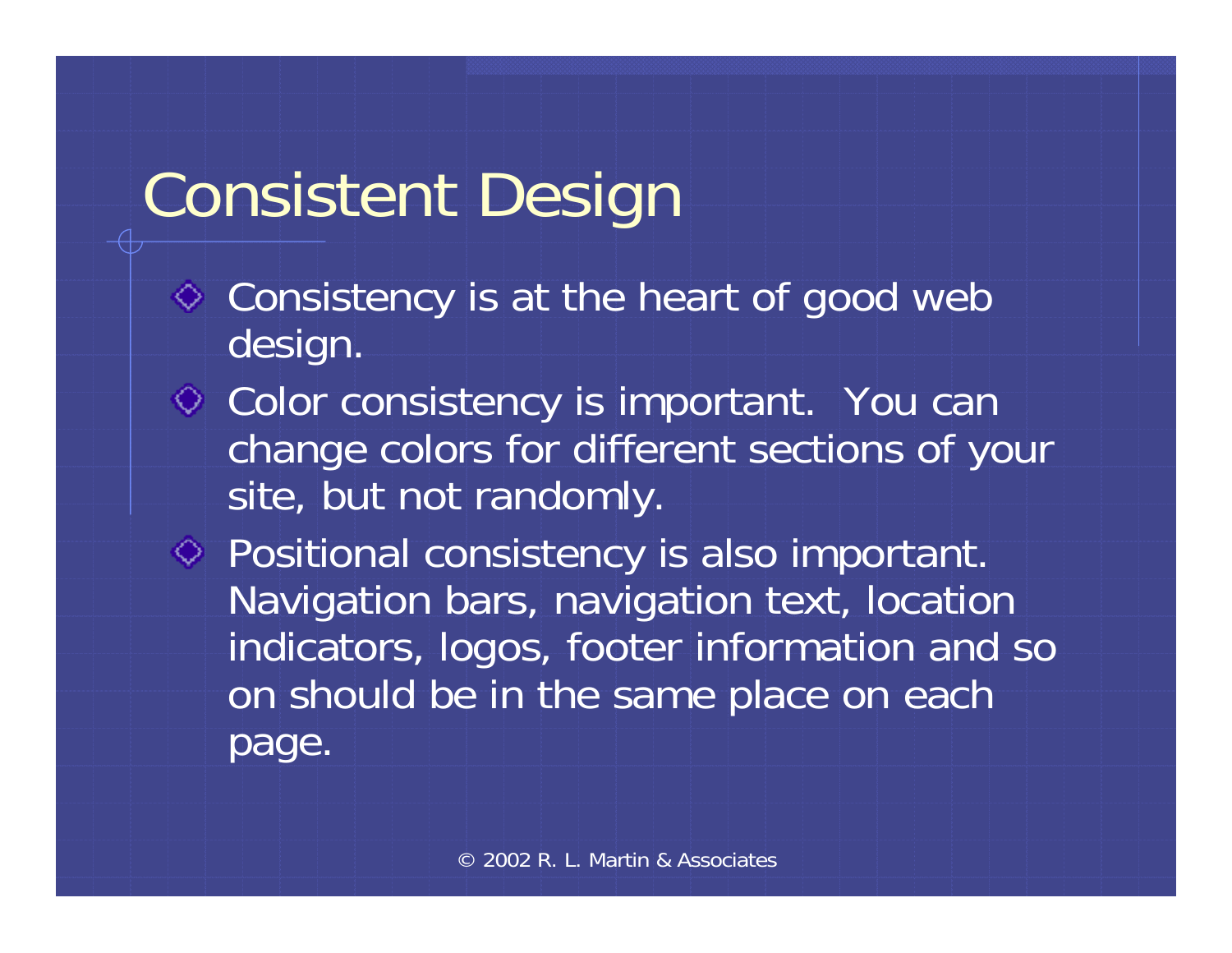## Consistent Design

 $\Diamond$  The width of margins, the positioning of images within articles, the size of photographs, the amount of space around text and images, the positioning and style of captions for images and so on should also be consistent.

Use Cascading Style Sheets (CSS) to control as many aspects as possible of the page design. There is an introduction to using CSS here: [www.outfront.net/articles/css1.htm](http://www.outfront.net/articles/css1.htm)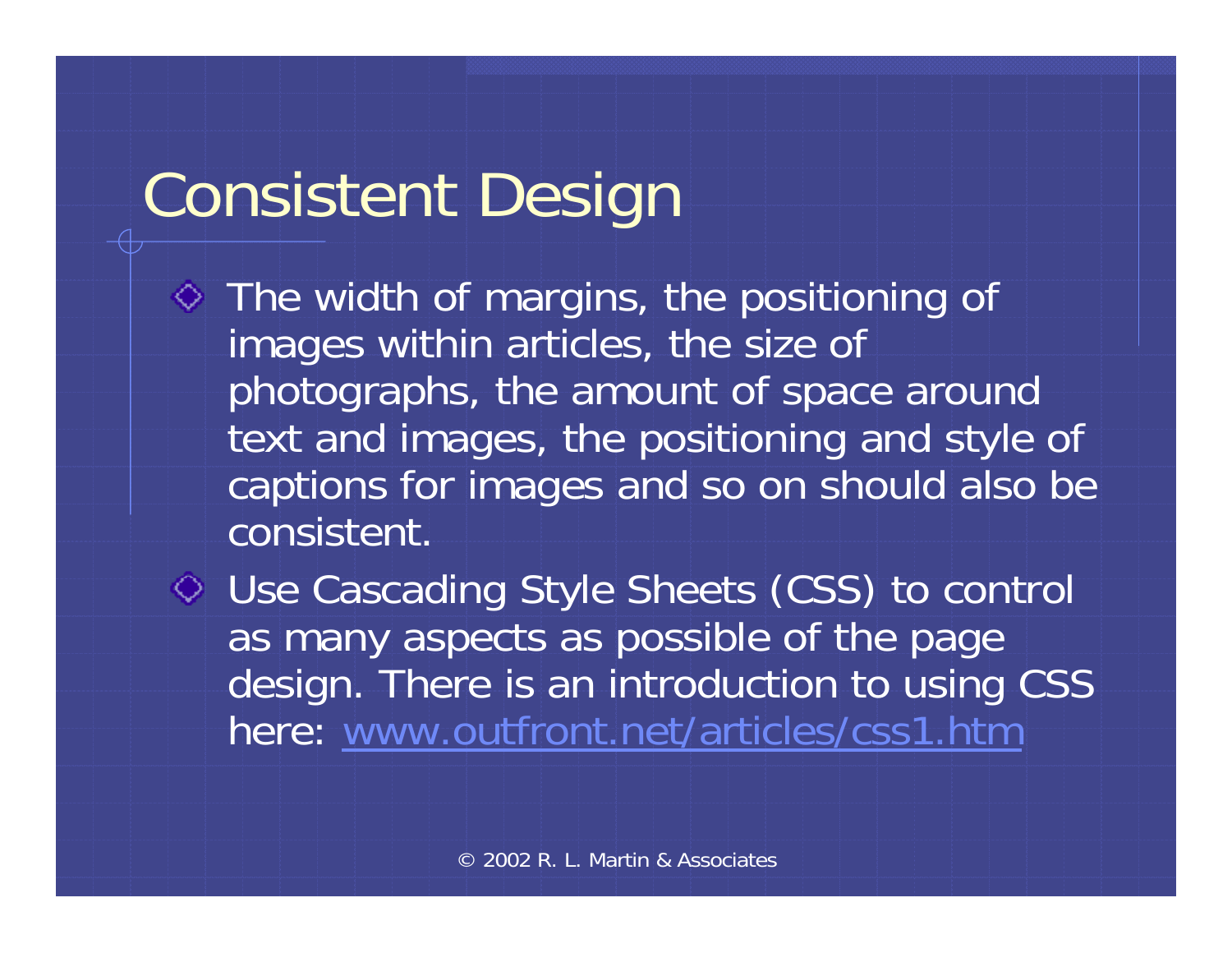### Images

- $\Diamond$  Images should be relevant to the site All graphic elements need to be chosen carefully to avoid an amateurish appearance. Using images just because you have them, usually detracts more than it adds. What about animated gifs? Just say NO!!! Especially to spinning globes and cute little running dogs!
- $\Diamond$  Keep them small.
- Always use the Alt text function.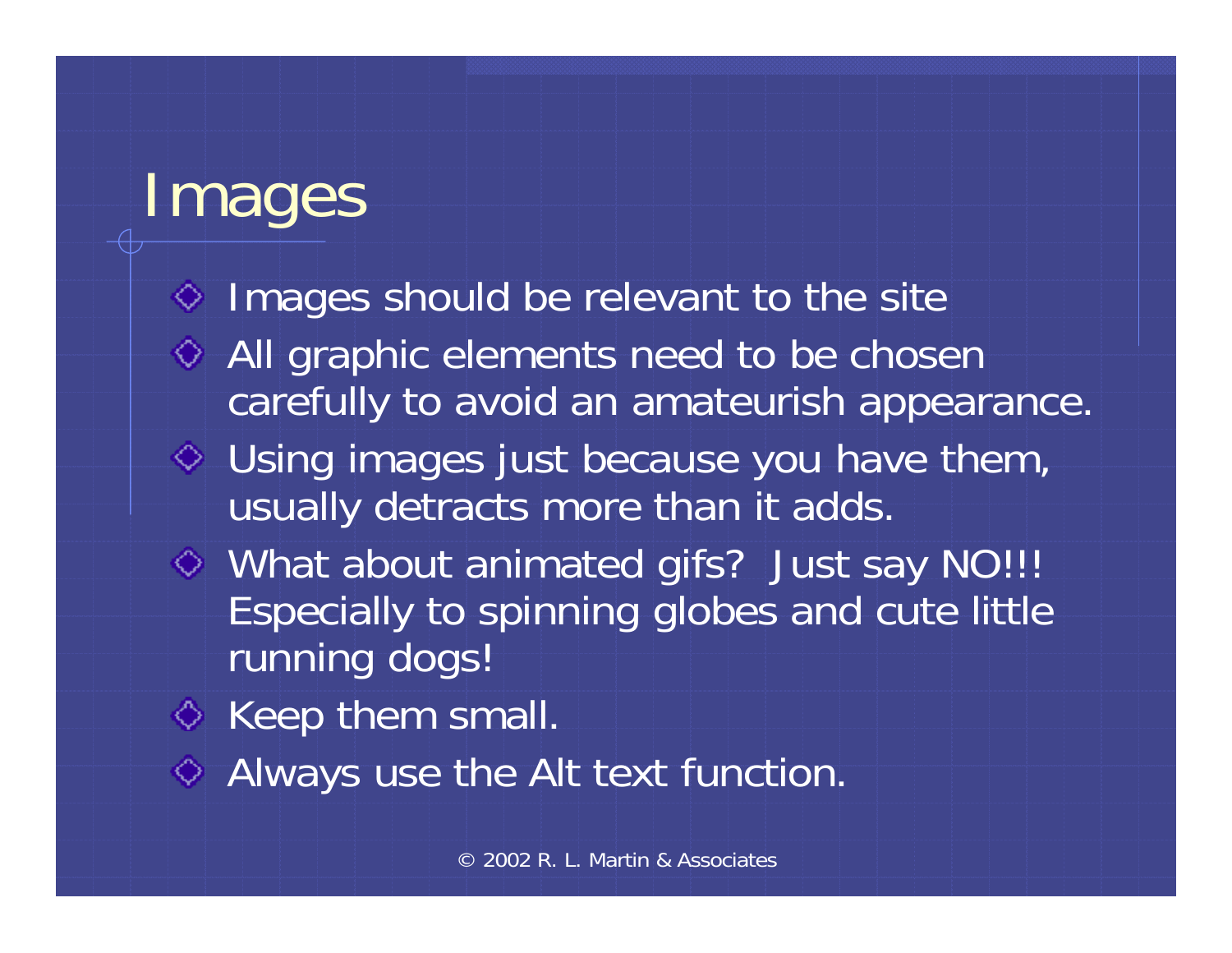### What About Flash

- Flash animation is fun to create and can be used to present content in a manner that would be impossible with HTML.
- ♦ Overuse or inappropriate use of Flash however is a scourge which stalks the Internet.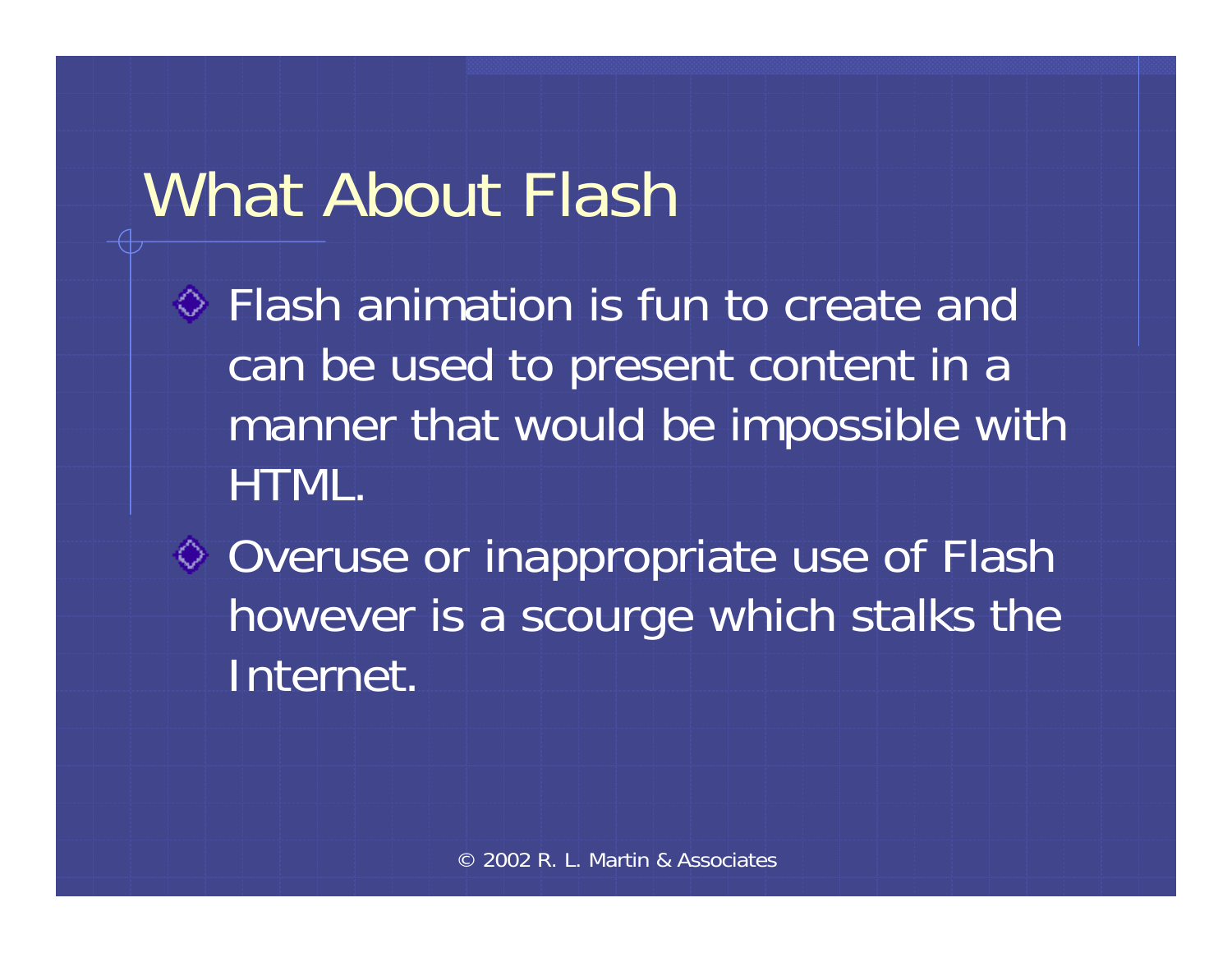### What About Flash

- ◆ Creating a splash page with fancy animation is almost always an example of abuse. Its a barrier to users accessing information and no matter how entertaining the animation, it is a bore the 10th time you see it.
- Small flash animations embedded in a page or use of flash to provide demonstrations or content geared to specific audiences can be a good use of the technology.
- $\Diamond$  In every case though you should provide an alternative for non-flash users.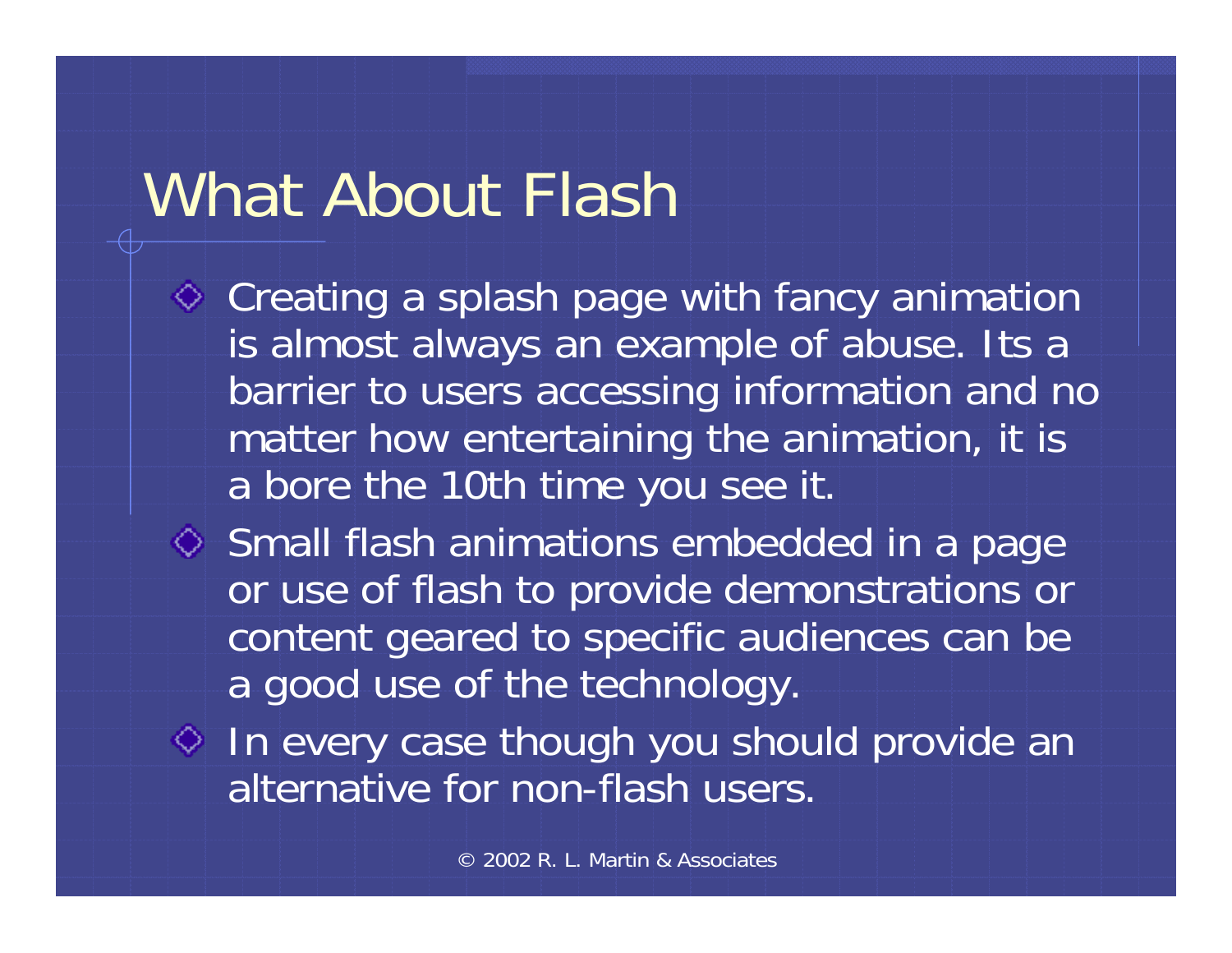### Fonts and Text

◆ Can't use just any font. Viewers must have that font on their computer. You are stuck with primarily Arial, or Times New Roman Size: 10-12pt - Don't go less than 10pt. Width: Don't use wide lines of text. Anything more than 10 to 12 words per line. Never use underlines for emphasis. ◆ Alignment: Align text left. Justified doesn't work well on web pages.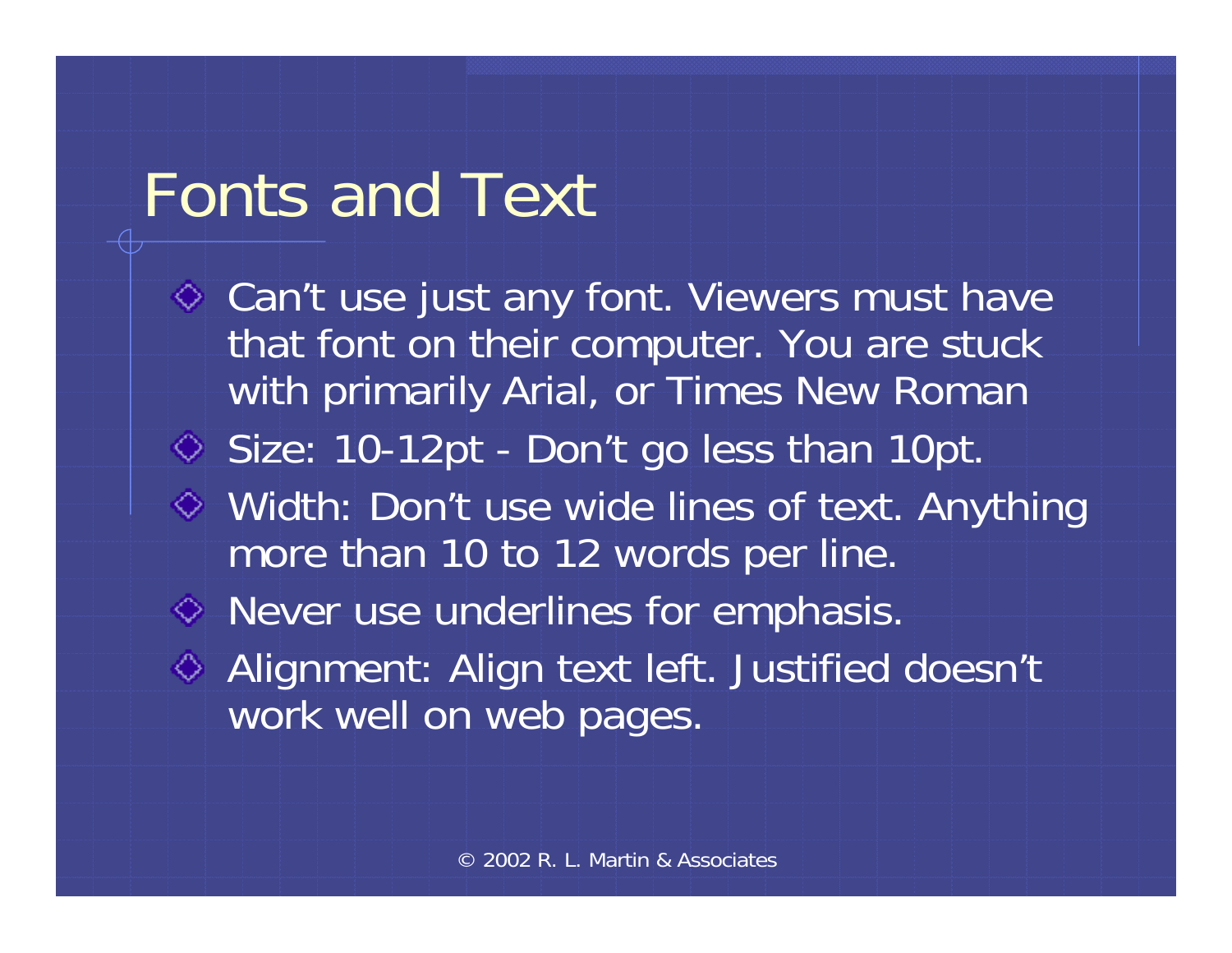# Writing is Different

- It is more difficult to read from a screen
- Web users tend not to read full articles but rather short chunks of the page in search of what they need
- ◆ Readers tend to be impatient and want fast access to information
- ◆ Good writing for the web will be clear, concise, relevant, scannable, consistent and error free.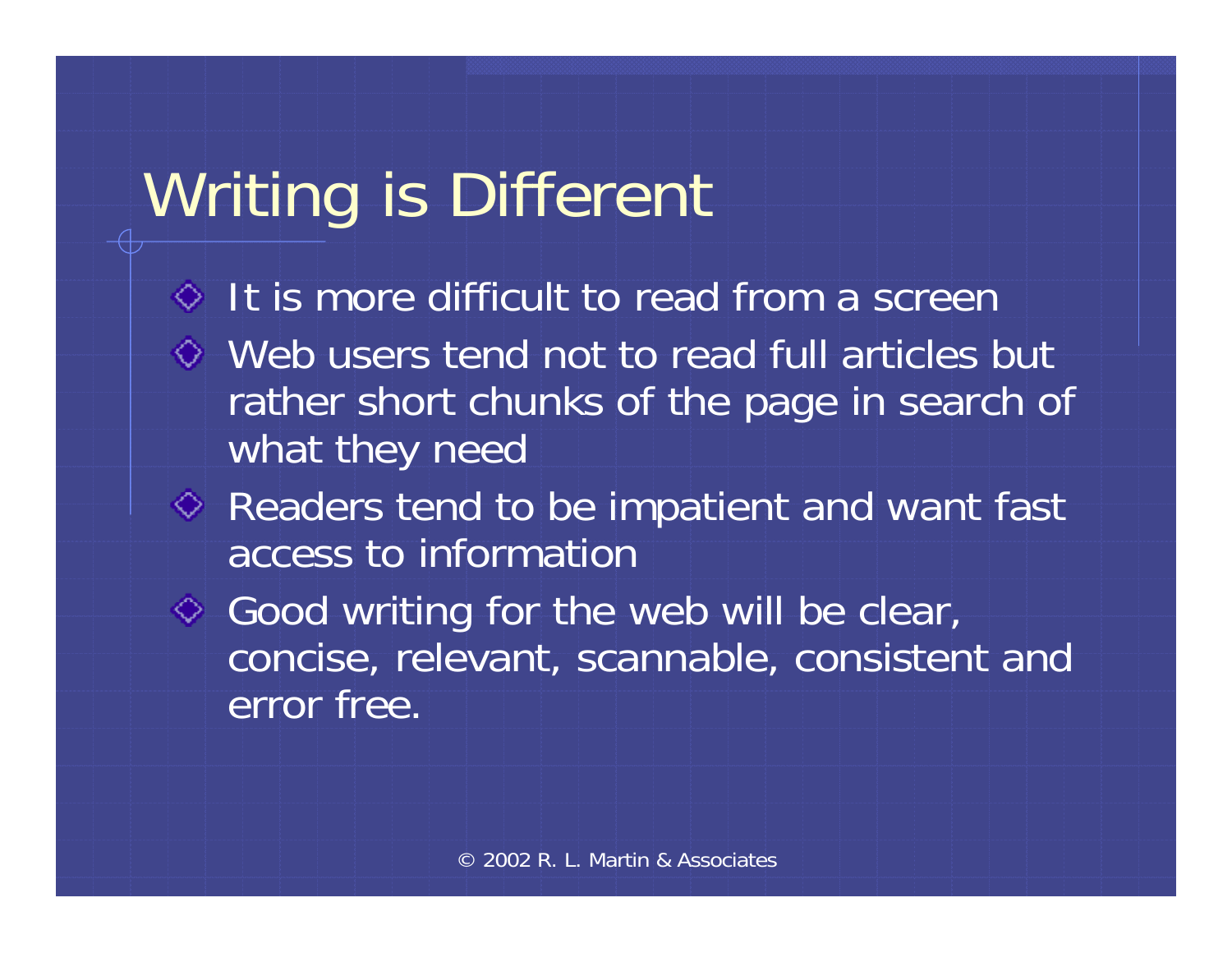# Web Friendly Writing

- Use a brief style of writing with much less use of adverbs and adjectives than would be the norm for print
- $\Diamond$  Keep to the point, if additional information or an explanation seems necessary for some readers consider providing a hyperlink
- Use short paragraphs of no more than 8 to12 lines, shorter if possible.
- ◆ Keep sentences short; never use two sentences where one would do.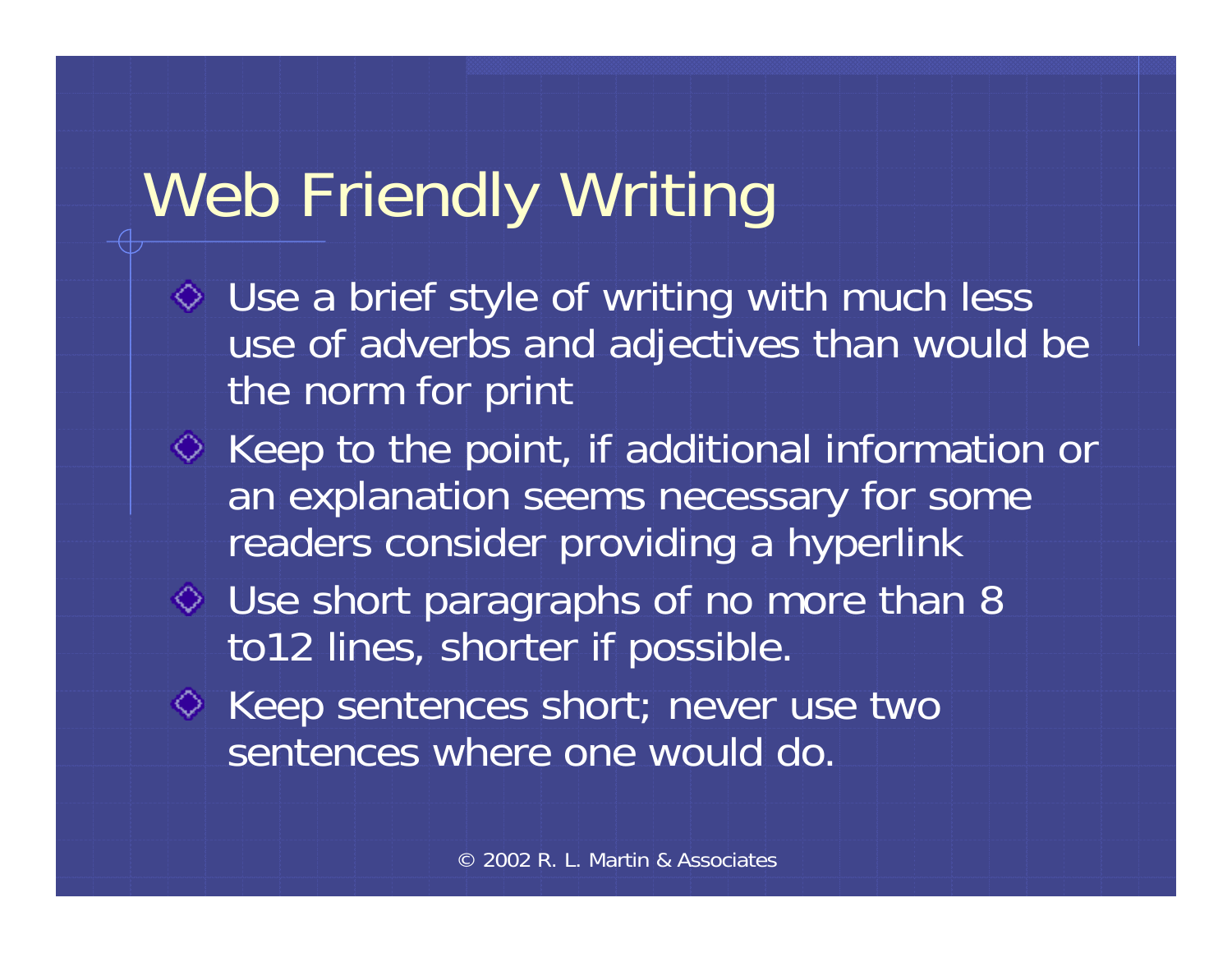# Web Friendly Writing

- Think about the different ways you could present information. Would a diagram or a bulleted list work better than a paragraph? If so it will add variety, attract the user's attention and may also reduce the amount of text needed.
- Edit, edit and edit again. Delete unnecessary words or sentences; consider how things could be rephrased more concisely.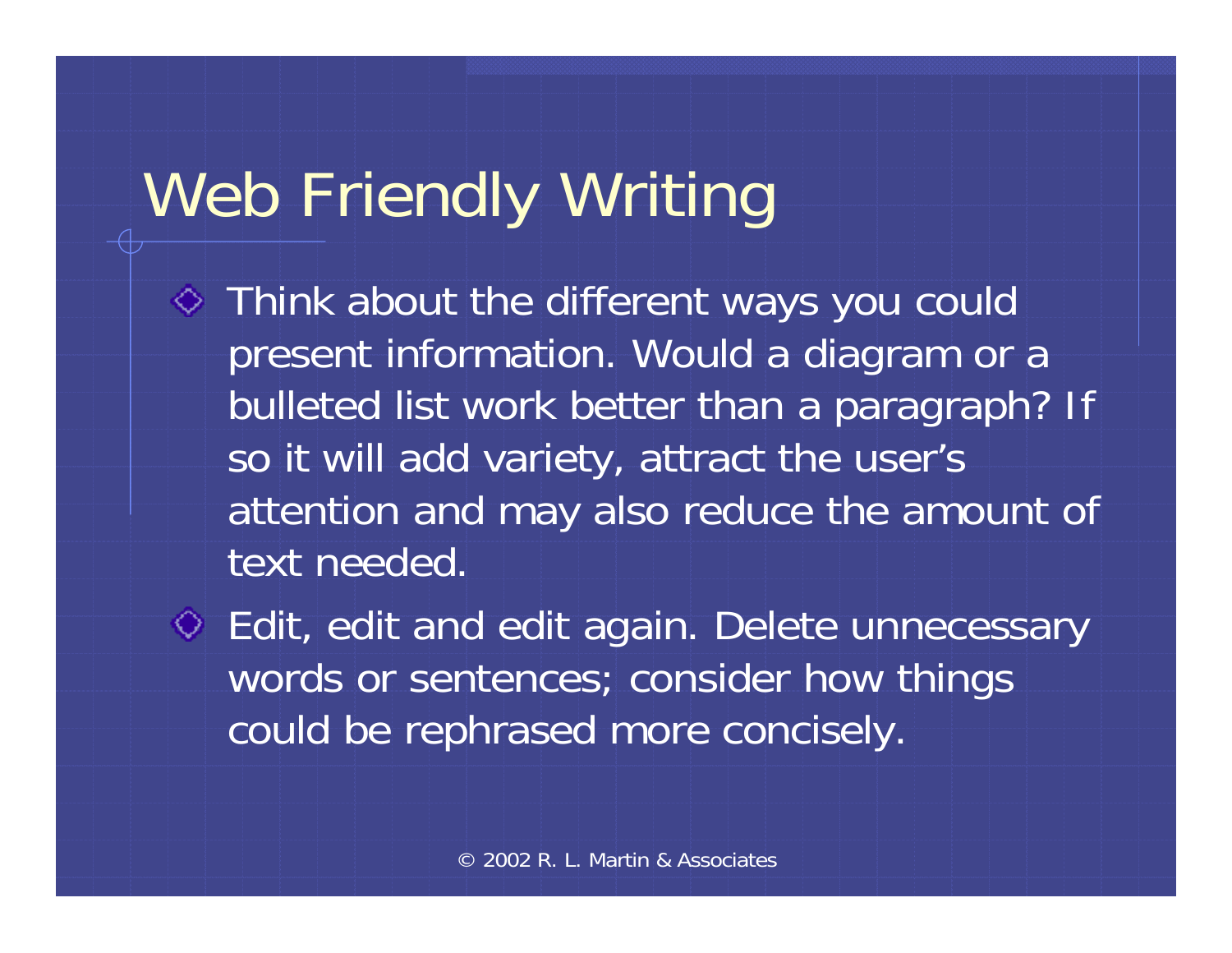# Web Friendly Writing

Extract information from your text and display it separately. For example if you had a series of articles about flowers you could have a standard section at the top of each listing Latin name, common names, flowering season, color, habitat and so on. This would both lighten your text and provide users with a lot of information at a glance. Web users like information at a glance!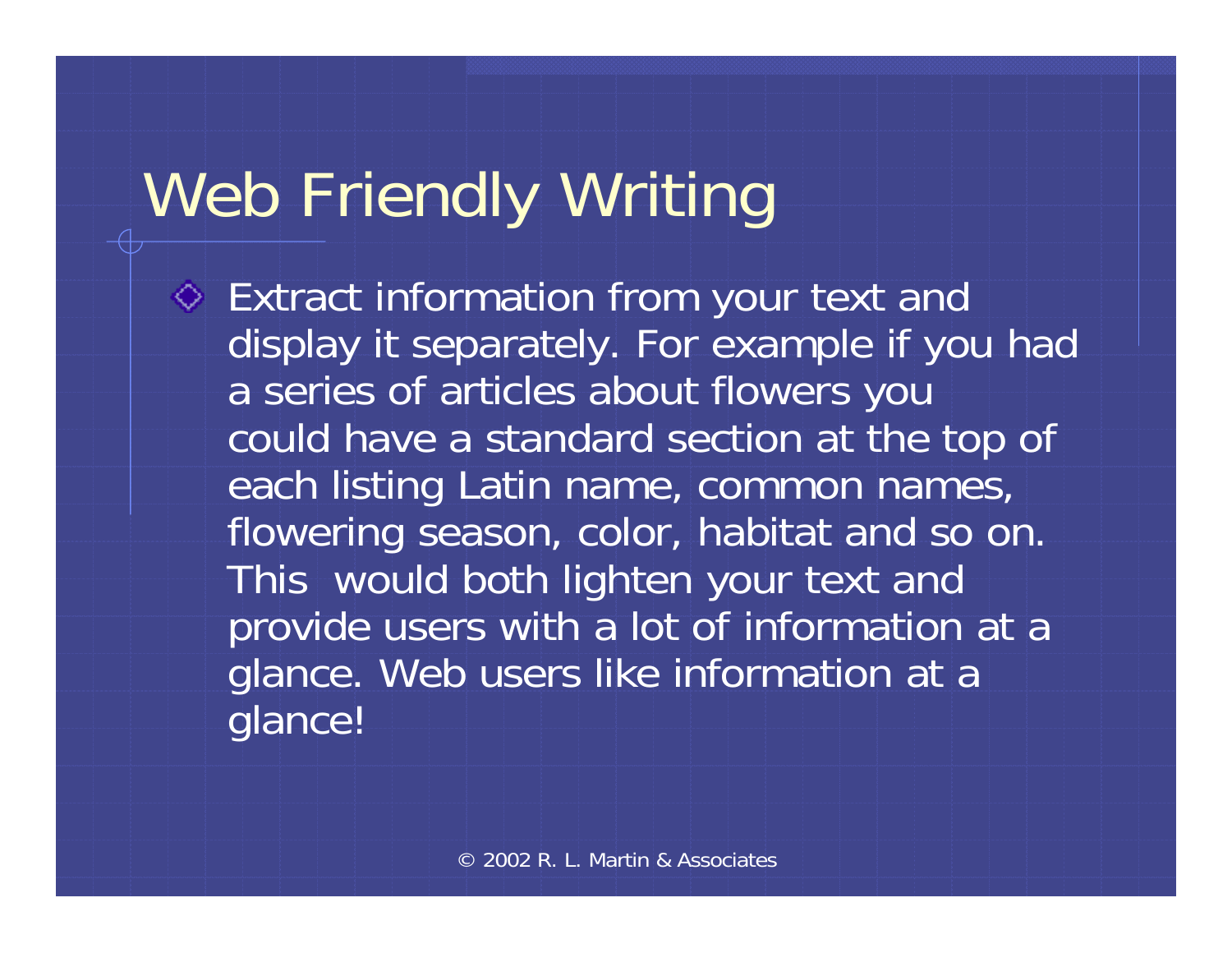#### Behavior of Users

Most web users are impatient most of the time. Few settle down in front of the computer for a good read.

Most web users are searching for a particular nugget of information and will filter out just about everything else.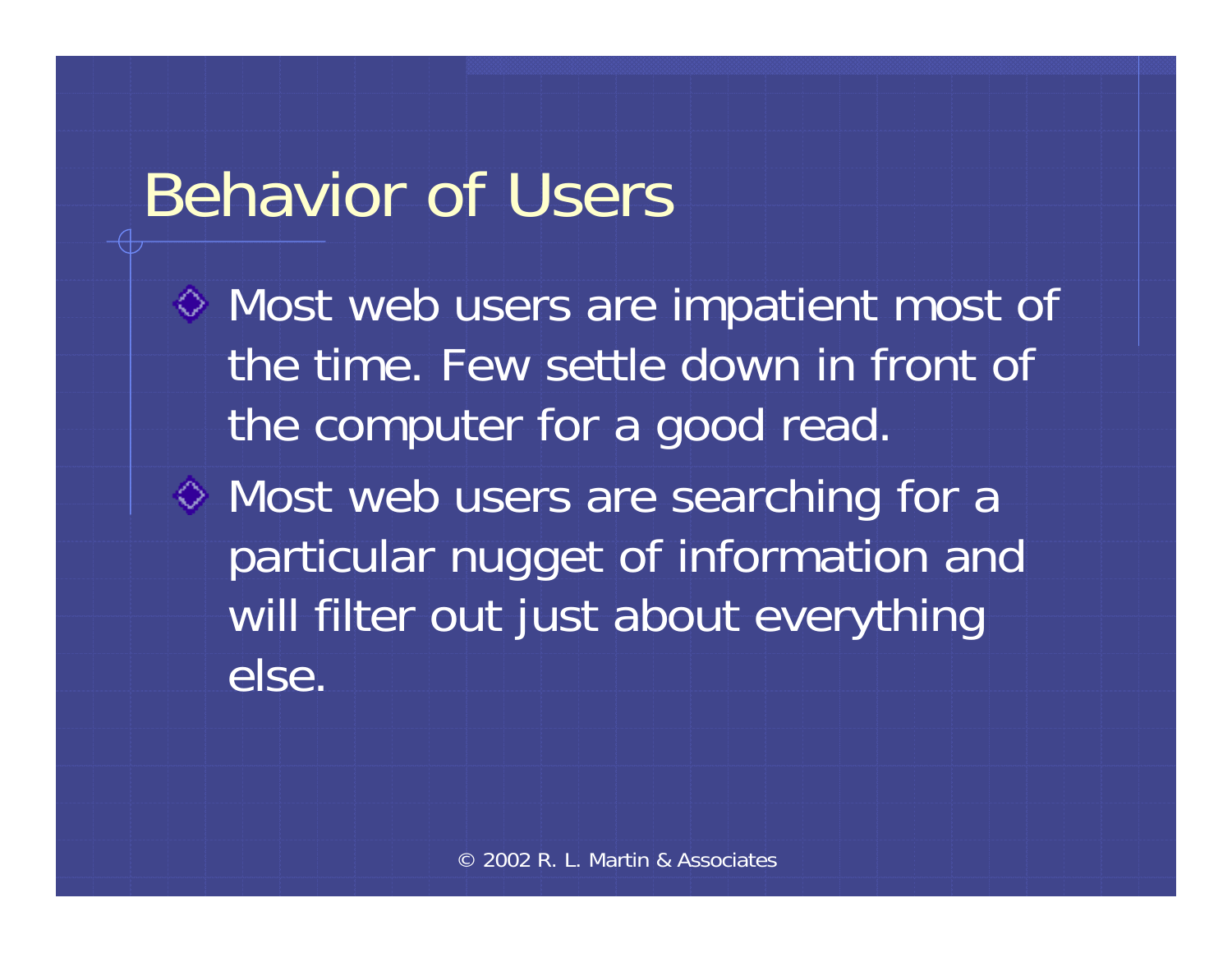#### Behavior of Users

- When they open a page web users do not start reading, they quickly scan the page to see if it seems likely to have the information they are seeking. If it is not immediately obvious that it does they will probably leave.
- The fact that web access in many areas is paid for by time adds a certain urgency to all this.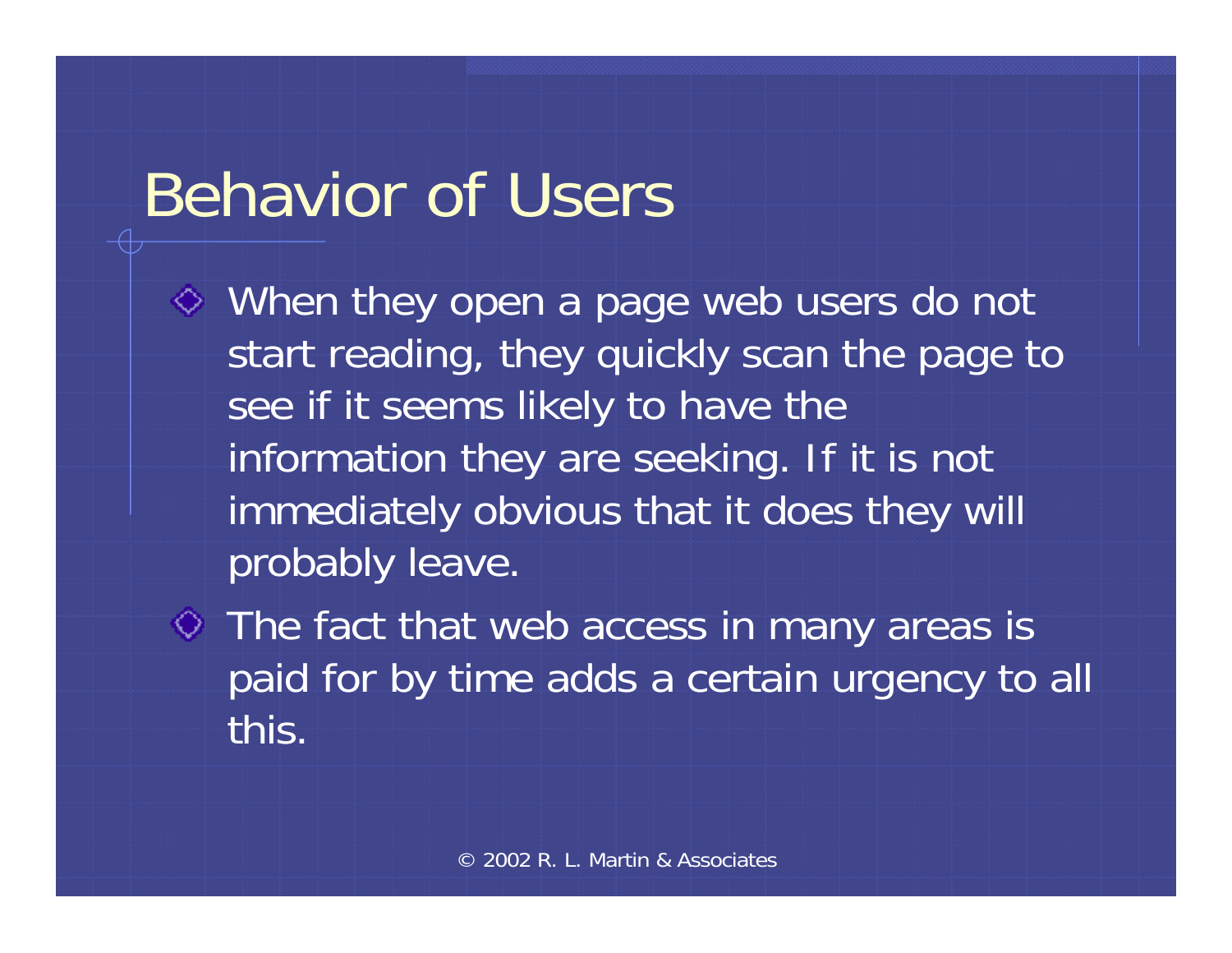# Creating 'Scannable' Pages

- $\Diamond$  Don't fight the web users' love of scanning pages: facilitate it.
- Use frequent and meaningful subheadings within your text.
- $\Diamond$  Highlight words by making them bold or italicised but don't underline them unless they really are hyperlinks.
- Use 'pull quotes' in larger text in a margin or within the article itself.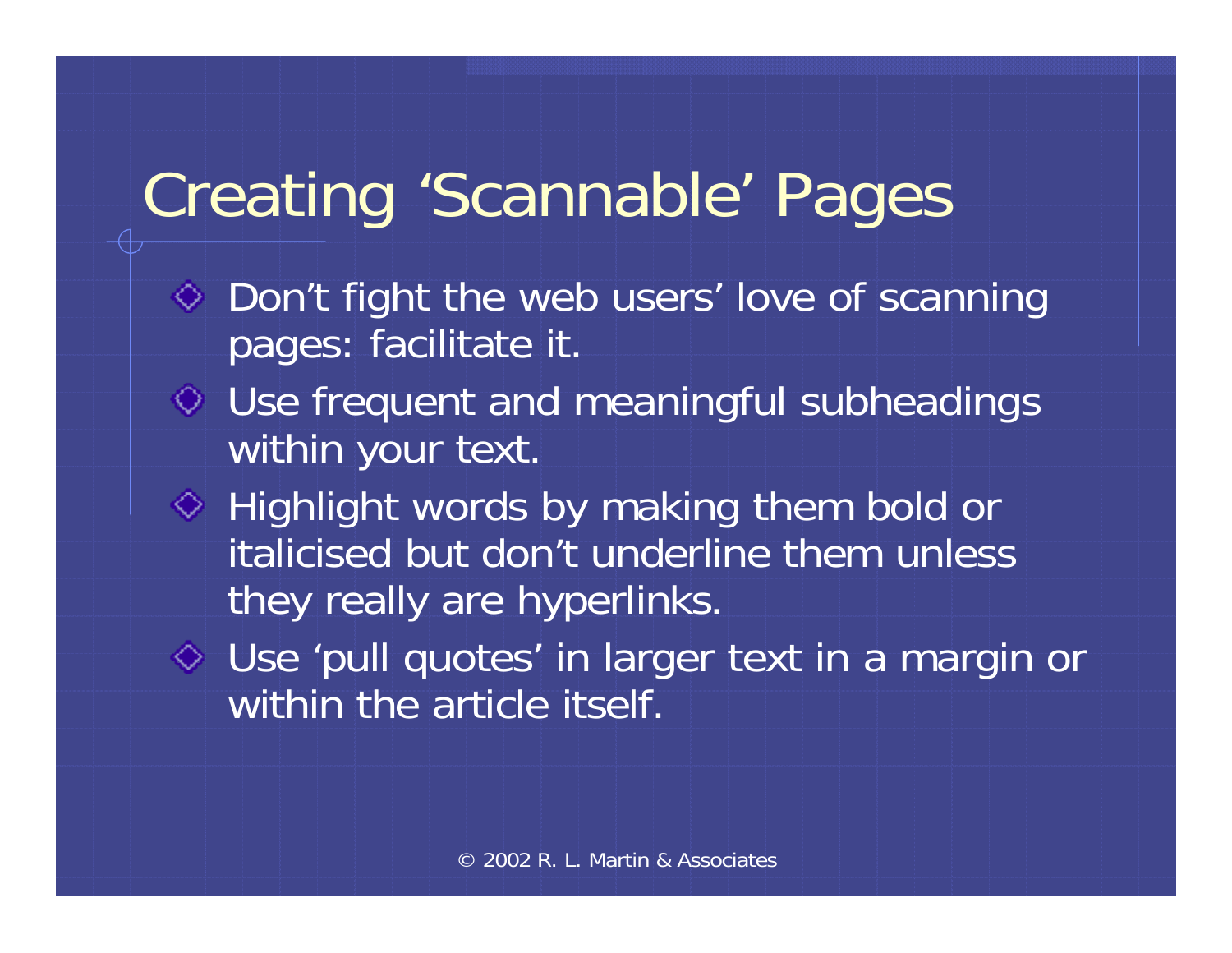## Creating 'Scannable' Pages

Use a contents list at the top of a long page, linking to the appropriate part of the article. You will see this at the top of glossary pages where it is possible to jump to a specific letter or on FAQs pages where the questions are listed at the top.

Use a summary of the article, either on the same page or a page linking to the actual article. If you choose the latter link back to the summary at the top of the second page.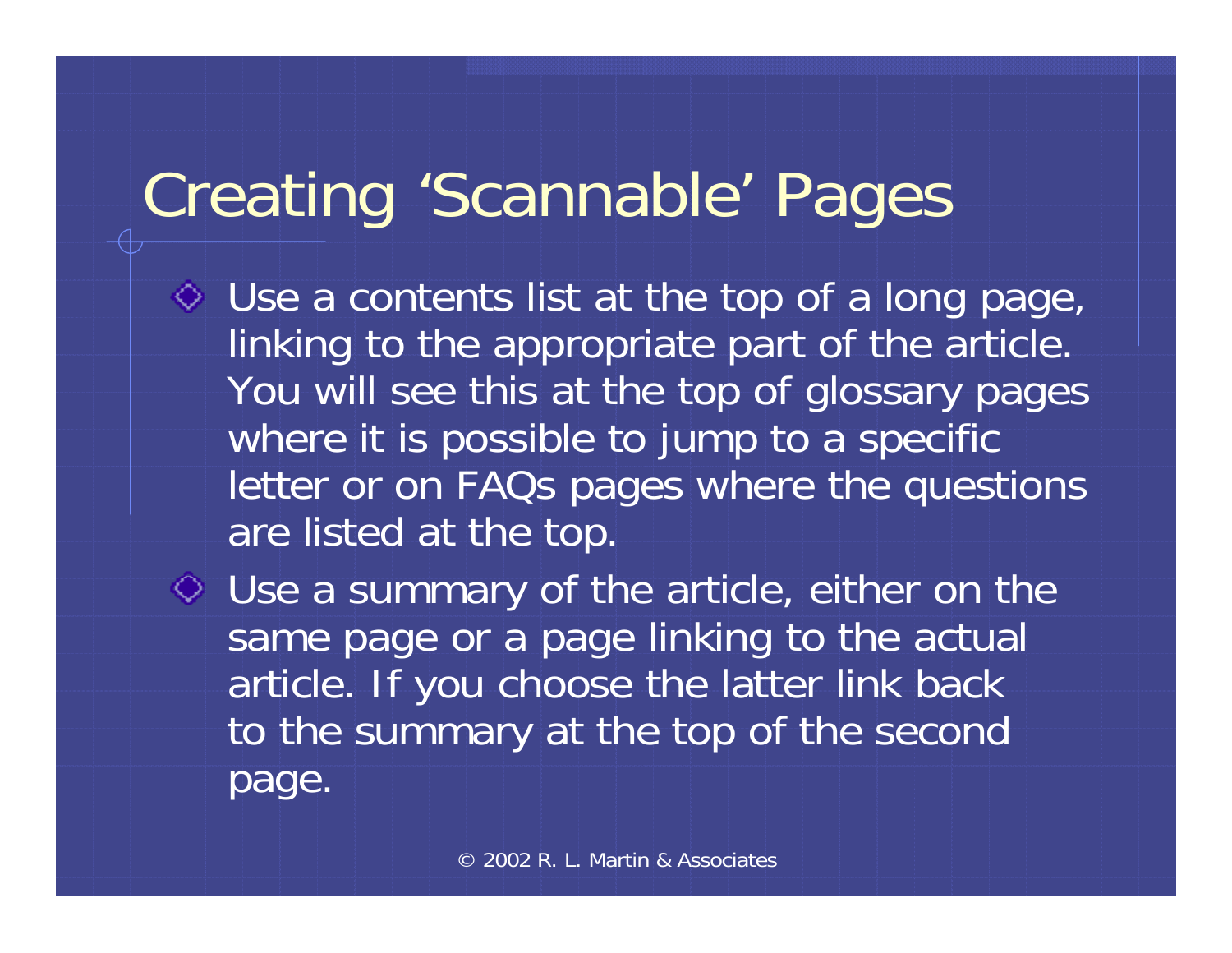# Using Hyperlinks

 $\Diamond$  Links within your text are an extremely important part of writing for the Internet. Whether the links are to another place in your site or another site entirely the destination of all links should be immediately clear. Linked text stands out from surrounding text and is very important to users scanning a page.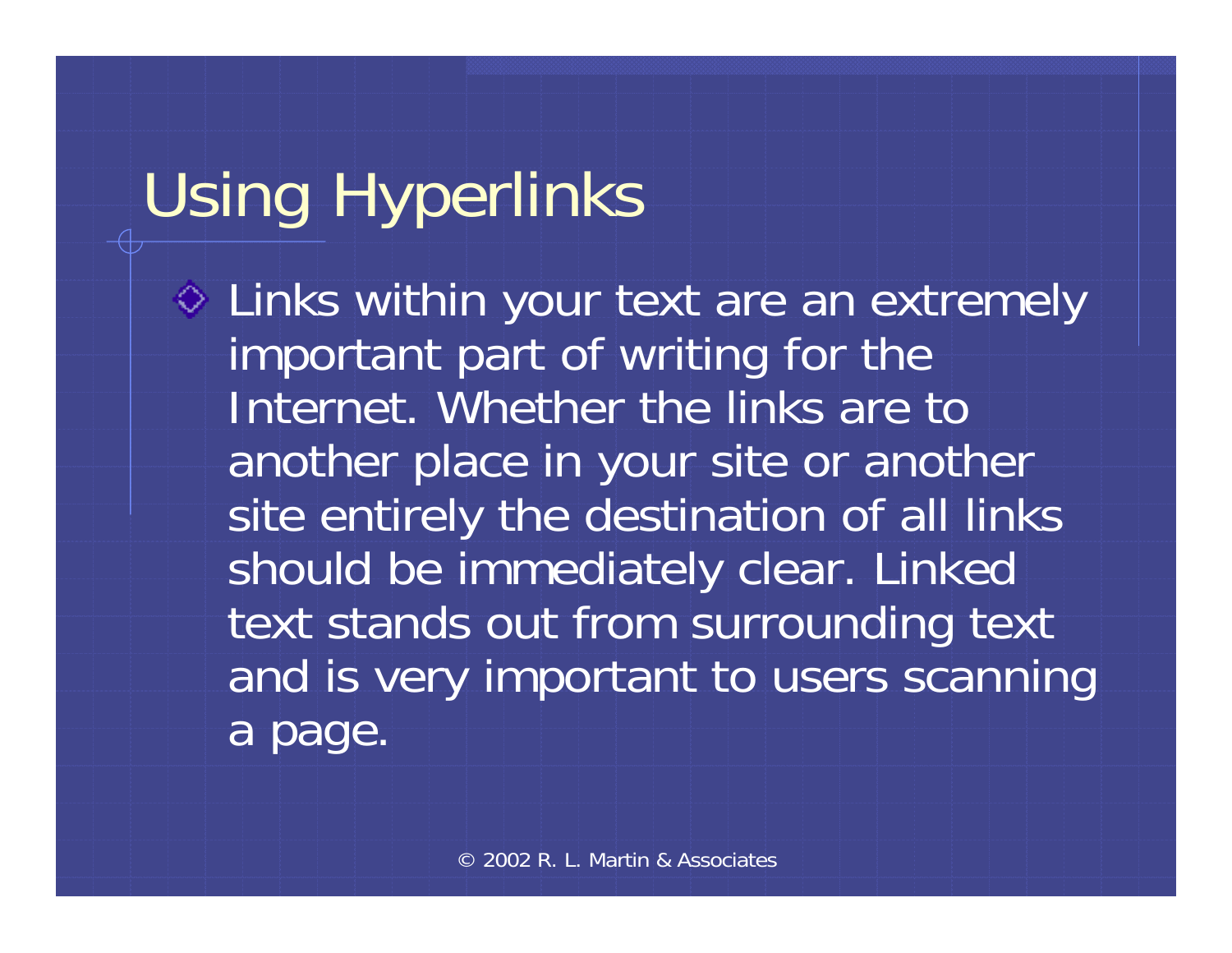# Using Hyperlinks

 $\Leftrightarrow$  As a general rule if you mention companies or organizations their names should be links, the first time they are mentioned at least. Similarly if you refer to another article at your site a link should be provided to that article. Saving links for the end of the article, in the hope of preventing users from leaving your site, is both ignoring the point of the Internet and futile.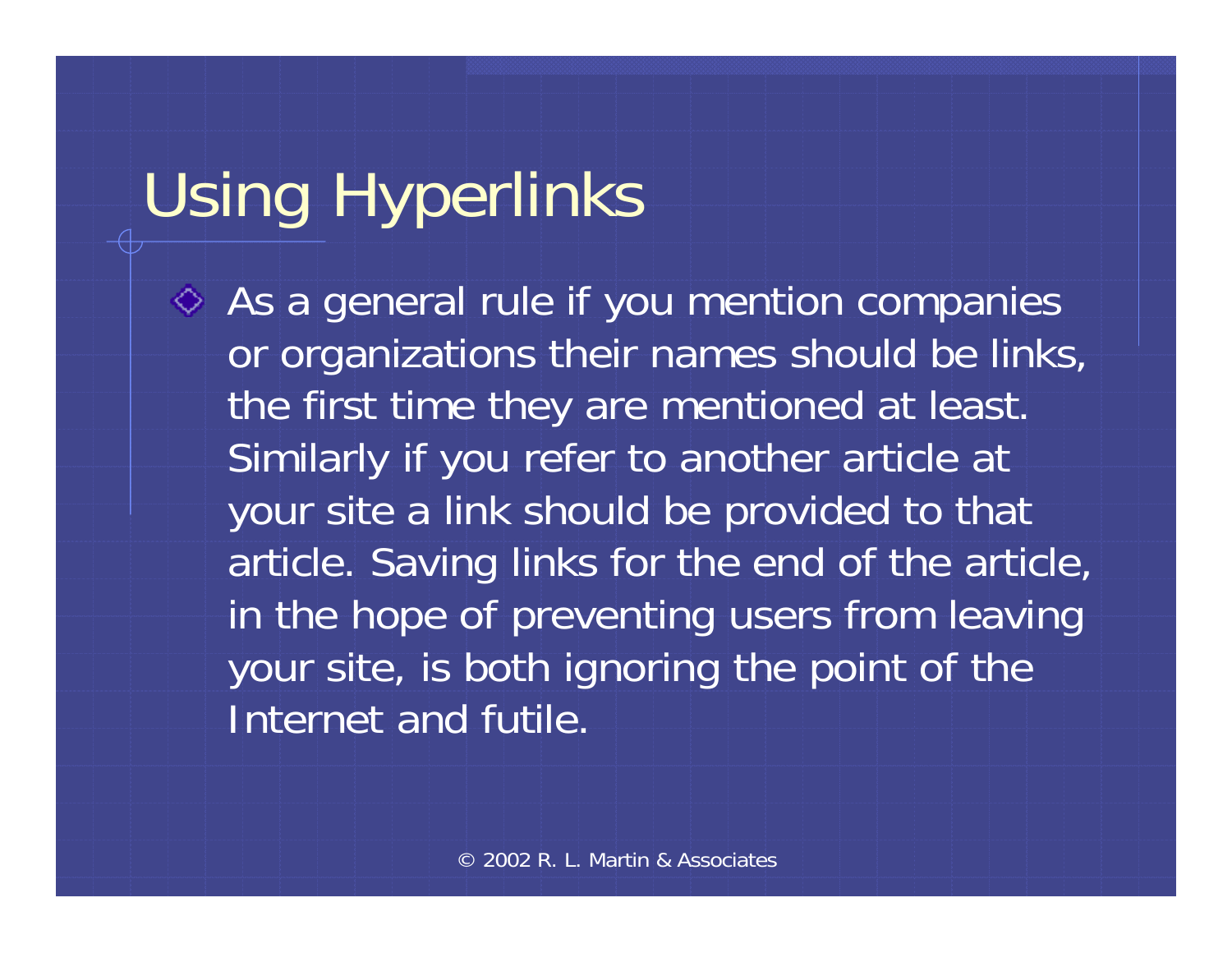## Designing for Maintenance

- Some designs are easier to update than others
- Any thing that is repetitive should be saved as a separate file to include on your pages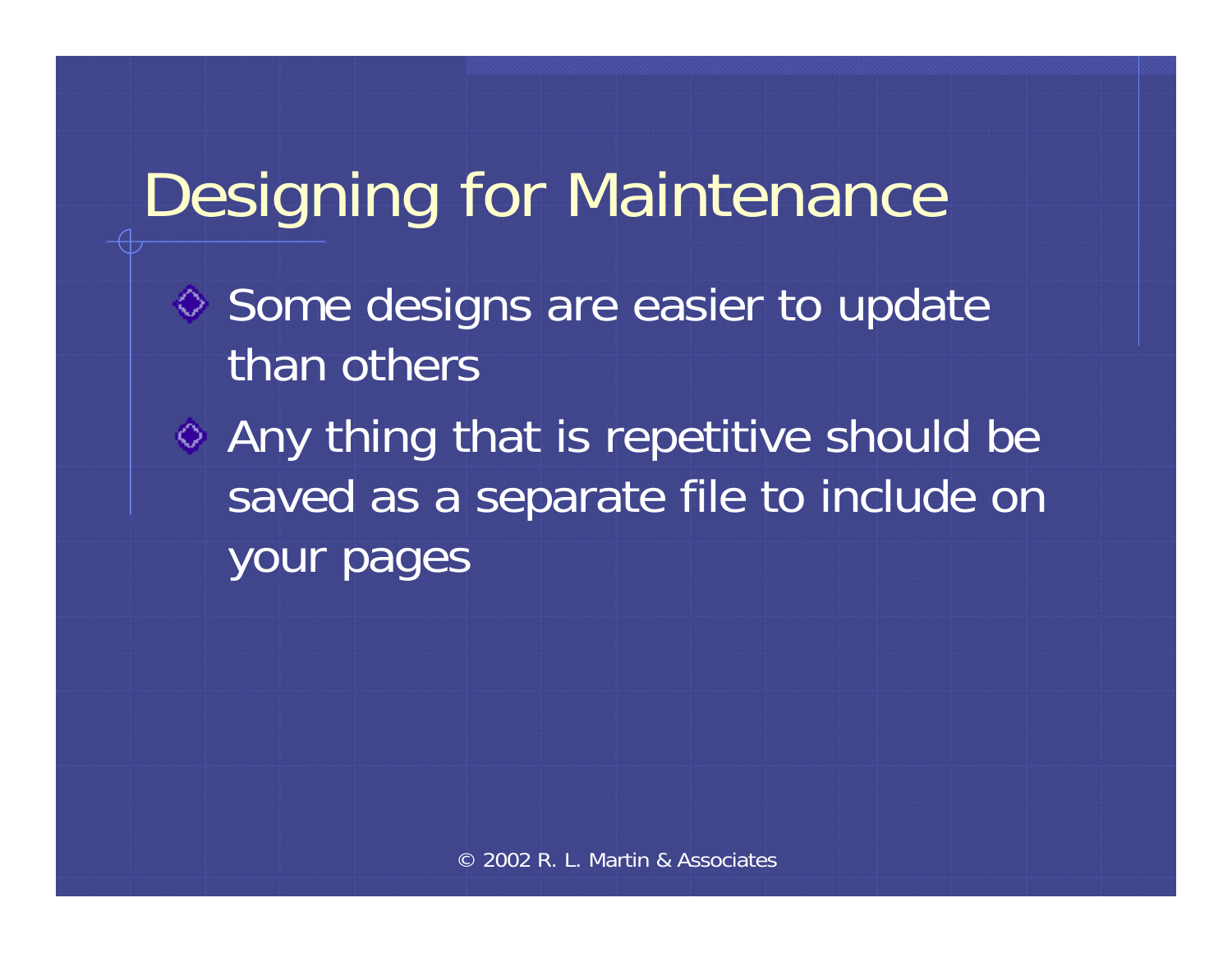Designing for Maintenance  $\circ$  Using includes for: Headers Logos □ Navigation buttons Footers ♦ Use Cascading Style Sheets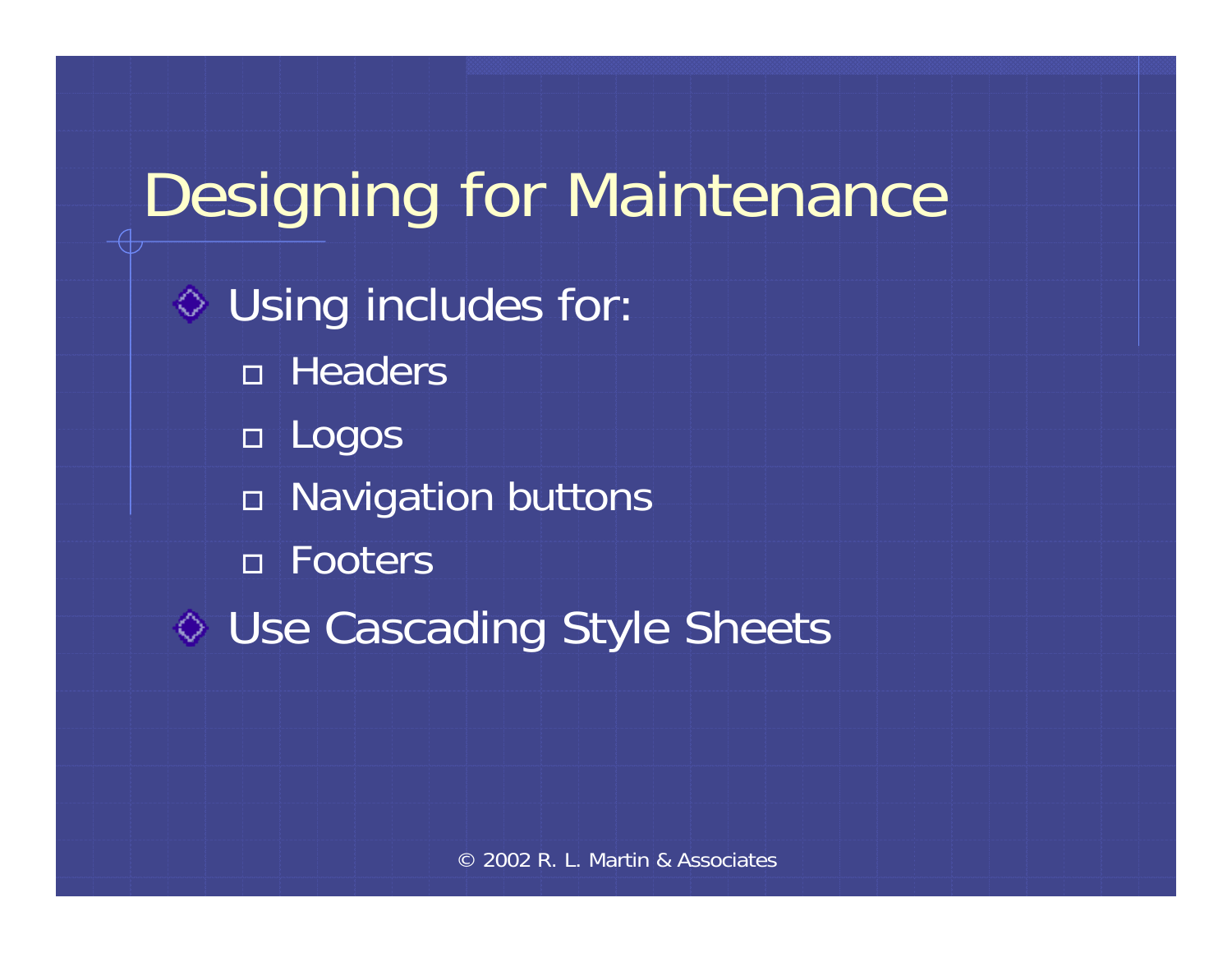Types of Designs  $\diamond$  Text covering the page **↓ Color bar on left** ◆ Graphic intro page Complete graphic design **♦ Flash sites**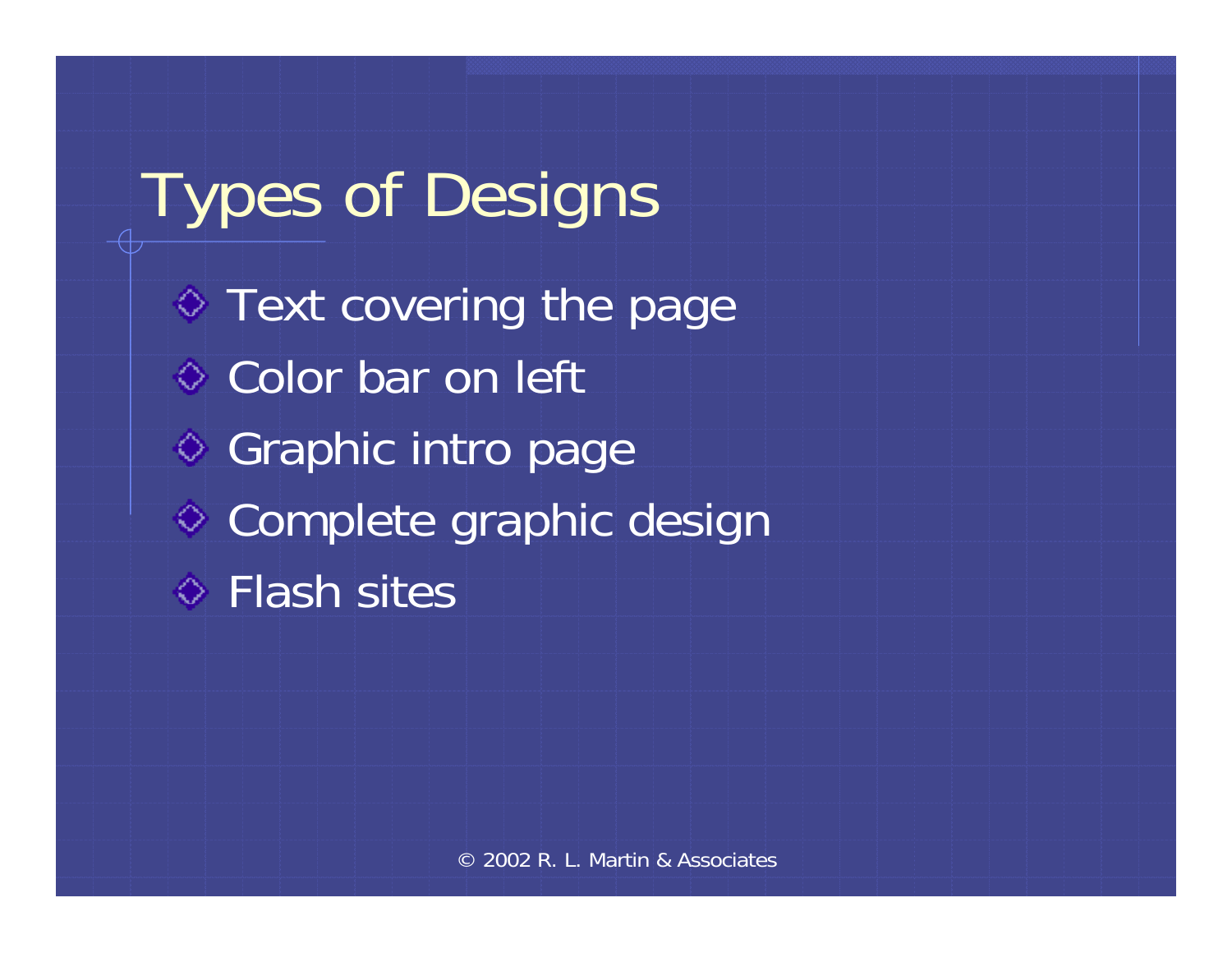### Site Organization

◆ Don't put all files in main folder Design folders so addresses to pages make sense and are as short as

possible

(e.g. www.naseo.org/events/)

Use the default file names for main pages in folders so you don't have to type the file name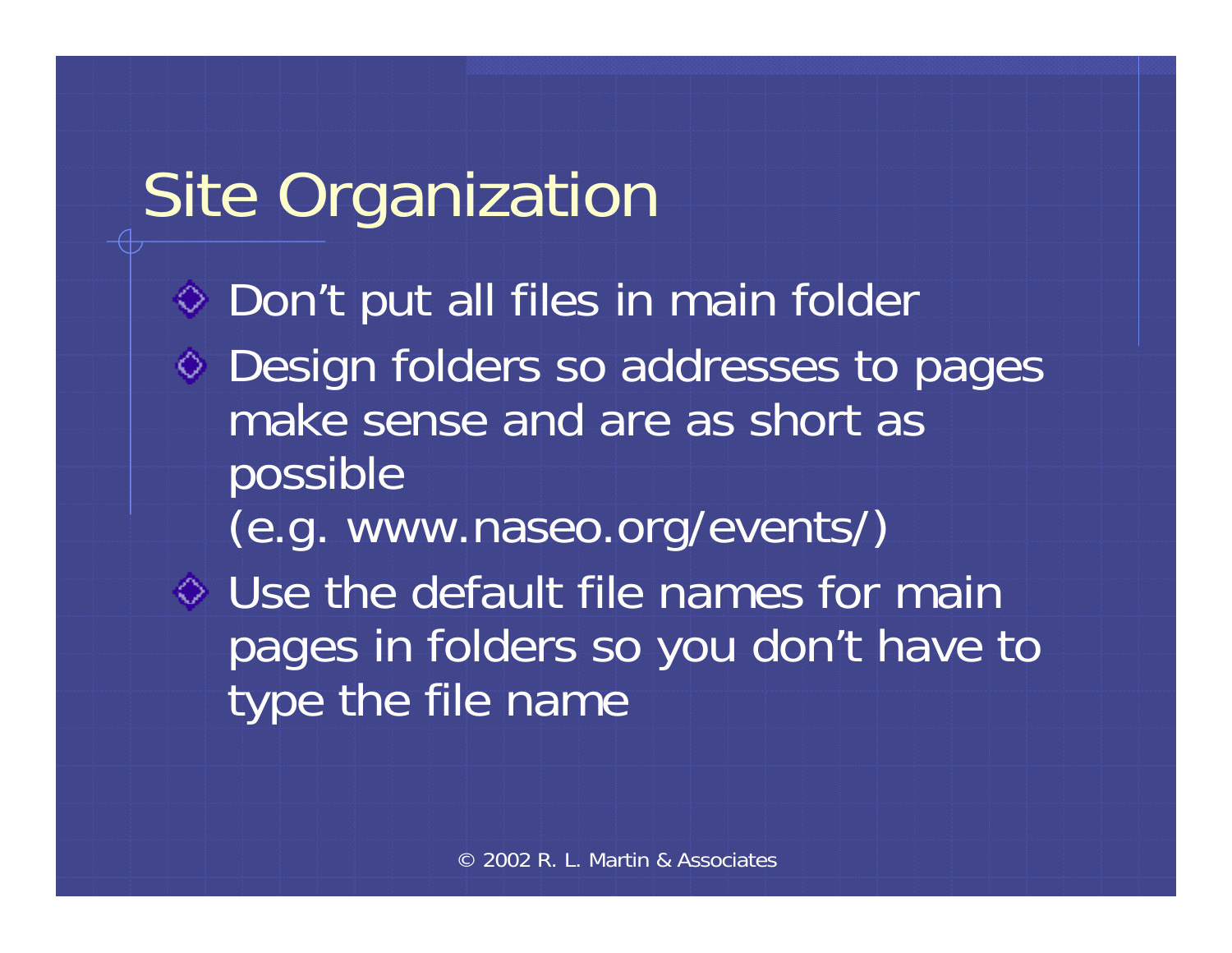#### Don'ts

◆ Don't put all your information on one page  $\Diamond$  Don't fill the front page with 100s of links ◆ Don't try to use every color in the rainbow ◆ Don't use page counters ♦ Don't put under construction  $\Diamond$  Don't post links that don't work ◆ Don't have misspellings Don't make it hard to find your contact information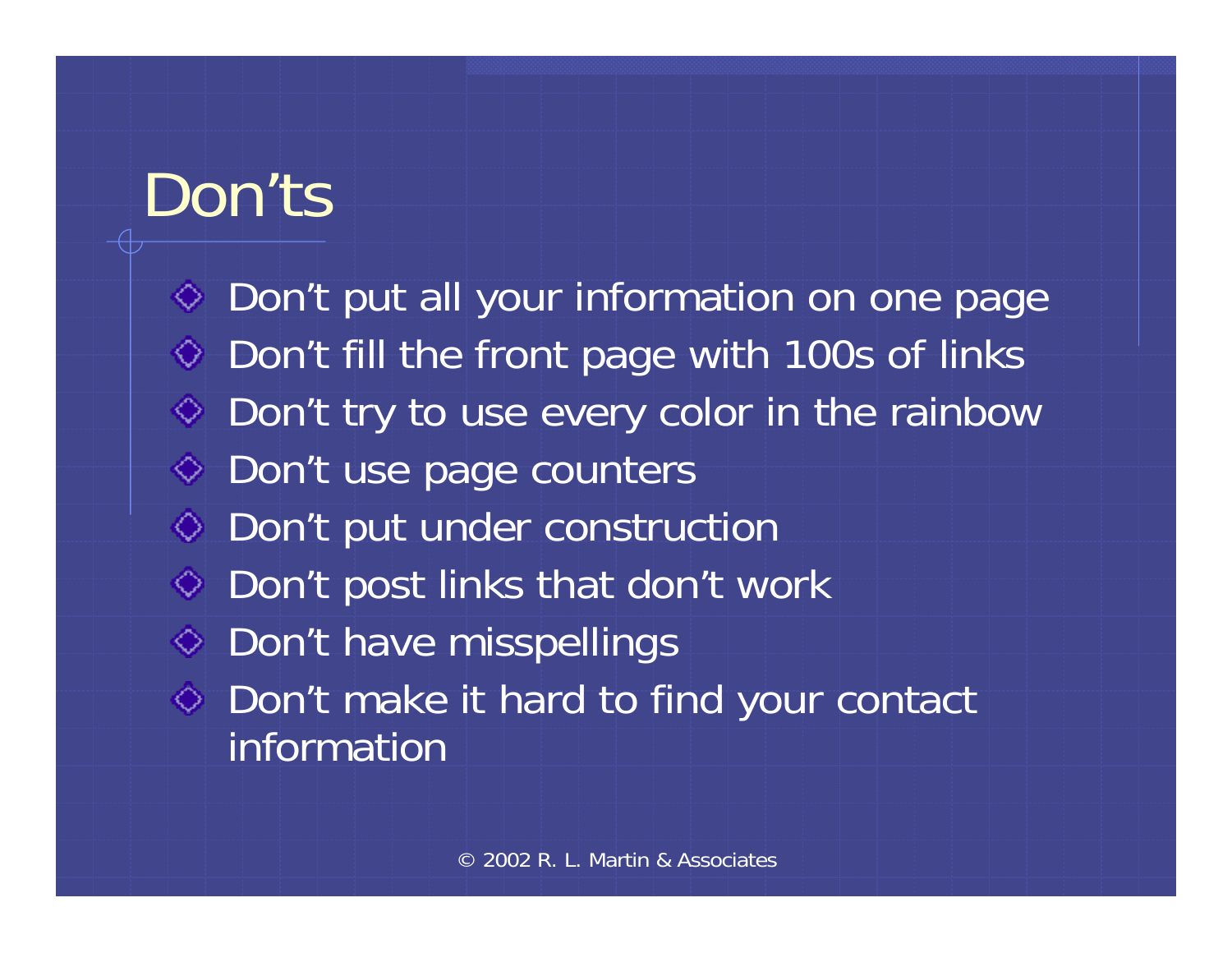### Web Hosting

#### Where do you put your site?

© 2002 R. L. Martin & Associates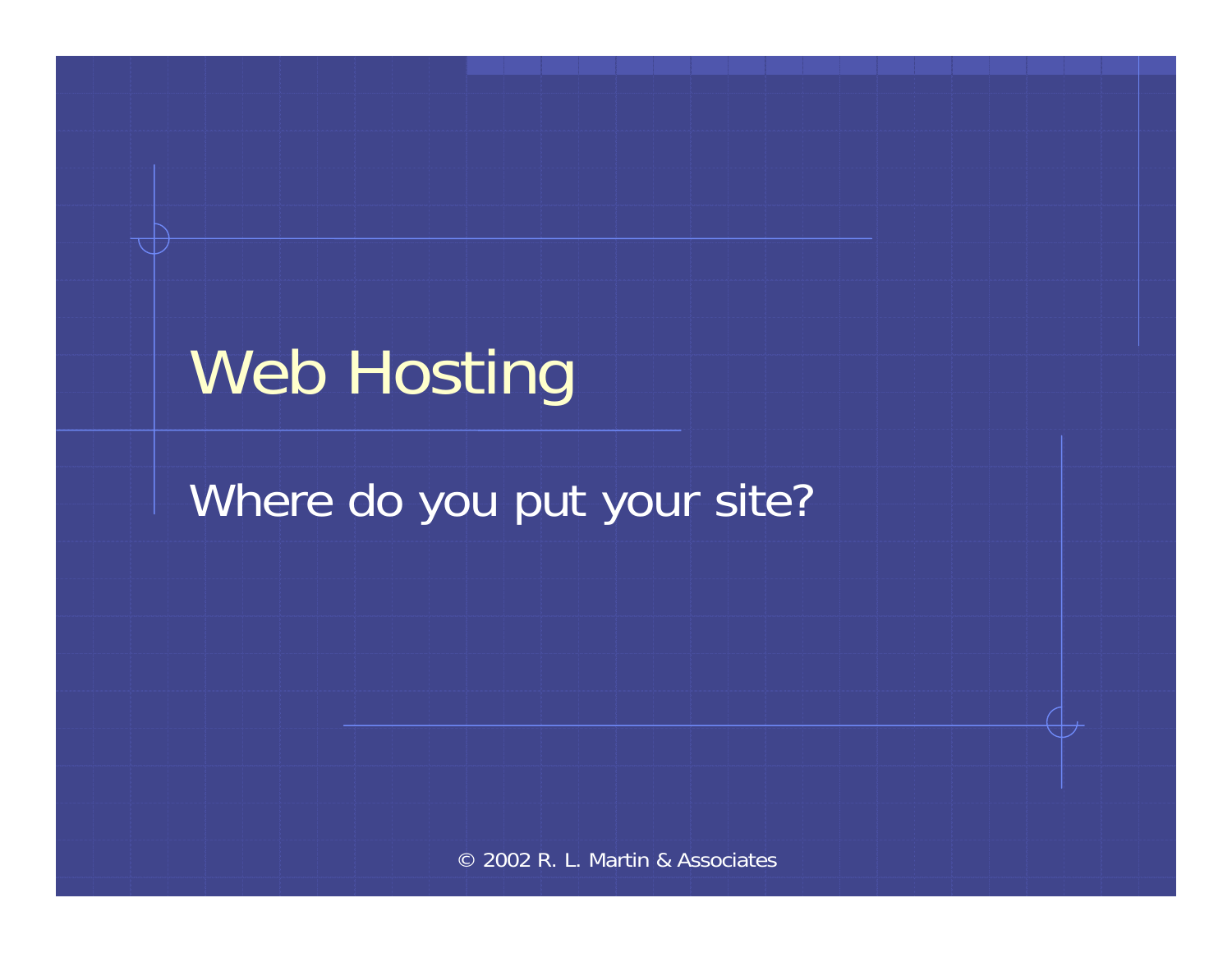Typical Web Hosting ◆ Setup Cost: \$50 ◆ FrontPage Server Extensions / FTP **Access** Web Space: 10-20MB Email Addresses: 5, Unlimited aliases ♦ Stats: some include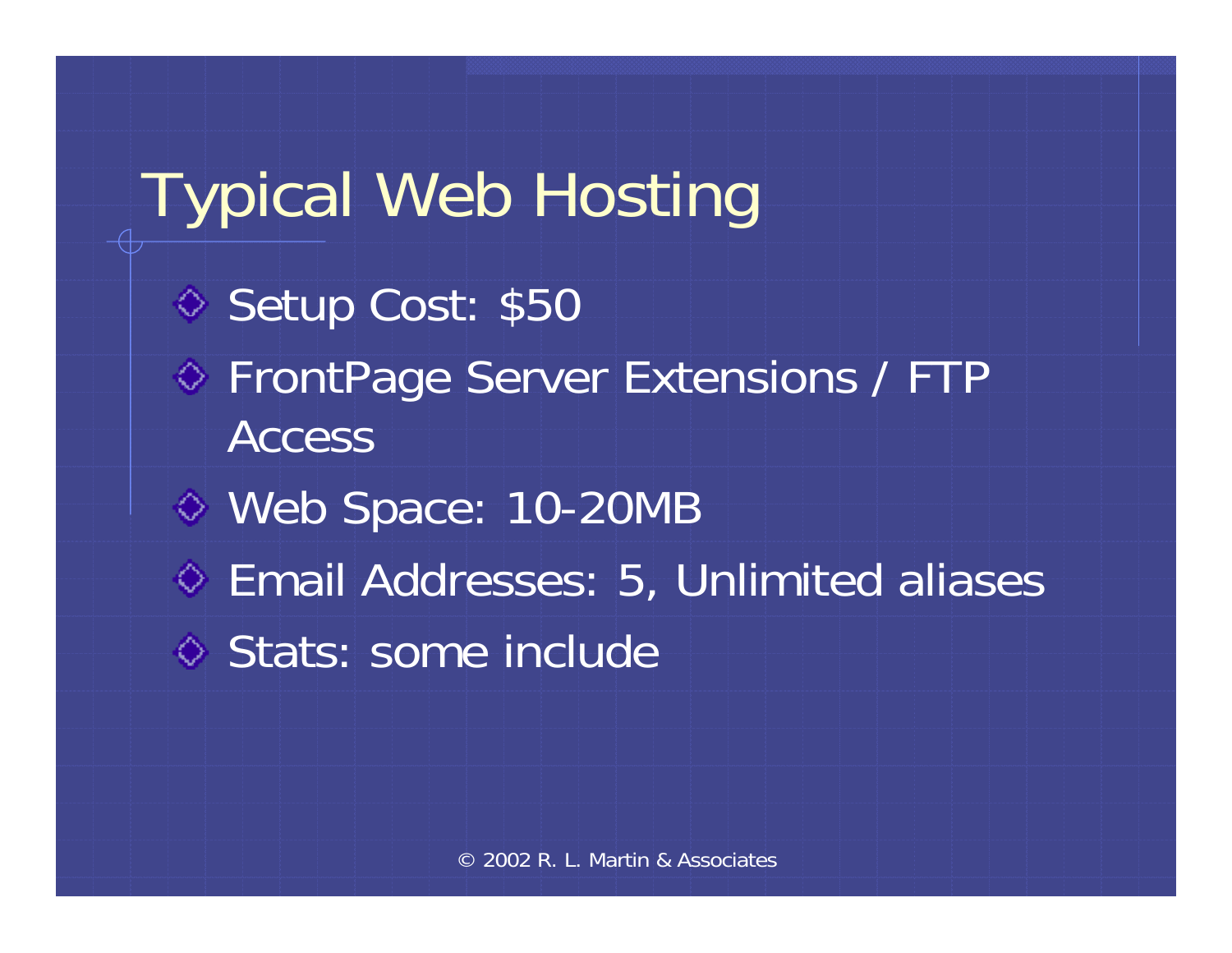### Web Site Promotion

"You can have the most beautiful web site and the best product, but if no one can find it, you are wasting your time and your money"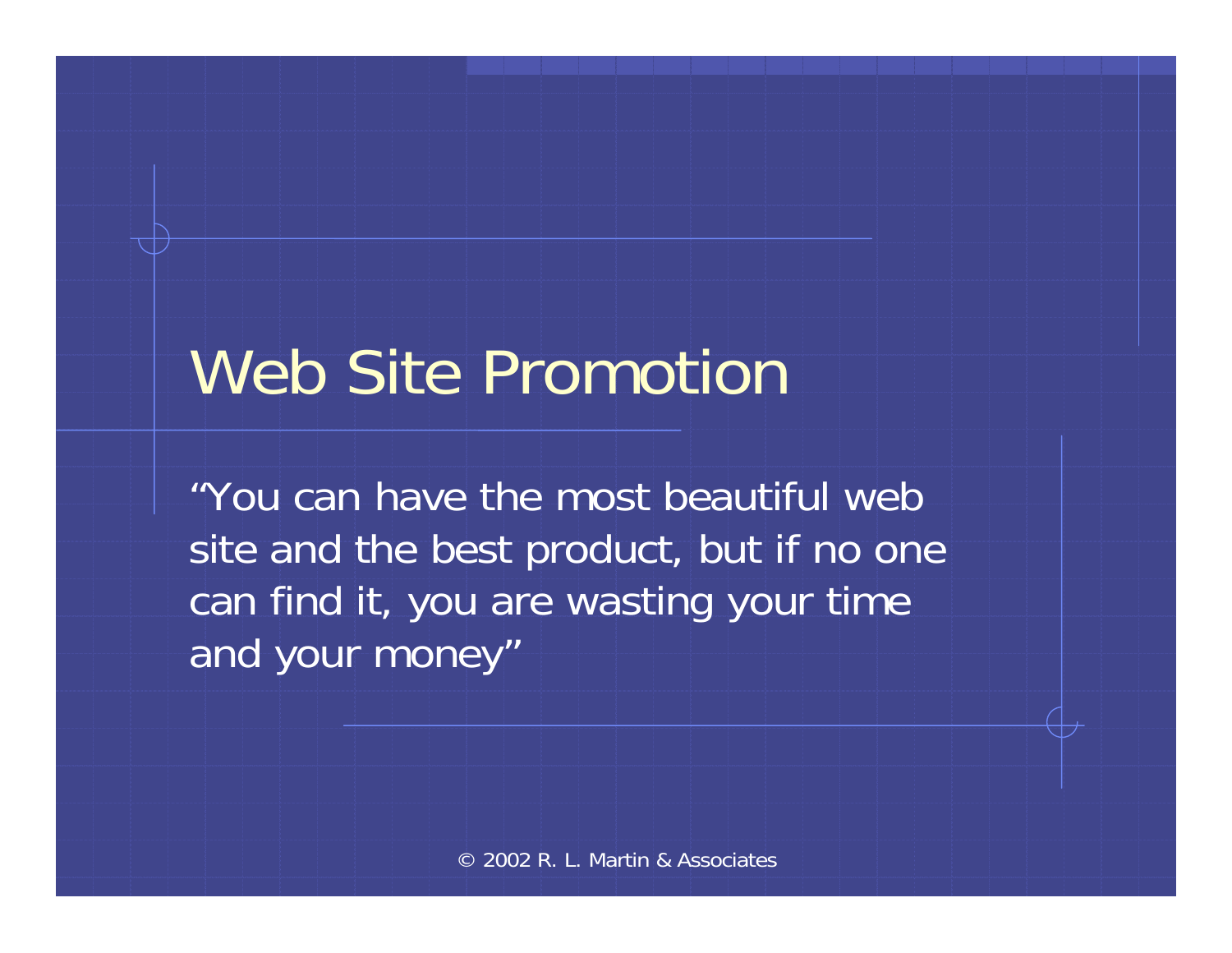## Promoting Your Web Site

**S** Direct Marketing ◆ Semi-Direct Marketing ♦ Indirect Marketing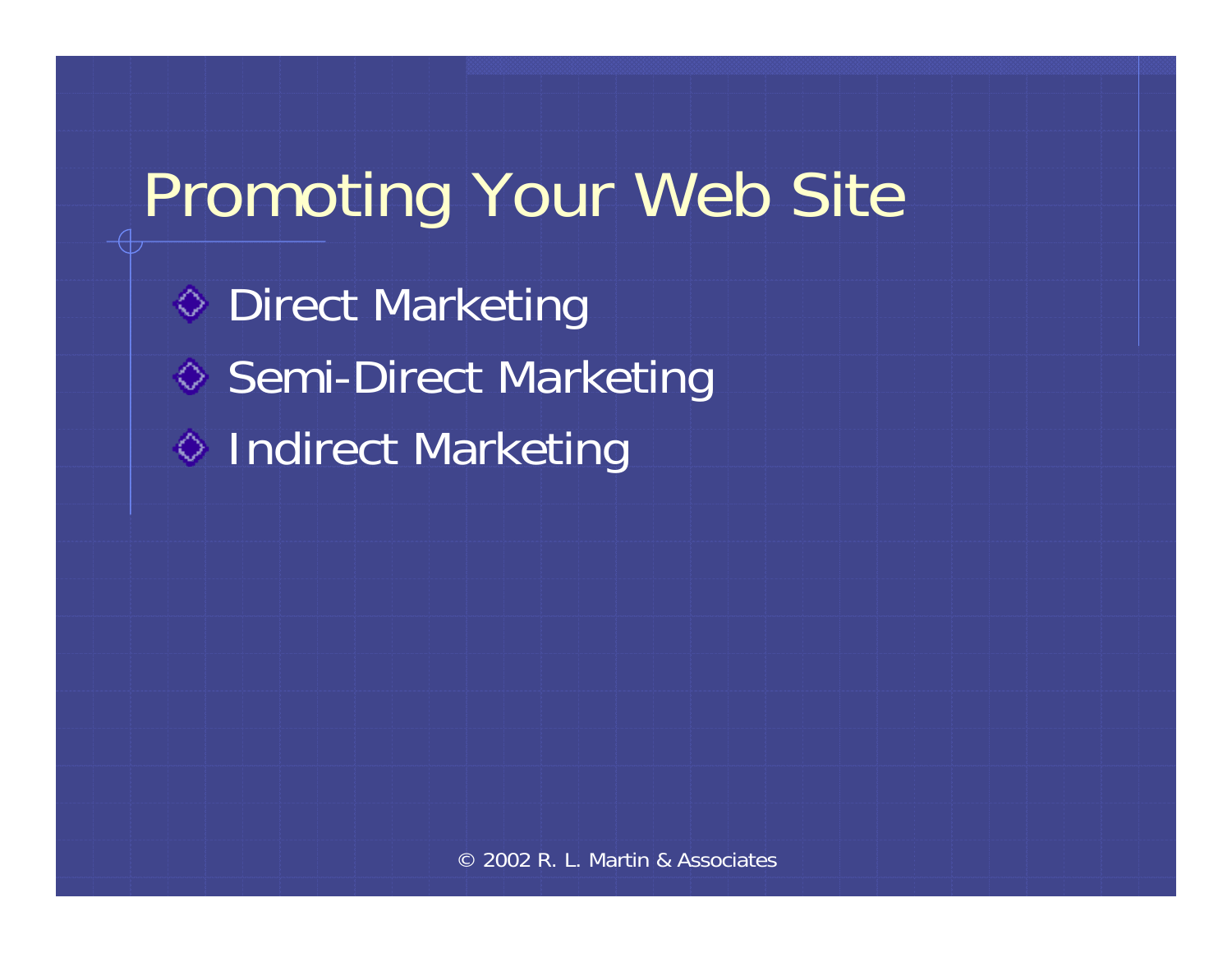# Direct Marketing

◆ Put Web address on all your printed and promotional materials **Business cards** ■ Stationary **Signature on all email Nehicles**  Signs **- Exhibits** All printed promotional materials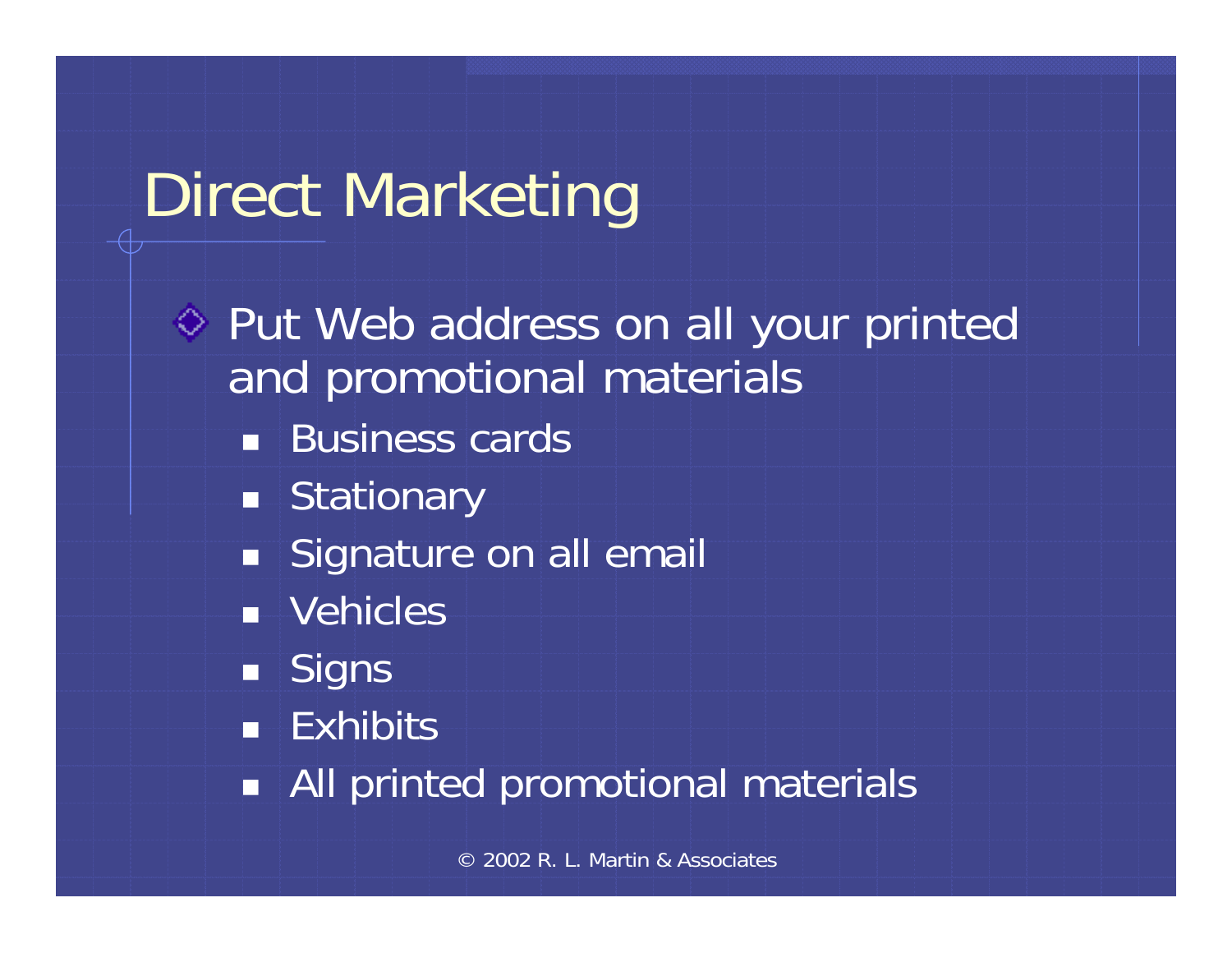#### Step 1: Defining Your Objectives

- $\Diamond$  Most people skip this step  $\Diamond$  Its as important as a business plan What do you expect to gain from having a web site?
	- ٠ Do you wish to provide information to your customers?
	- $\blacksquare$  Do you wish to brand your company, creating a particular image?
	- Ť Do you wish to sell a product or service?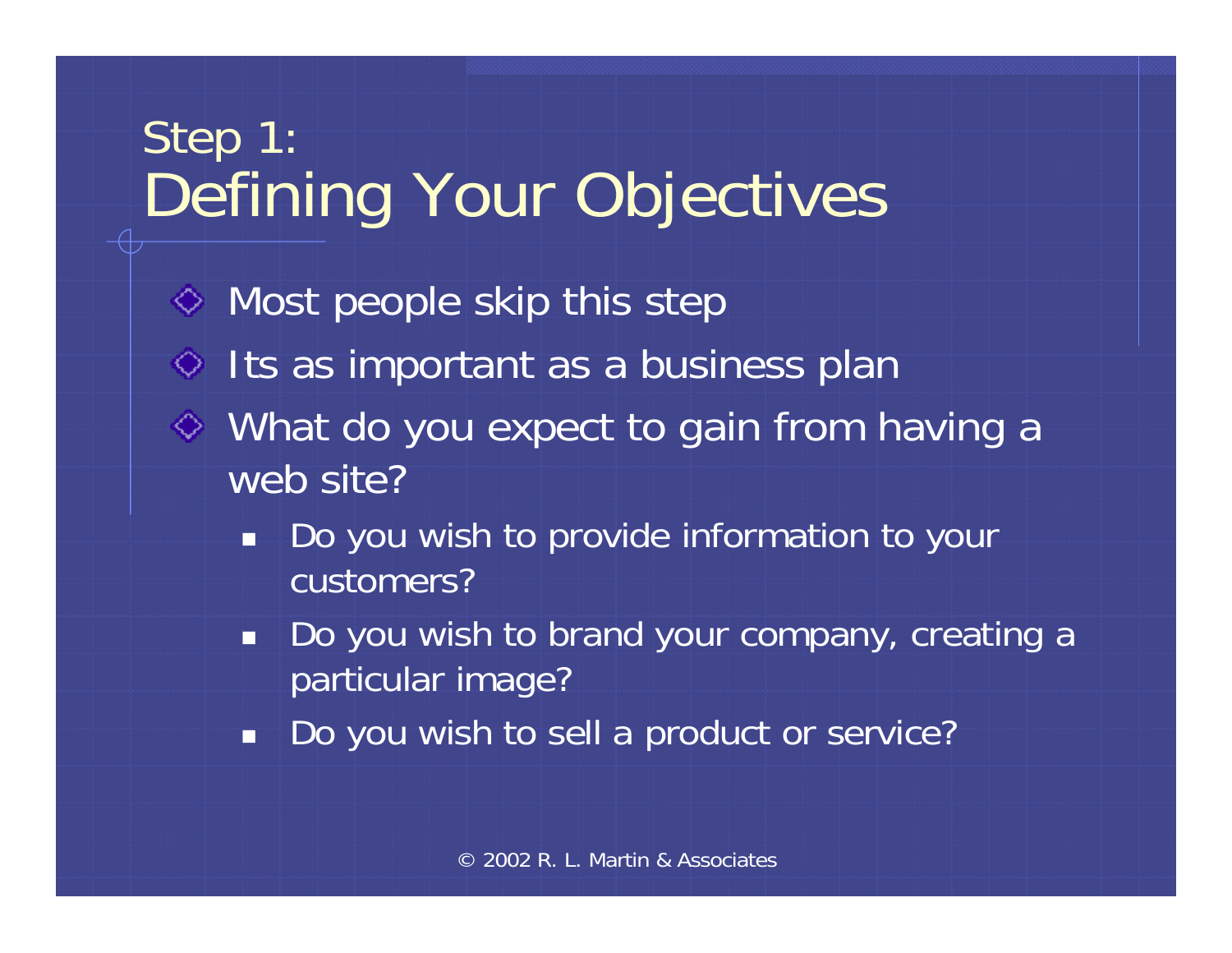#### Step 2: Define Your Target Audience

- Who will benefit from coming to your web site?
- Write them down
- ◆ Don't put "General Public", be specific
- Write down at least 3 or 4
- ◆ My Target Audience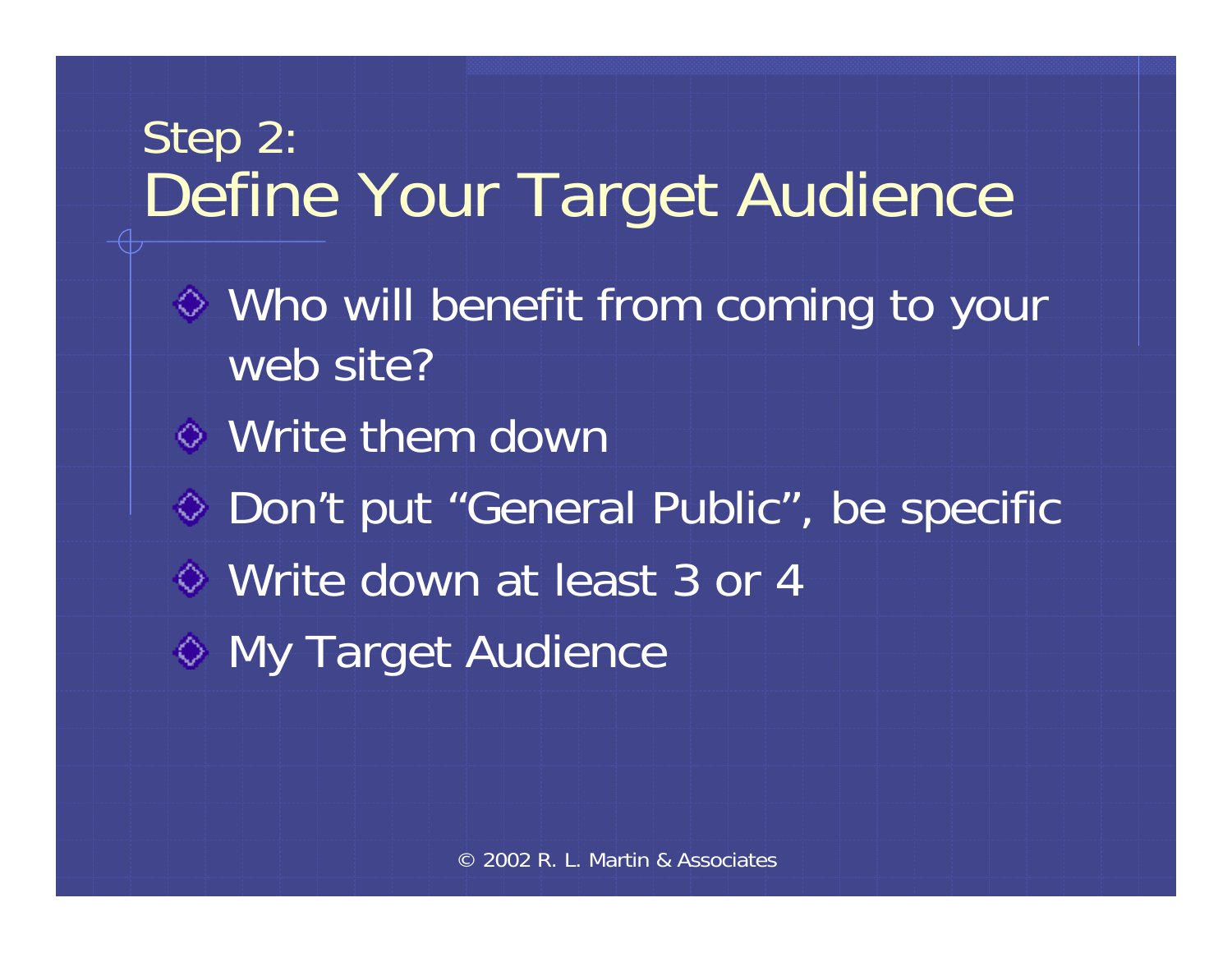#### Step 3: Research, Research,…

- $\Diamond$  Research other web sites that provide the same or similar services
- Forget that you have every heard of your product or service
- Write down 4-6 "keywords" or "keyword phrases" that you would use to type into a search engine
- Choosing the right "keywords" is critical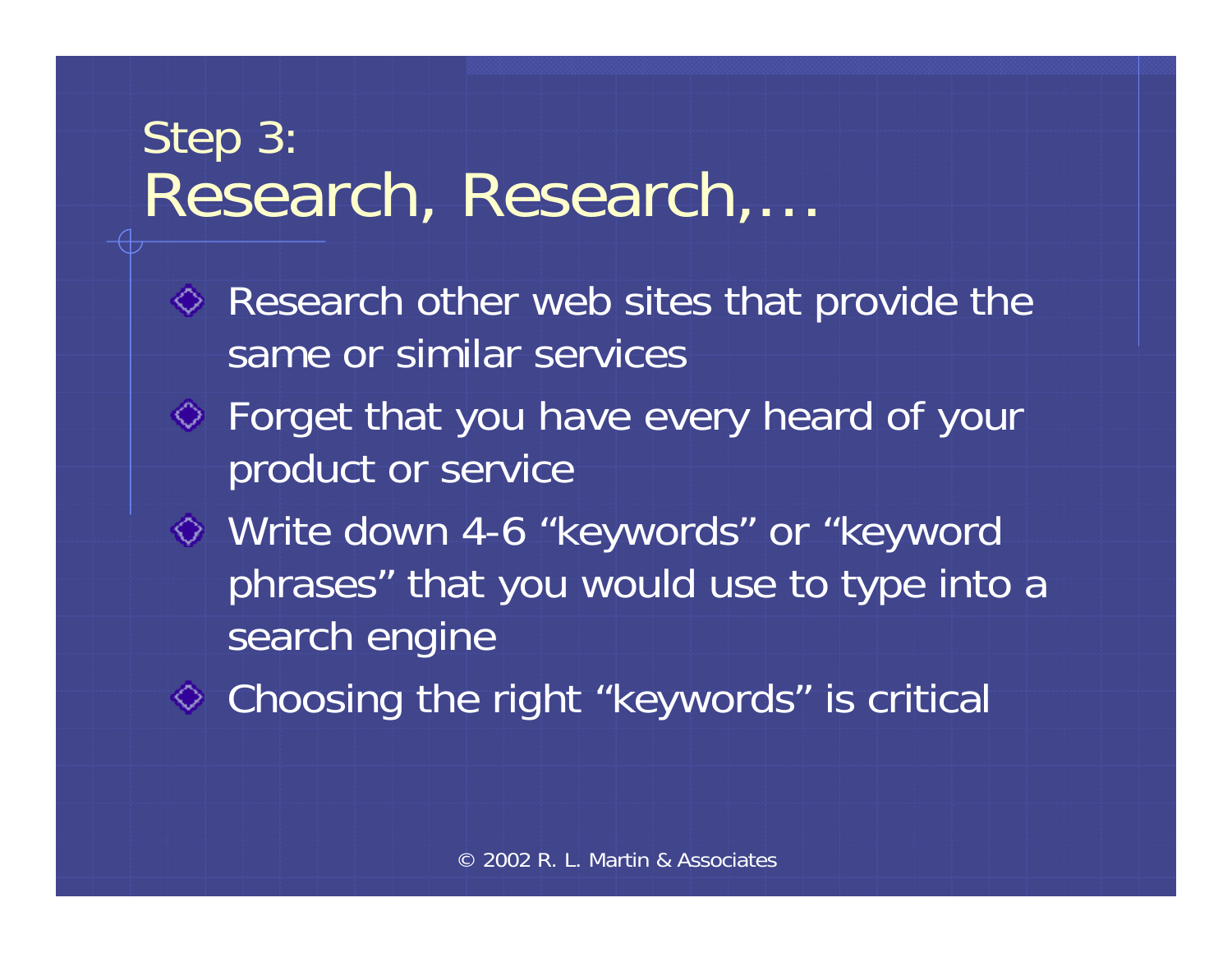#### …and More Research

- Do people search for words using singular or plurals?
- Do people search for words in the past, present or future tense?
- $\Diamond$  Do most people search for words using adjectives?
- ◆ Do most people search for single or multiple words?
- Answers depend on age, education, region or topic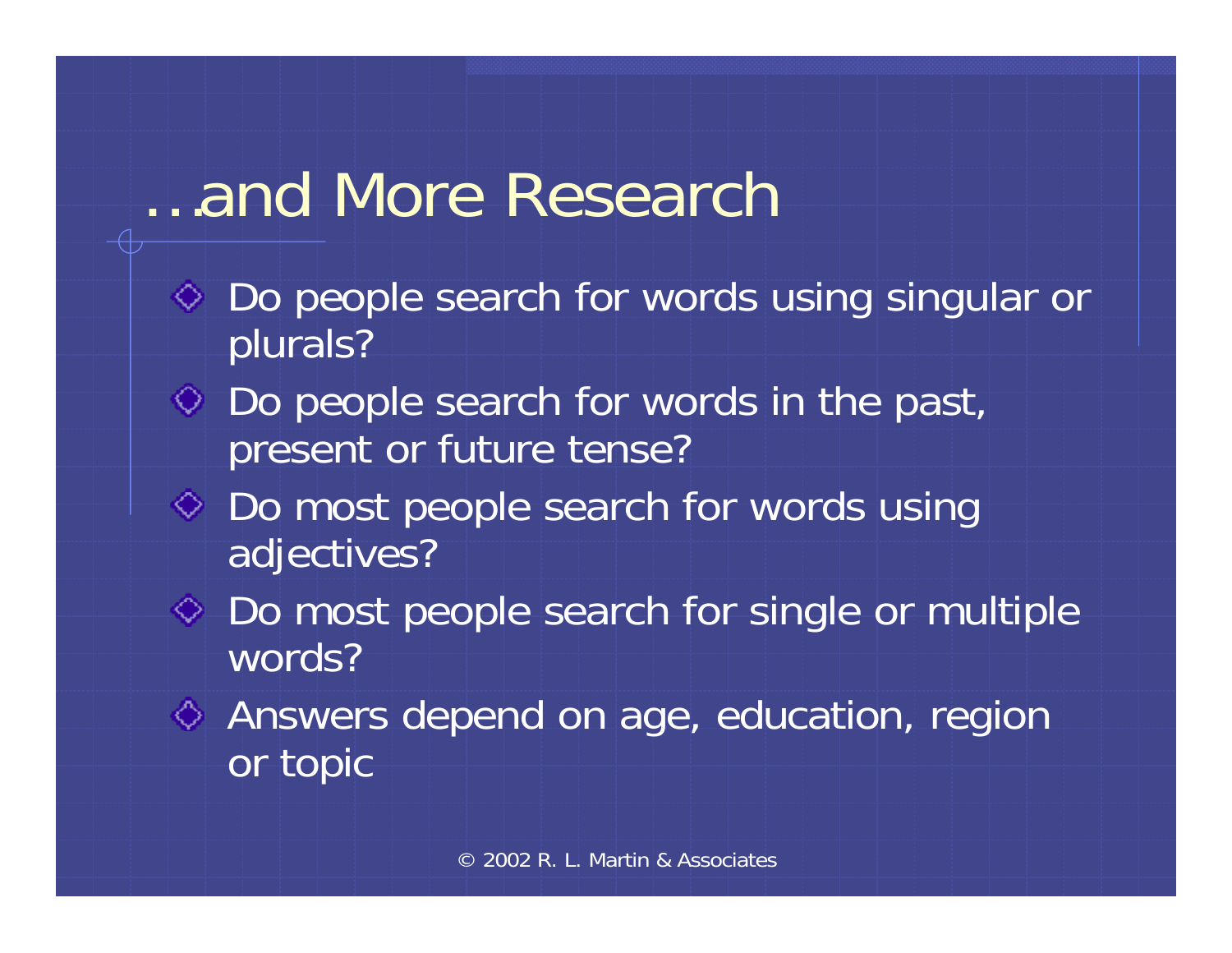#### Step 4: Know the Search Engines

All search engines index differently  $\Diamond$  They all vary in the time it takes to index a site

There are companies that specialize in getting you listed in the top 10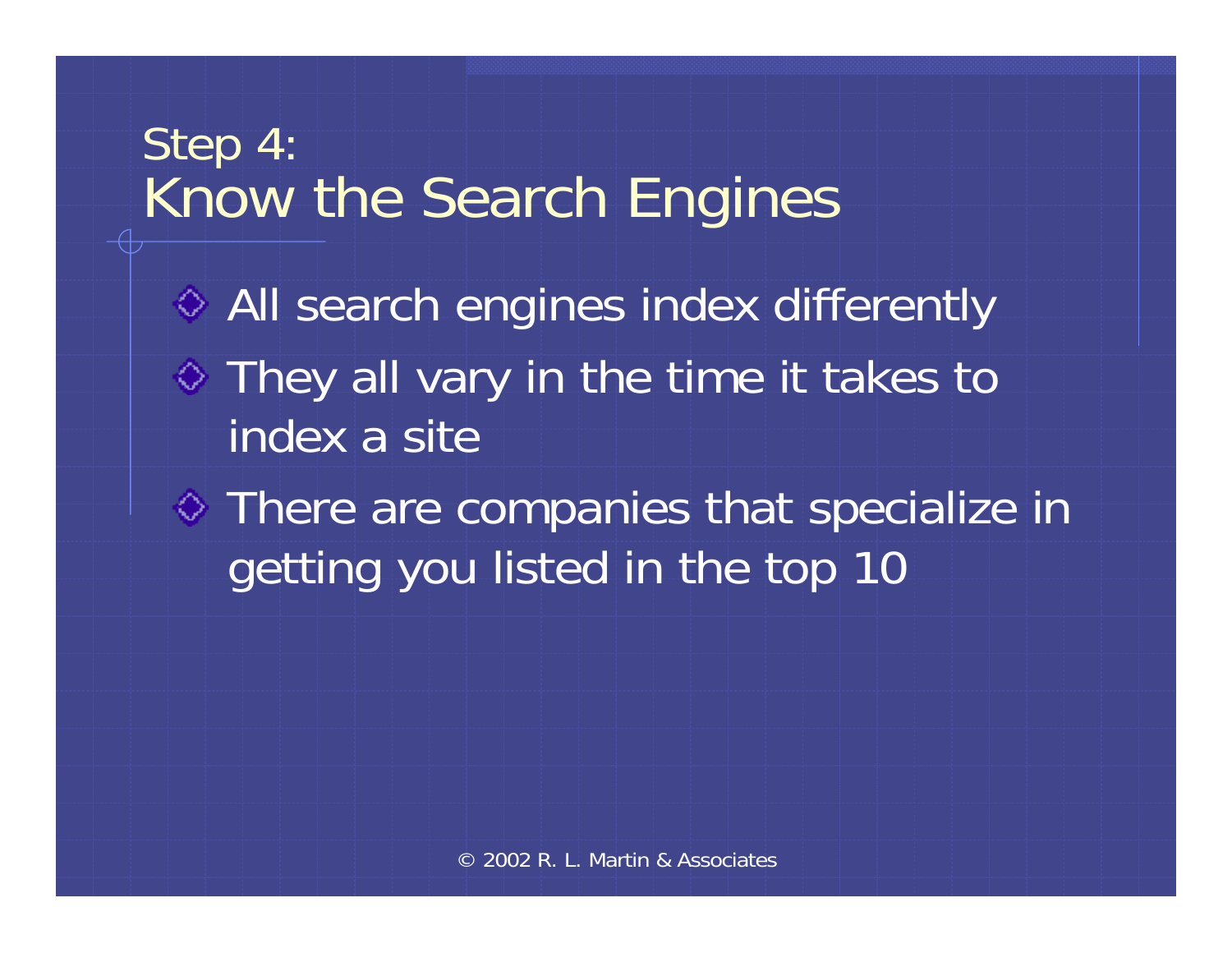### Main Search Engines

**♦ Alta Vista Excite** Infoseek **E** MSN

**◆ HotBot** Lycos Webcrawler **E** Yahoo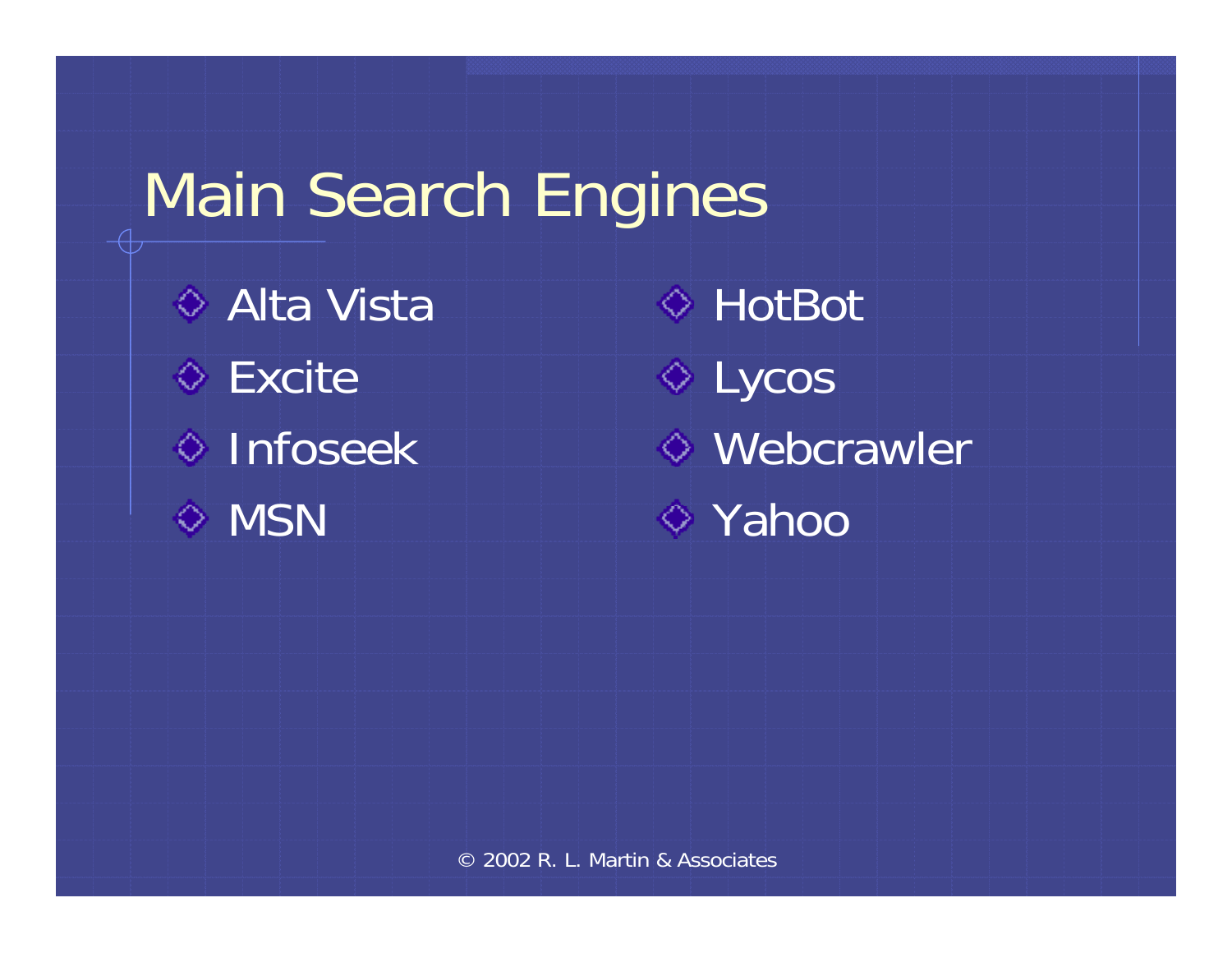### Search Engine Preparation

- $\Diamond$  Make list of keywords that you think people would use to find you
- Write brief description
- ◆ Add meta tags to your site
- $\diamond$  Some index text in the Page Title
- ♦ Some require text on the front page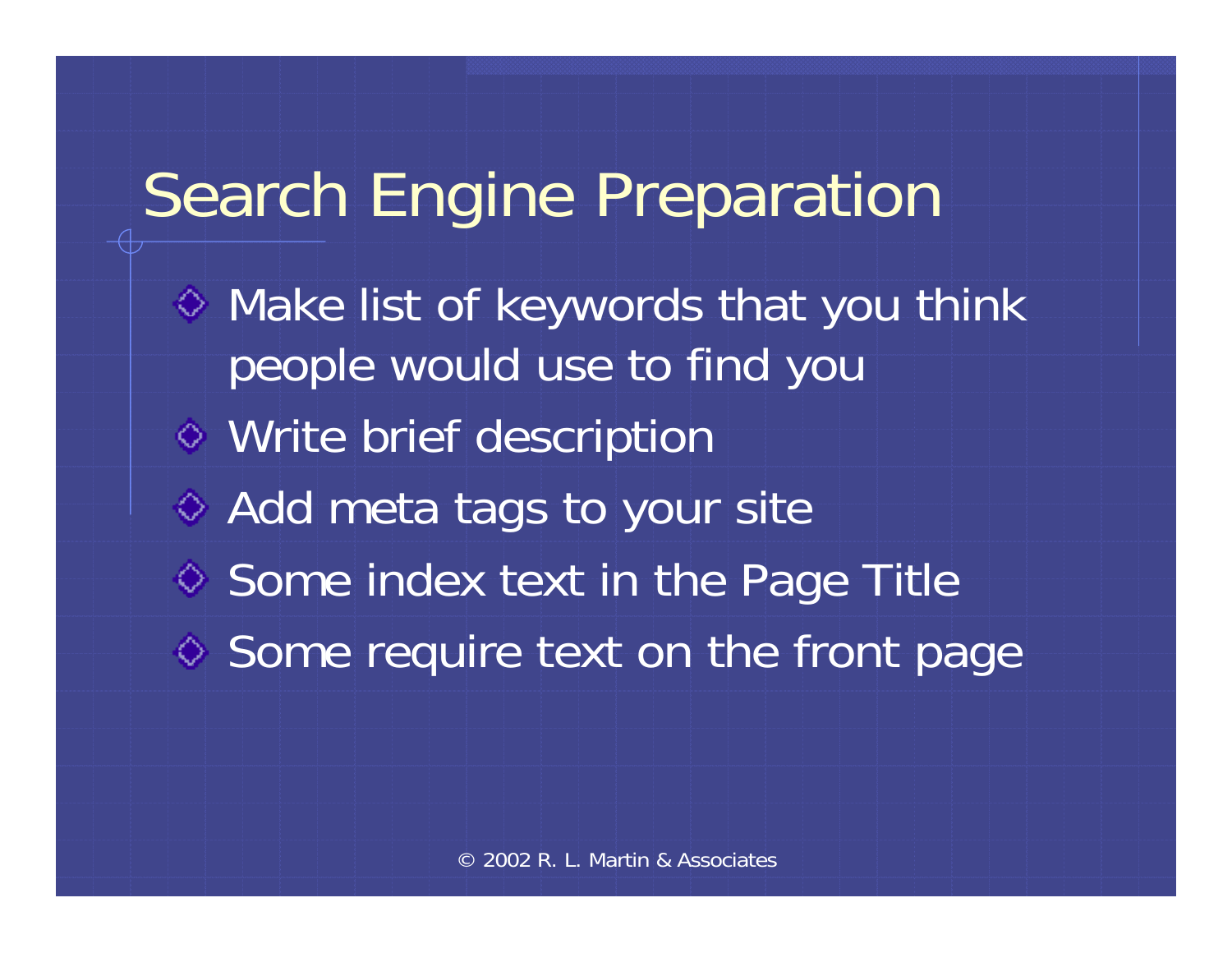### Meta Tags

- ♦ <meta name="description" content="Built Green Colorado is a statewide program promoting green building in the Denver metro area and all of Colorado. Built Green is operated by the HBA of Metro Denver. The program promotes energy and resource efficient new construction in Colorado.">
- ◈ <meta name="keywords" content="built green, BUILT GREEN, green building, resource efficient, green builder, denver, colorado, CO, denver hba, hba of denver, hba of metro denver">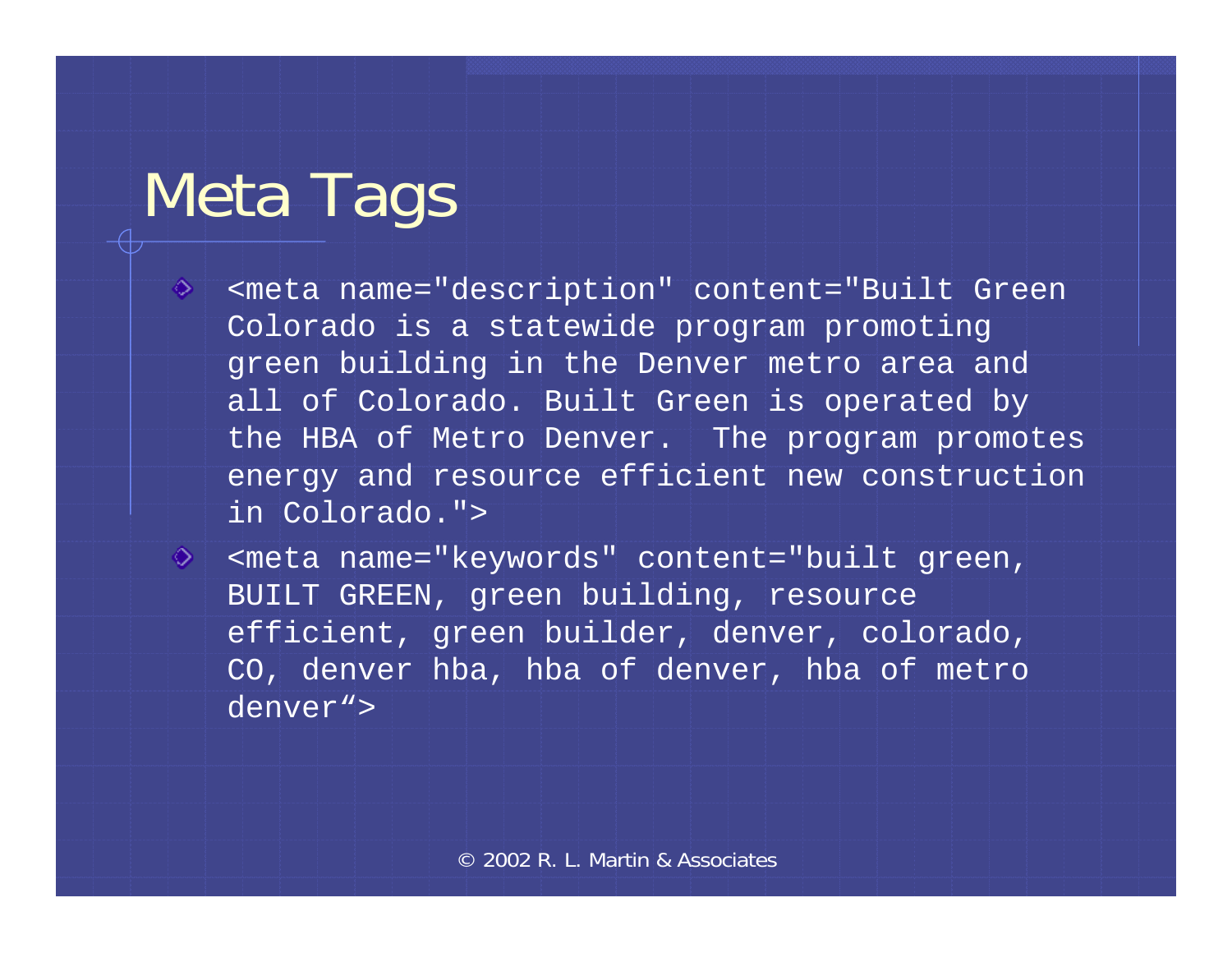## Step 5: Search Engine Submission Use Free Submission Pages ♦ Go to Each Search Engine and submit Use one of the Submit to 500 for \$49.95 ♦ Hire a professional search engine placement specialist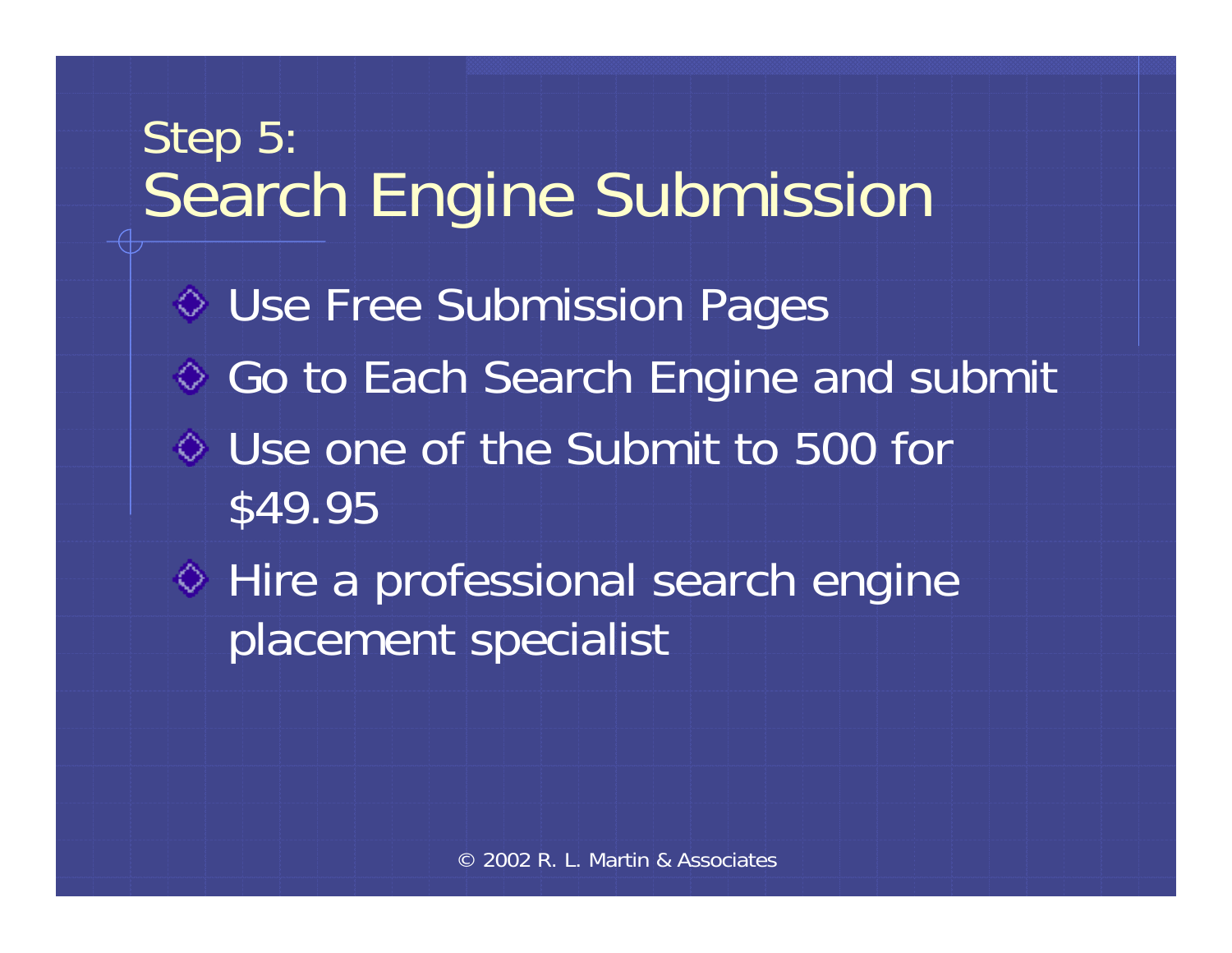### Search Engines

- **1st Goal:** They can easily find you when they know your name **2nd Goal:** They can find you if they are
- looking for you, but don't know you name

**3rd Goal:** They can find you when they don't know you but are looking for what you do or sell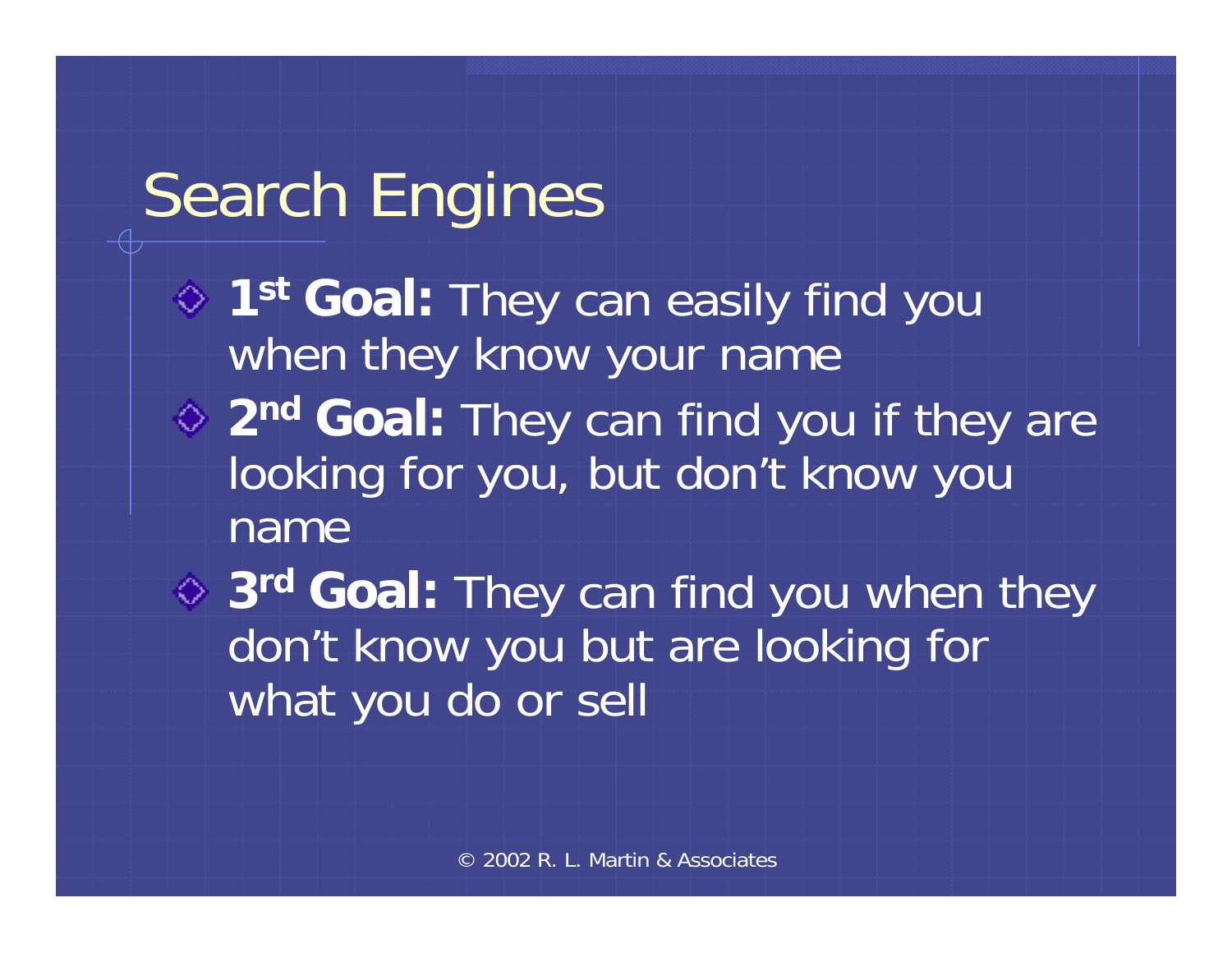#### Step 6: Setup Reciprocal Links

- Using Reciprocal links is as effective if not more effective than using search engines
- You need a links page on your site to reciprocate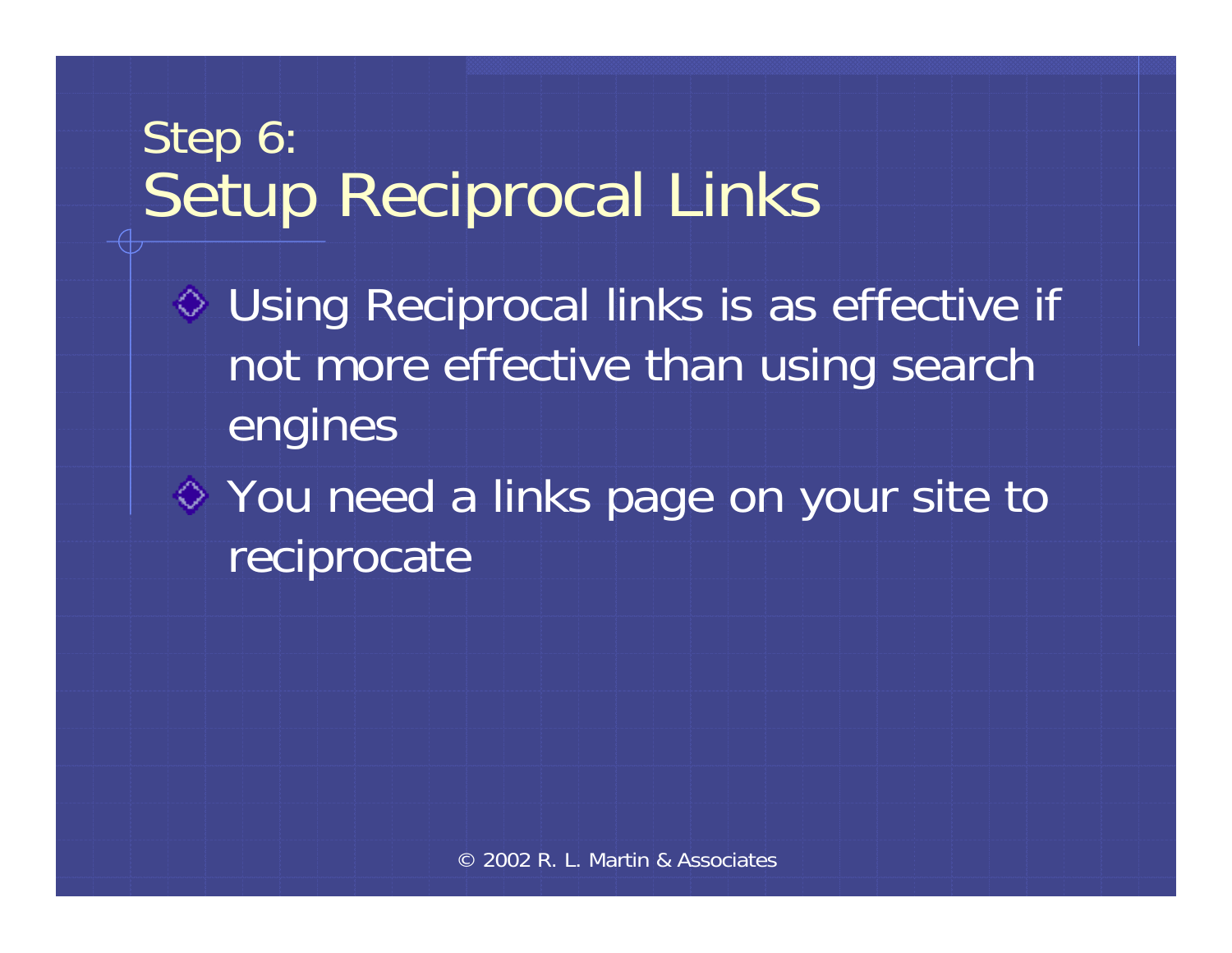### Step 7: Tracking Your Marketing Efforts ◆ Create a leader page for each web site that is customized for that web site**♦ Track your visitors Detailed access reports**  $\Box$  How many and what pages  $\Diamond$  Leader pages allow you to see where people came to you from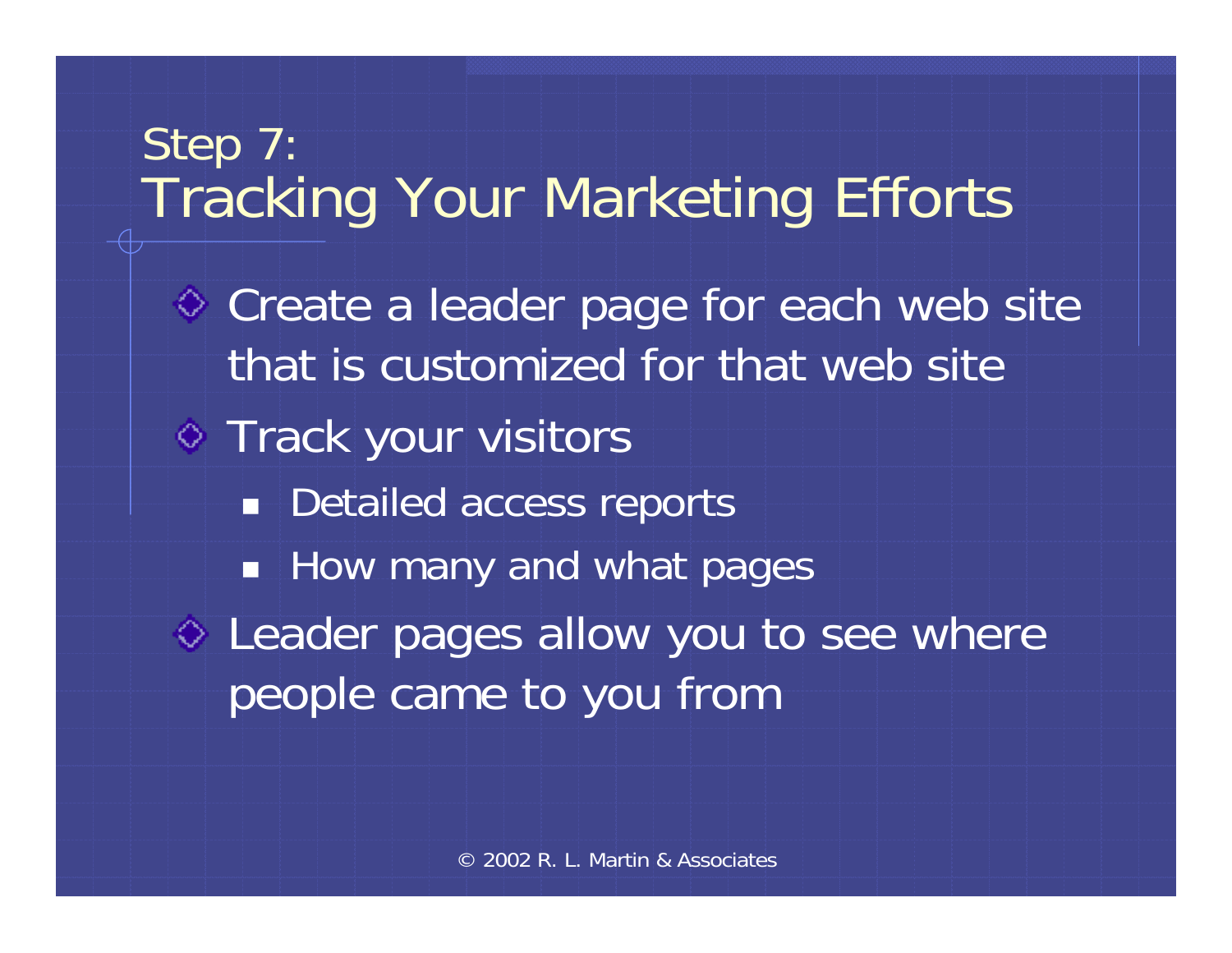# Summary

◆ Define your objectives Define your target audience Research, research and more research  $\Diamond$  Know the search engines ♦ Submit your site to the search engines ◆ Setup reciprocal links  $\Diamond$  Track your marketing efforts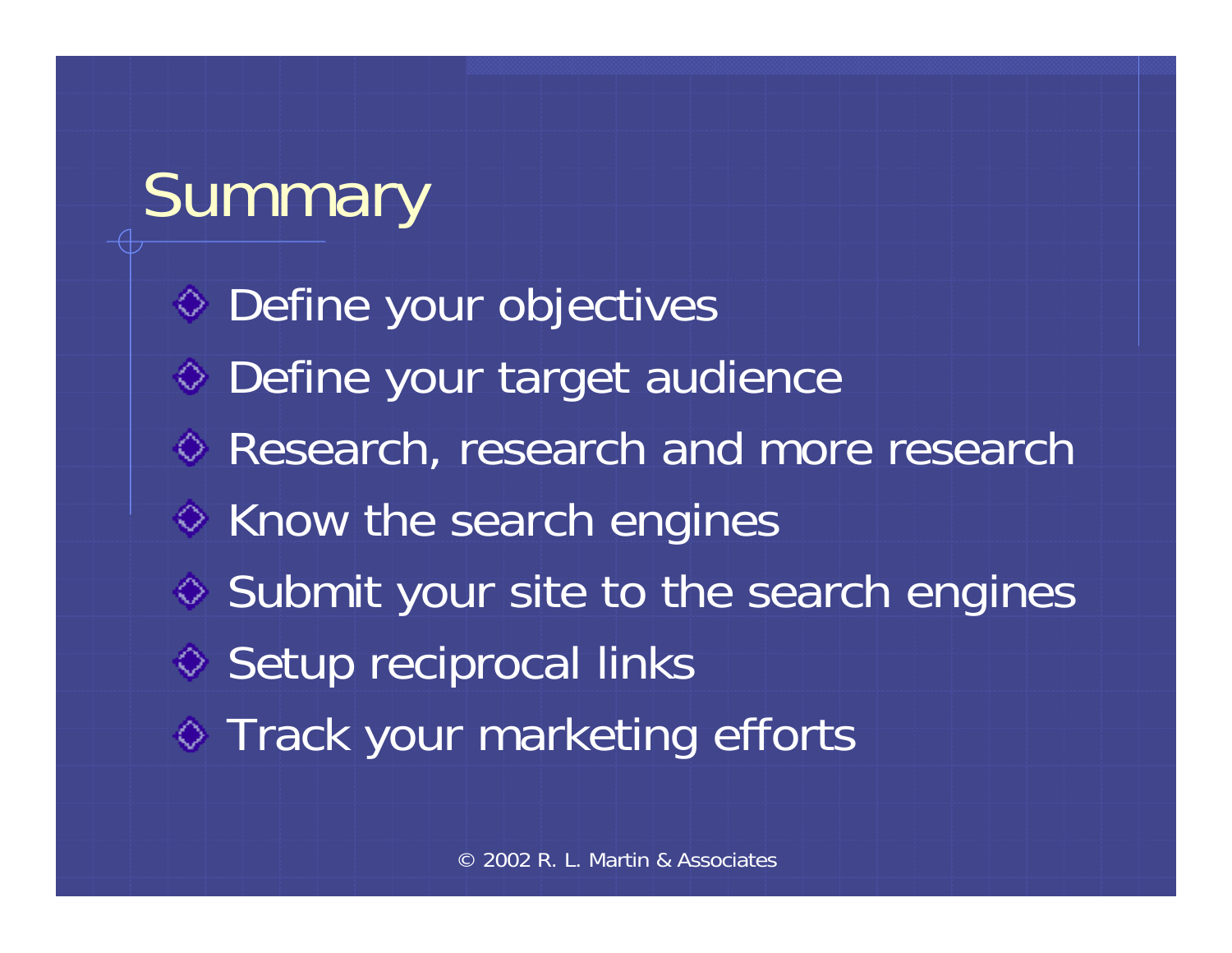### **Credits**

"Creating a Useable Web Site" by Katherine Nolan "The Step by Step Guide to Successfully Promoting a Web Site" by John R. DeUlloa